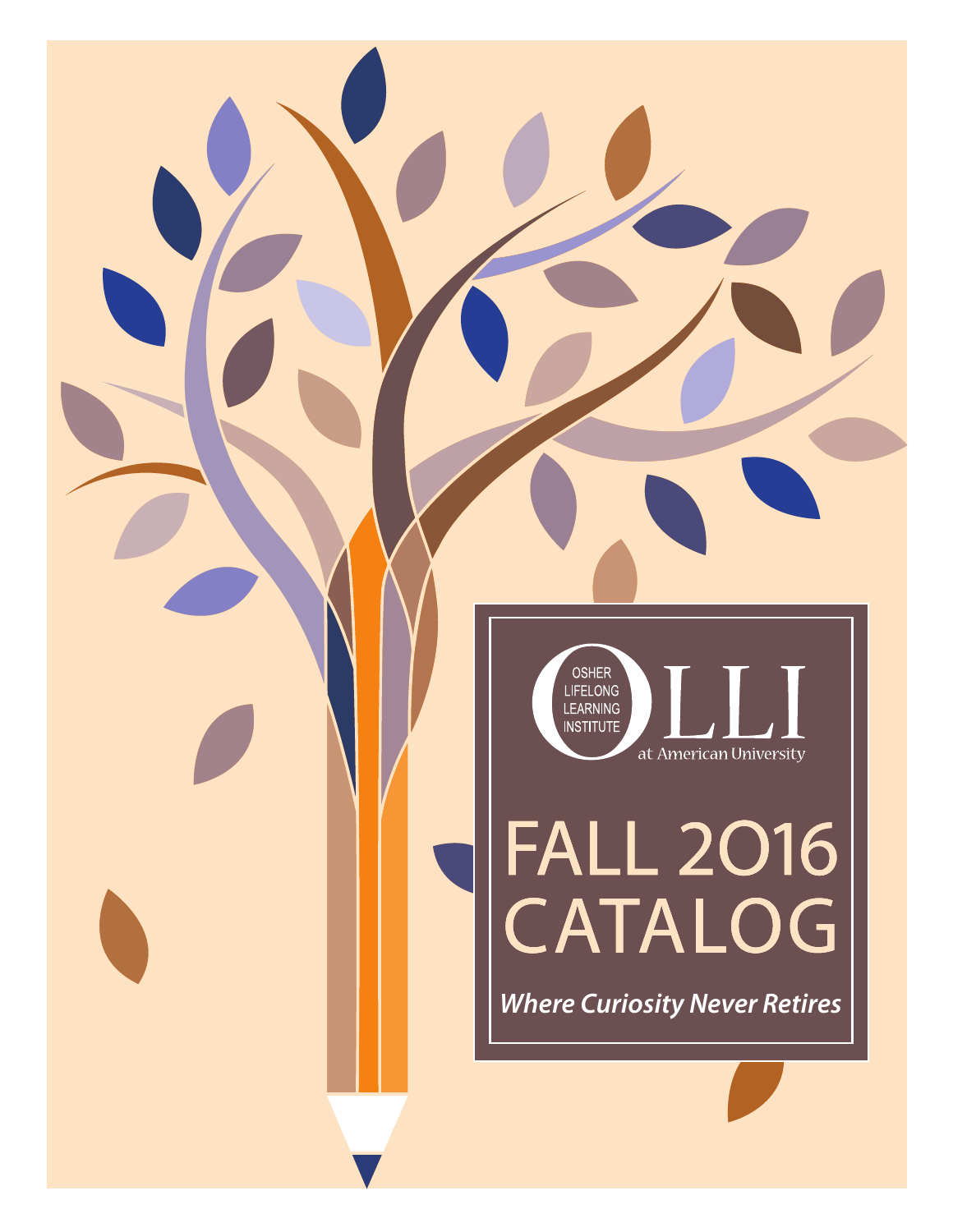### Board of Directors

Stanley Newman, *Chair*\* Barbara Rollinson, *Vice Chair*\* Myra Barron, *Treasurer*\* Katy Adams, *Secretary*\* Sue Boley Lewis Cohen Gloria Kreisman Denise Liebowitz\* Lawrence McCarthy Dave Palmeter Phil Schwartz Betsy White \**Executive Committee*

### Committee Chairs

Administration: Sue Boley Curriculum: Naomi Heller Development: Sue Rolnick Facilities: Ray Rasenberger Investment: Phil Schwartz Lecture Series: Denise Liebowitz Membership & Publicity: Larry McCarthy Personnel: Jo Anne Friedenthal Social: Jeanne Kent Volunteers: Sue Boley

#### **Coordinators**

Catalog Editor: Gloria Kreisman OLLI Shorts: Bob Coe Online Discussion Groups: TBD SGL Training: Marion Connell SGR Coordinator: TBD Trips: Alice Weinstein

#### Curriculum Committee

100 Politics, Law, & Government: Stanley Asrael 200 Psychology, Sociology, & Culture: Marianne Soponis 300 Economics: Betsy White 400 Biology, Physics, Chemistry, & Math: Suzanne Rosenthal 500 Visual Arts: Naomi Heller 500 Music: Alan Frey & Mike Daniels 600 Literature: Ellen Siegler 600 Language: Sandy Leibowitz 700 History & Geography: Bob Coe 800 Philosophy & Religion: Katy Adams

#### **Staff**

Executive Director: Anne N. Wallace Curriculum Coordinator: Tony Long Program Coordinator: Mary Fran Miklitsch Administrative Assistant: Susan Kalil



Fall greetings!

Welcome to Fall 2016 and the beginning of OLLI at AU's new chapter in our new home. Having consolidated our classes into 4801 Massachusetts Ave. NW, with one exception this fall, our community of learners is under one roof. Our exciting learning opportunities continue, but some changes come with our move.

We are excited by the possibilities our new home offers. We will lease the space year round, so we can offer additional programs during summer months and throughout the year. We welcome your suggestions.

We have 91 study groups this fall, and there is indeed something here for everyone.

**Priority.** The Board of Directors has **eliminated** the policy of being put on the waitlist if one has had the same study group or study group leader in the last two semesters.

**Schedule.** There will be three 90-minute class times per day: 9:45–11:15am, 11:45am–1:15pm, and 1:45–3:15pm. On Fridays, there will be two: 9:45–11:15am and 11:45am–1:15pm. Thirty minutes between classes allows time for coffee with friends, a bite to eat, a quick read, or getting to and from your car or the shuttle.

**Lectures.** Lectures during the semester are now on **Fridays from 1:30-2:30pm**.

**Parking.** We are aware that parking is a big concern to our members. You no longer need to register your car with the university. We are adhering to American University's "Good Neighbor" Policy, which states that if you are at any event (including classes) in a university building, you must park IN an AU garage. There is no parking on surrounding neighborhood streets except paid lots on the other side of Massachusetts Ave. The parking garage at 4801 will have approximately 100 Pay-As-You-Go spaces at \$2.00/hr. The number of available spaces will ebb and flow during the day. Pay-As-You-Go parking is also available in the Katzen Center garage at \$2.00/hr. Kiosks in both garages accept cash or credit card. Please pay before you go to class. There will be a routine, free shuttle bus to take you to and from the Katzen Center and 4801 daily. AU is still determining the schedule, which we will publicize once we know it. **We strongly encourage carpools, public transportation, and car services such as Uber.** 

**Accessibility.** Our new facility is fully handicapped accessible.

**Other.** Our new home includes elevators, more restrooms, fully equipped classrooms, and social spaces. Our new neighborhood has plenty of lunch spots.

This new space gives OLLI at AU the opportunity to deepen its sense of community. There certainly will be kinks which need to be worked out during the transition. Please be patient during this period and know that we strive for our members to have the best experience possible at OLLI at AU. We will email you throughout the summer with updates.

We are looking forward to our 35th Anniversary next year. Have a pleasant rest of your summer.

**Stanley Newman Anne Wallace** *Chair, Board of Directors Executive Director*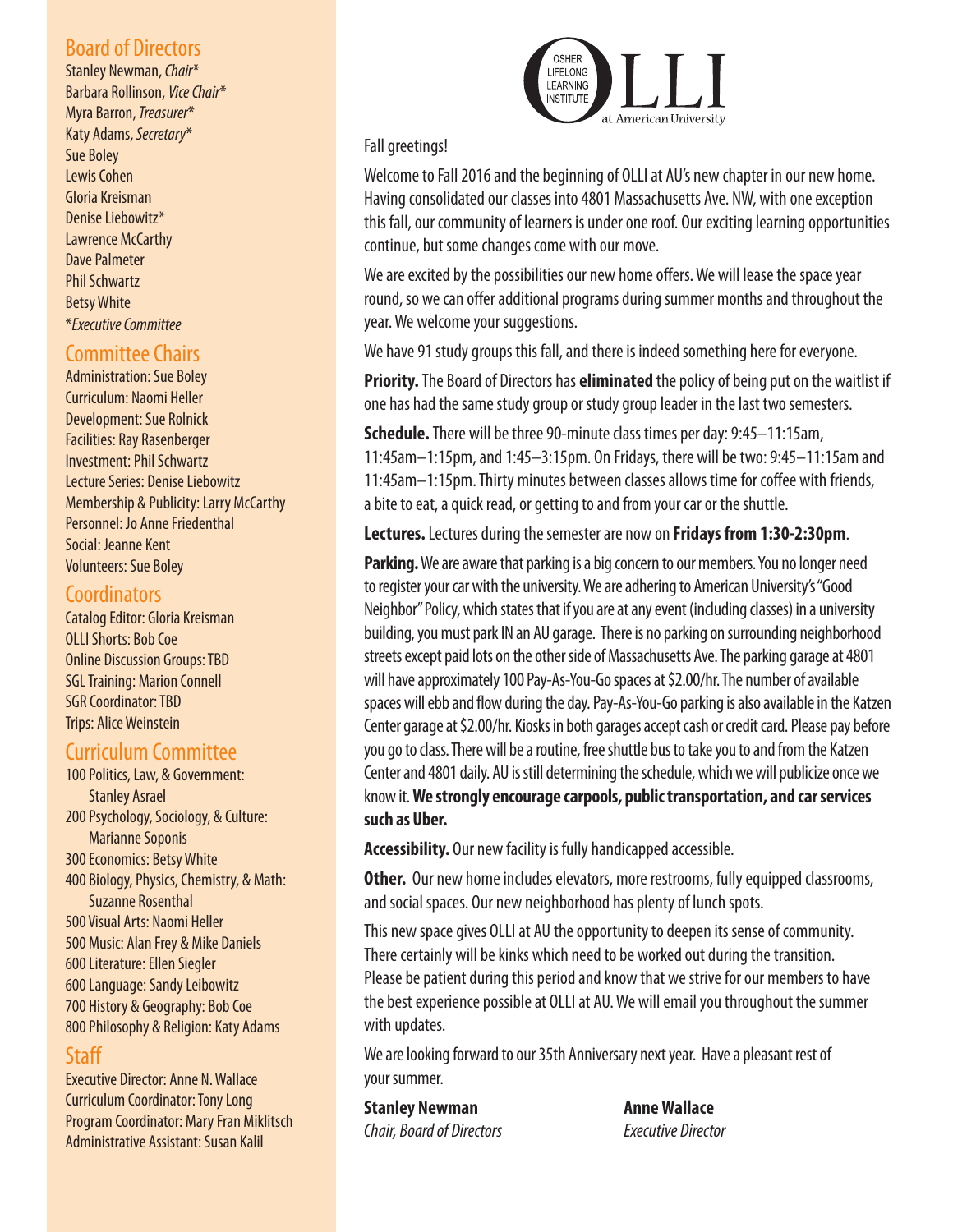# **MISSION**

*The Osher Lifelong Learning Institute (OLLI) at American University is an association of, by, and for the people in the Washington, DC area who wish to continue to study and learn.*

*OLLI is dedicated to the proposition that learning is a lifelong process and that curiosity never retires.*

# EQUAL OPPORTUNITY

OLLI does not discriminate on the basis of race, gender, age, religious preference, national origin, or sexual orientation.

# TABLE OF CONTENTS

|                                       | 1              |
|---------------------------------------|----------------|
|                                       | 1              |
|                                       | $\overline{2}$ |
|                                       | $\overline{3}$ |
|                                       | $\overline{4}$ |
|                                       | $\overline{4}$ |
|                                       | 5              |
|                                       | 6              |
|                                       | 6              |
|                                       | 6              |
|                                       | 7              |
|                                       | 9              |
| <b>Study group Descriptions</b>       |                |
| <b>Behavioral and Social Sciences</b> |                |
|                                       |                |
|                                       | 15             |
|                                       | 17             |
| <b>Natural Sciences</b>               |                |
|                                       | 19             |
| <b>Humanities</b>                     |                |
|                                       | 21             |
|                                       | -24            |
|                                       | 29             |
|                                       | 33             |

Assigned Books . 35

### **IMPORTANT DATES**

**Aug. 29 Lottery Day**

- **Aug. 31 Registration Letters emailed**
- **Sept. 12 New Member Breakfast:** 9:00-10:30 am
- **Sept. 16 SGL/SGR Meeting:**  11:15 am-Noon

**SGR Luncheon:** Noon-1:00 pm

**Sept. 21 Open House:**  9:45-11:15 am

**Sept. 26 Classes Begin**

- **Oct. 3 No Classes**
- **Oct. 8 Annual Meeting:**  1:30-2:30 pm
- **Oct. 12 No Classes**
- **Dec. 2 SGL Luncheon:** 12:00 - 2:00 pm
- **Dec. 2 Last Day of Classes**

## **INCLEMENT WEATHER**

**OLLI classes will be CANCELLED ALL DAY whenever the District of Columbia Public School system announces delayed openings OR school closings.** Members are urged to check our website as well as local television and radio stations that broadcast bulletins for the District's public schools. **If classes are cancelled, notification will be posted to olli-dc.org and sent via newsletter.**



Printed on Recycled Paper.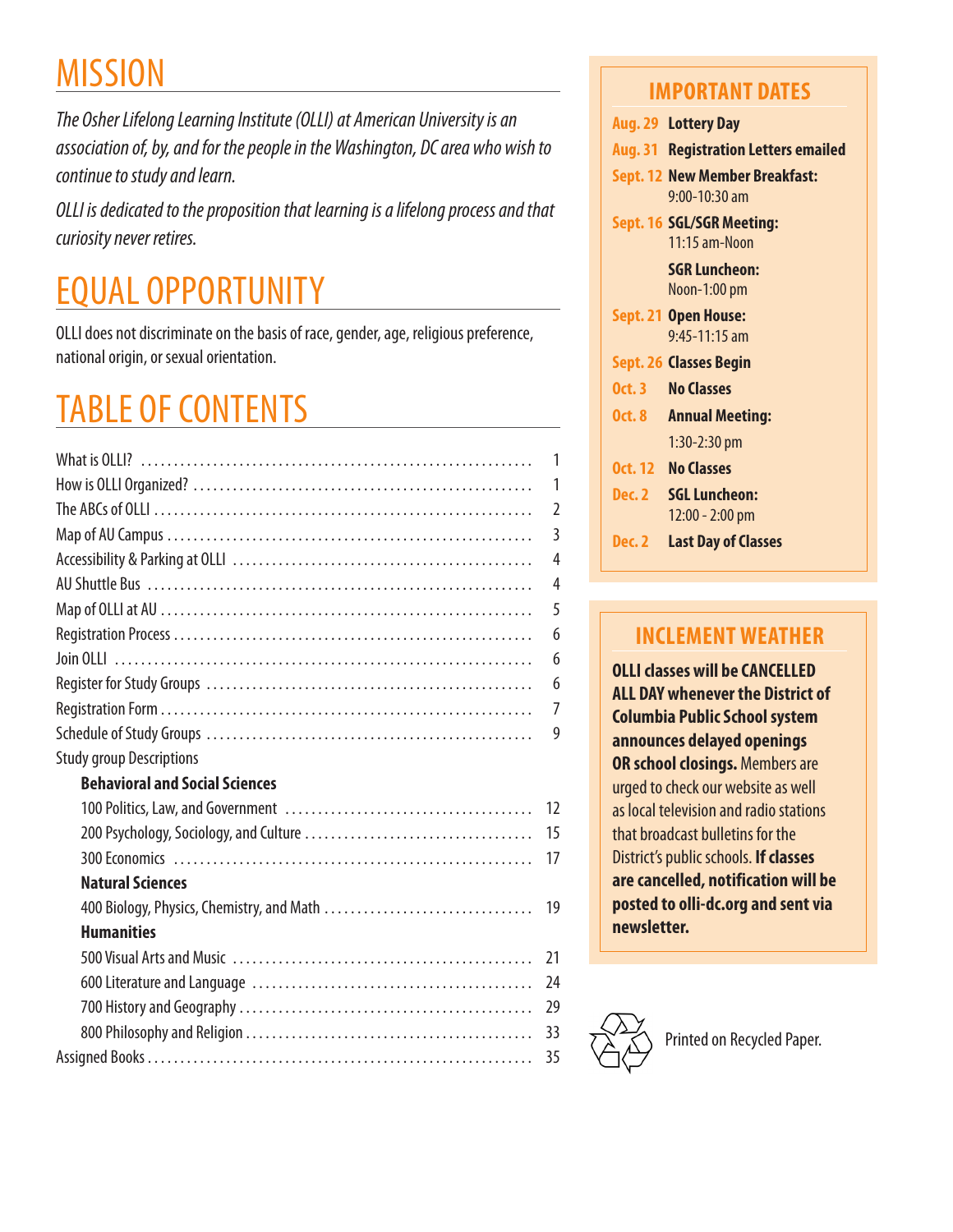# WHAT IS OLLI AT AU?

Drawing on the talent and experience of seniors in the Washington, DC area, the Osher Lifelong Learning Institute (OLLI) at American University offers a unique opportunity to continue learning at the university level. Members come from varied social, economic, and career backgrounds, ranging from business, academia, and homemaking to education, the arts, and government service. What they have in common is a genuine interest in continuing their learning experiences and intellectual stimulation by participation in an organization with other "seasoned learners." There are no educational prerequisites for membership in OLLI.

#### **Learning Community**

The basic concept of the program is that of peer learning and teaching. Members participate fully in study groups through preparation for, and involvement in, discussions on a wide variety of subjects. There are no tests and no grades; members participate purely for the joy of learning. Members are encouraged to discuss the possibility of leading a study group with members of the Curriculum Committee and by participating in our Study Group Leader Training Course.

#### **Study Group Leadership Training**

We offer a three-session class to give participants the confidence and skills to become effective study group leaders, and to give current or past SGLs the opportunity to share their wisdom or to improve their instructional and leadership styles. The topics covered in the class will include gathering resources, organizing a syllabus, and sharpening presentation skills. Members will have an opportunity to practice, to be videotaped, and to get feedback from each other. Coordinated by Marion Connell, this class will be held September 13, 14, and 15 from 9:45-11:45 am at 4801 Massachusetts Ave. NW, 5th floor. If you are interested, please call the office at 202.895.4860 or email OLLI@american.edu. (This training may be taken in addition to three other courses.)

#### **Membership Involvement**

Members become involved not only as study group leaders or representatives but also as participants on an elected board and appointed committees. As a democratic membership organization, OLLI depends on the volunteer services of its members. Members are strongly encouraged to participate in one or more of the following:

The **Board of Directors** and its various committees develop and implement policies, procedures, and activities designed to enhance the overall program.

**Study Group Leaders (SGLs)** are members with special expertise or interests who wish to share these with other members by designing and leading study groups. They are entitled to free classes during the semester they lead a group or the following semester.

**Study Group Representatives (SGRs)** function as a liaison between their study group and the OLLI administration. They facilitate member participation, make announcements, and assist study group leaders.

#### **Expanded Social Experience**

Membership in OLLI at AU provides an opportunity for increased social interaction and new friendships based on a shared interest in learning. Informal lunchtime discussions and special events such as open houses, guest speakers, and coffee hours provide some of the many occasions for socializing. Many outgrowths of OLLI have developed among members interested in pursuing a topic in depth. Each "OLLI Opportunity" or "OLLI Op" meets independently and provides an environment of continued friendship and learning.

# HOW IS OLLI AT AU ORGANIZED?

OLLI at AU is an independent, nonprofit organization 501(c)(3) incorporated in Washington, DC, and is part of the Osher Lifelong Learning Institute National Network, which now includes 119 Institutes in all 50 states and the District of Columbia. Members are eligible to use the university library, computers, parking, Metro shuttle service, campus store, dining facilities, and to join the Jacobs Fitness Center at a reduced rate.

This semester, all OLLI educational activities take place in classrooms at 4801 Massachusetts Ave. NW, except Study Group 232 which is at the Anderson Computer Lab on the AU campus.

#### **Online Discussion Groups**

We are eager to offer additional online discussion groups. You can obtain more information on the OLLI website. If you have an interest in starting an online group to discuss a book you are reading or to have an online conversation about an issue that is important to you, please contact the office to see if we can help you get an online group started. This online and interactive environment provides you the opportunity to engage with other OLLI members in a format that goes beyond the traditional classroom and gives you the flexibility to participate at your convenience.

#### **Support of OLLI at AU**

Membership fees (\$275 per semester) support the program. OLLI is further supported by an endowment from the Osher Foundation given to, and managed by, American University. OLLI receives a percentage of the interest from the endowment annually.

The OLLI Future Fund, established by the Board of Directors, is for future space needs. We welcome donations to OLLI at any time. OLLI at AU is a registered 501(c)(3) nonprofit corporation.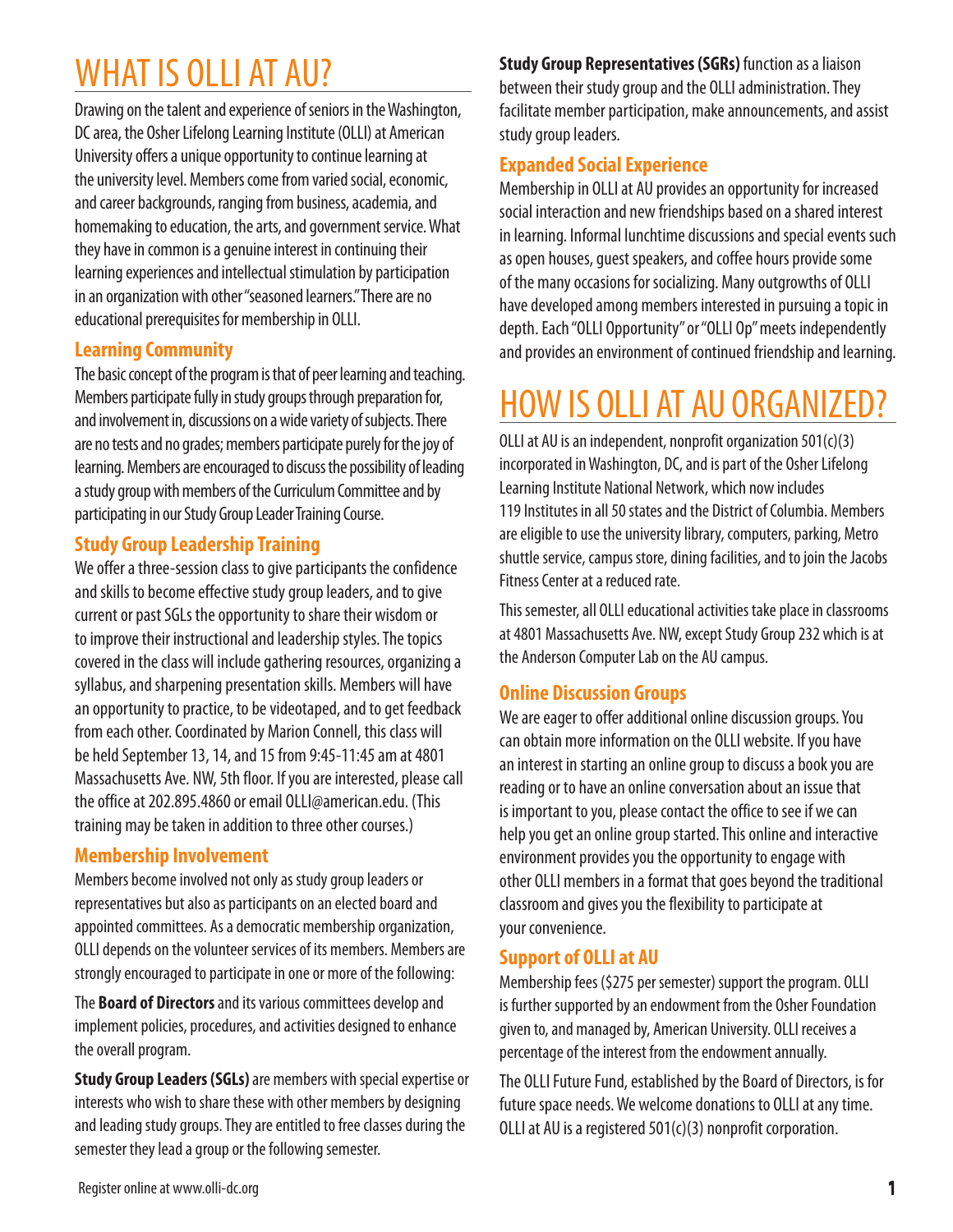# THE ABCs OF OLLI

#### **Accessibility**

All of 4801 Massachusetts Ave. NW and the Anderson Computer Lab are handicapped accessible.

#### **American University Benefits**

#### **AU Computers**

OLLI members may use the AU computers and Internet free of charge.

#### **AU Library**

All OLLI members may use the AU Library. The library is located on the main campus at the west end of the university quadrangle (www. library.american.edu/). Request a Special Borrowers Card from the Circulation Desk. Tell them you are an OLLI member. We send a list of our members to the library when the semester begins.

#### **AU Fitness Centers**

OLLI members are eligible for an **annual membership at the Jacobs Fitness Center at a discounted rate.** Call the Fitness Center at 202-885-6267.

#### **Books**

A book list is included at the back of this catalog. Books will be ordered through Politics and Prose bookstore at 5015 Connecticut Avenue NW, Washington, DC 20008, (202) 364-1919 or politics-prose.com online. Politics and Prose is offering OLLI members a **10% discount** on books for study groups.

Books also will be available through the AU Bookstore on campus. OLLI members are entitled to a **10% discount**. Books can also be ordered online (often at reduced prices) or purchased at other book stores. The following are some online suggestions for purchasing books, in alphabetical order: AbeBooks.com, AddAll.com, Alibris.com, Amazon. com, BookCloseouts.com, BookFinder.com, Half.com, and Powells.com.

### **Contact Information**

Please log into your OLLI account to ensure your contact information, including home and cell telephone number(s), email, as well as emergency contact name and relationship are current and accurate.

### **Directory of Members**

We publish a membership directory each semester listing members' names, addresses, phone numbers and emails. **Please fill out this section of the registration form carefully if you do not want your contact information included.** The directory is available online to download. Printed copies are available upon request.

#### **Email and E-Newsletter**

We use email as our primary means of communication. Please make sure that you **check your email several times per week** during the semester. Also we send a monthly newsletter via email.

# EVENTS

**Open Houses** occur each fall and spring, enabling new and continuing members to get together, learn about OLLI, and meet study group leaders.

A **New Member Breakfast** is held before each semester begins to welcome new members and to answer any questions.

The **Semester Lecture Series** takes place during the semester and features members of the greater Washington, DC community, each speaking on a special field of interest. Lectures are held on Fridays from 1:30 to 2:30 pm. Lectures are free and open to the public.

**Interim Lecture Series** are held in January and June, Tuesdays, Wednesdays, and Thursdays — from 10:00 to 11:30 am featuring speakers on a variety of subjects. Lectures are free and open to the public.

**Special Events** include day trips, museum tours, discussions, and other activities.

**Town Hall** in the fall and **Annual Meeting** in the spring give members an opportunity to see others, voice concerns, ask questions, and learn more about OLLI's future plans.

A **Holiday Party** is held in December.

### **Lecture Series**

We offer four Lecture Series throughout the year. During each semester there is a lecture on Fridays from 1:30 – 2:30 pm. In January and June there are lectures on Tuesdays, Wednesdays, and Thursdays from 9:45 –11:15 am.

#### **Lost and Found**

There is a lost and found box in the social area at 4801 Massachusetts Ave. NW. Please check there or in the office if you have misplaced something.

#### **Lunchtime Options**

Brown bag lunch with OLLI friends in one of the social spaces at 4801 Massachusetts Ave. NW. Buy lunch to carry out or eat in at DeCarlo's Restaurant, Le Pain Quotidien, Starbucks, Tara Thai, or Wagshal's Market — all within one block of 4801.

#### **Maps**

See page 5 for a map of OLLI at AU. See page 3 for a map of the American University campus.

#### **Nametags**

Please wear your OLLI nametag to all classes and events.

#### **Parking**

See page 4 for complete information on parking.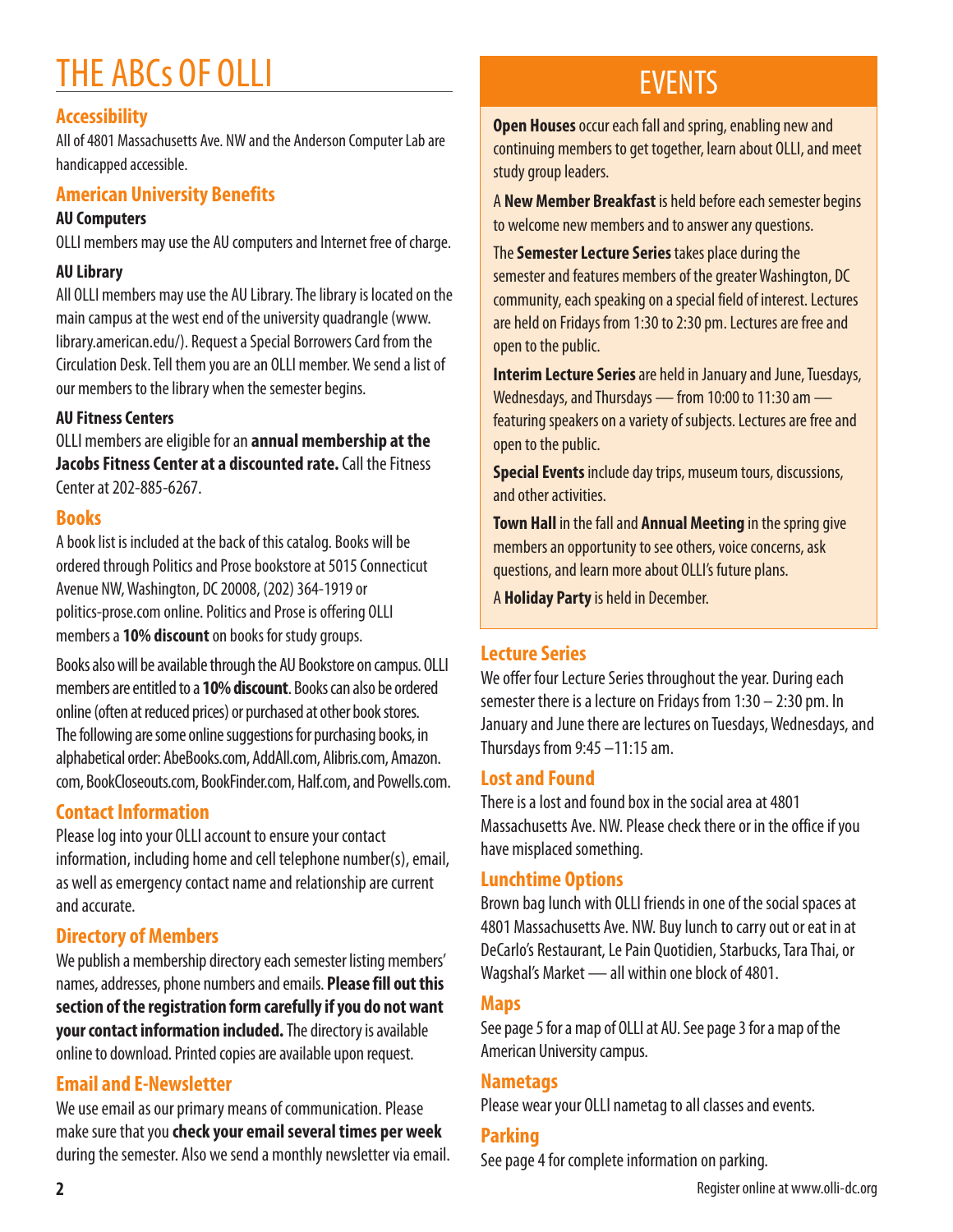#### **Privacy Policy**

OLLI at American University is highly sensitive to the privacy interests of members and believes that the protection of those interests is one of its most significant responsibilities. We do not share member information with any outside groups, and we only publish the member directory as a courtesy to our members. We expect members to adhere to the same policy. If you have questions about this privacy policy, please feel free to contact us by phone at 202-895-4860 or email at olli@american.edu.

#### **Refunds**

**The office must receive requests for refunds, in a written note or an e-mail, no later than the end of the second week of the term for which the refund is requested. A \$25 processing fee will be assessed. This term the deadline for refunds is close of business Tuesday, October 11.**

#### **Shorts**

In addition to the Spring and Fall semesters, we offer February Shorts, three- to five-day immersion study groups.

#### **Scholarships**

If you need scholarship assistance, please write a note or an e-mail to the executive director with your request. All requests are confidential.

#### **Transfers**

Membership in OLLI is not transferable. Spouses or partners must have their own individual memberships.

#### **Trips**

Each academic year we try to offer several trips for members.

# MAP OF AU CAMPUS

See page 5 for a map with the location of 4801 Massachusetts Ave. NW.

Typically, buses are provided. Trips sometimes include boxed lunches or meals at a restaurant. Past trip destinations have included:

- Civil War sites in Maryland, Virginia, and Pennsylvania
- National Arboretum
- Nationals Park for Nationals baseball games
- Islamic artifacts exhibit at the Walters Museum in Baltimore
- Theater performances at the Atlas Theater on H Street NE

#### **Waiting Lists**

If you are waitlisted for a class and a seat opens in the class, members will be offered the seat in the order in which they appear on the waitlist.

#### **Weather Policy for Class Cancellation**

**OLLI classes will be CANCELLED ALL DAY whenever the District of Columbia Public School system announces delayed openings OR school closings.** Members are urged to check our website as well as local television and radio stations that broadcast bulletins for the District's public schools. **If classes are cancelled, notification will be posted to olli-dc.org and sent via newsletter.**

#### **Website**

Please visit the OLLI website at www.olli-dc.org:

- to view our calendar, including lecture series and events,
- to register for classes and to pay membership dues with a Visa or MasterCard in an encrypted, secure transaction,
- to add, drop, or change classes, or to request a refund, and/or
- to make a donation to the OLLI Future Fund or to volunteer.

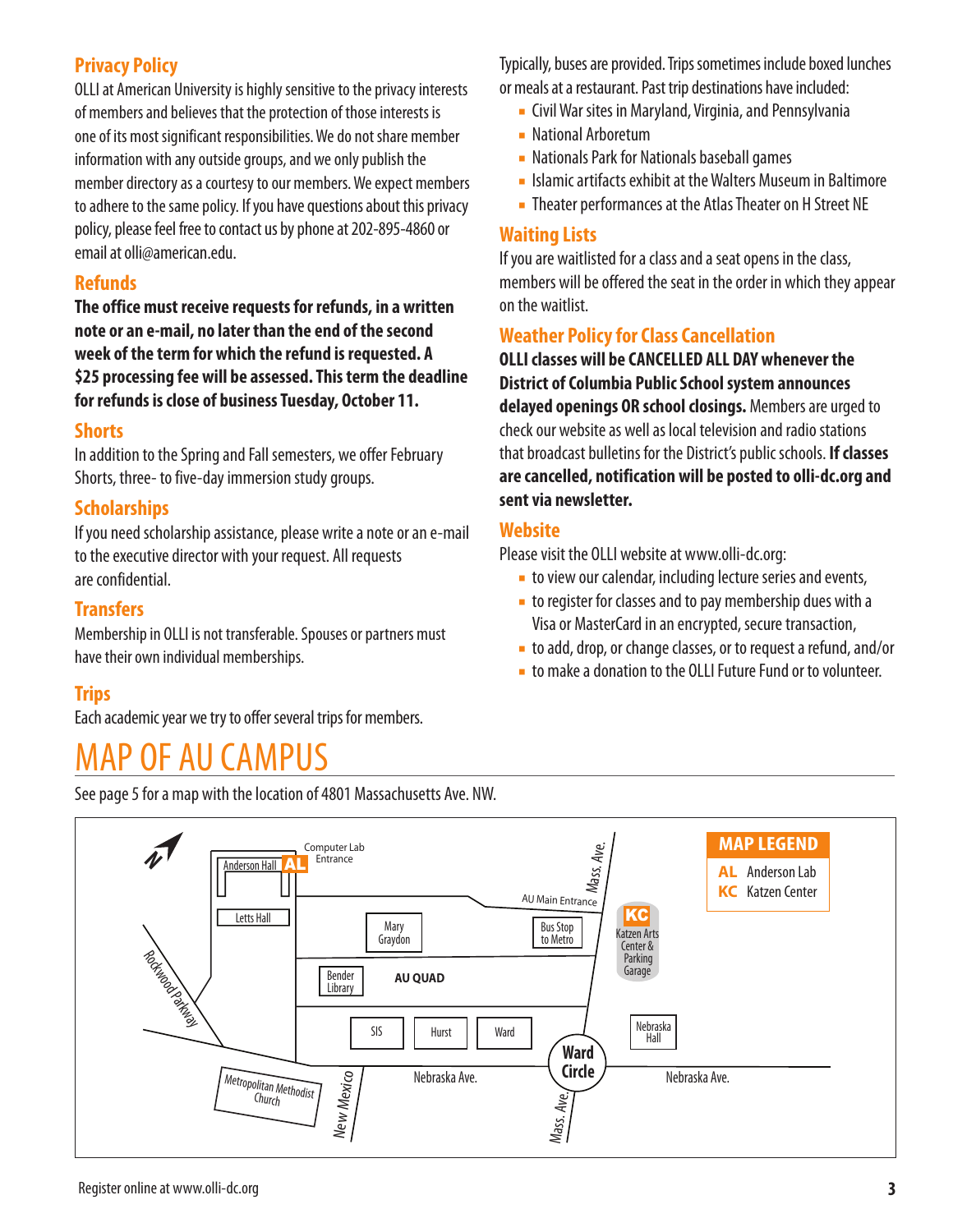# ACCESSIBILITY & PARKING

## **OLLI at AU Home Space**

*4801 Massachusetts Ave. NW, Fifth Floor, Washington, DC 20016*

**Accessibility:** 4801 Massachusetts Avenue is fully accessible. **Parking:** In accordance with Washington, DC regulations and American University's "Good Neighbor Policy," all members of the University community — including students, faculty, staff, visitors and guests — are required to do one of the following while attending class, working, or visiting AU owned property:

A. Park on campus and obtain a parking permit,

B. Purchase hourly/daily parking using the Pay-As-You-Go machines, or C. Use public transportation.

You must pay for parking before attending class. **Note your parking space number.** Pay at the Pay-As-You-Go kiosks. Parking is \$2 per hour. The kiosks accept cash or credit cards.

## **Anderson Computer Lab**

#### *American University Campus*

**Accessibility:** Anderson Computer Lab is fully accessible. **Parking:** Parking is available in the Katzen Center garage. You must pay for parking before attending class. **Note your parking space number.** Pay at the Pay-As-You-Go kiosks on Level P1. Parking is \$2 per hour. The kiosks accept cash or credit cards. Street parking is available on Nebraska Ave. between 9:30 am and 4:00 pm.

# AU SHUTTLE BUS FROM TENLEYTOWN METRO

**The AU shuttle buses are kneeling buses and are handicapped accessible.** 

#### **To and From OLLI Home Space at 4801**

A free, open-to-the-public AU shuttle bus leaves from the Tenley Metro station, makes stops at the Katzen Center, and then at 4801 Massachusetts Ave. NW, OLLI's home space.

To return to the Katzen Center Garage or the Metro, catch the shuttle at 4801 Massachusetts Ave. NW.

#### **To and From Anderson Computer Lab**

A free, open-to-the-public AU shuttle bus leaves from the Tenley Metro station and makes stops at the Katzen Center. To return to the Metro from Anderson Hall, catch the shuttle at Tenley Hall or Hughes Hall inside the main AU gate. For the current shuttle schedule, visit http://www.american.edu/ finance/facilities/shuttle.cfm

For further information or questions on the shuttle, call AU Transportation Operations & Maintenance at 202-885-3111 or email shuttle@american.edu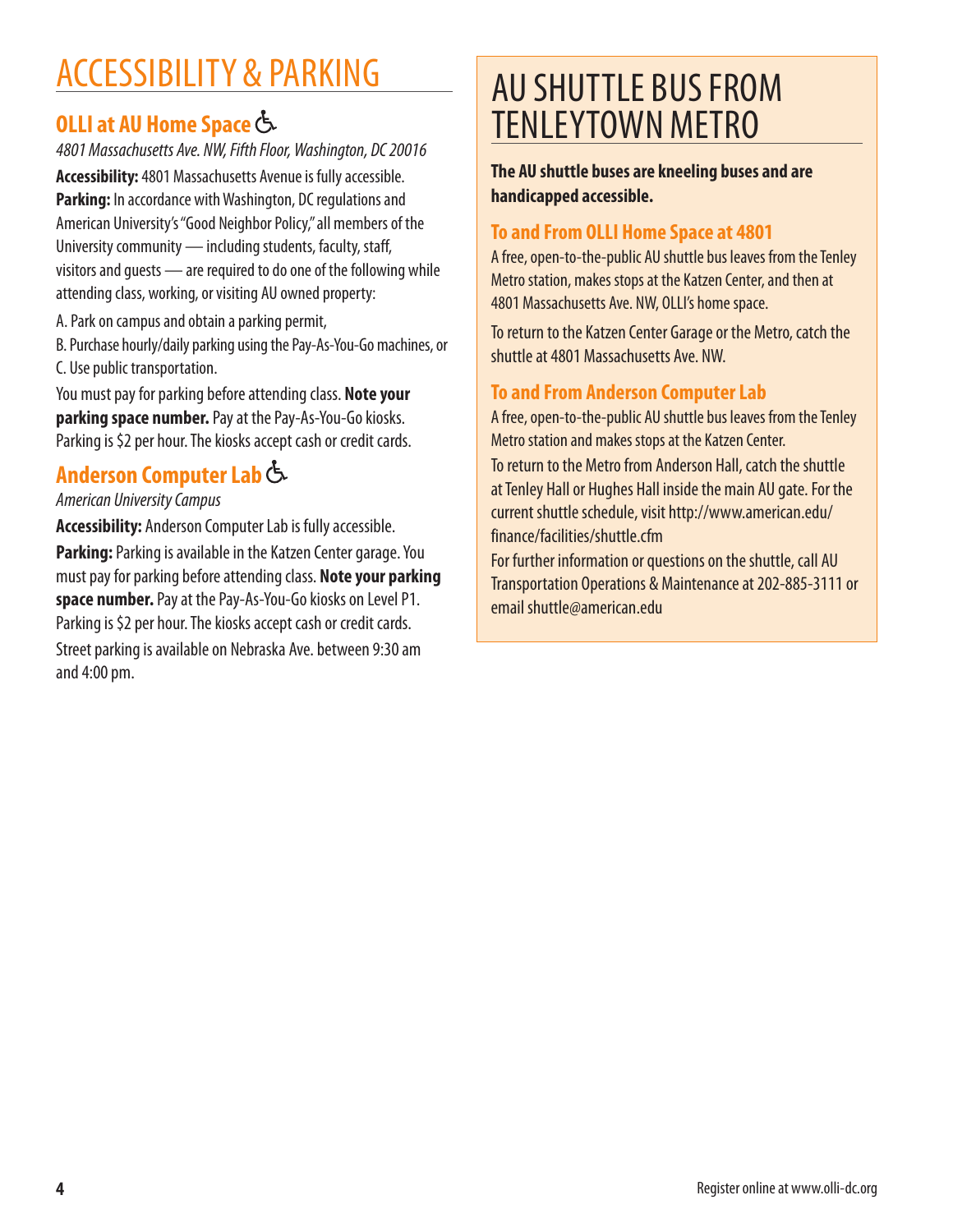# MAP OF OLLI MAIN LOCATION

See page 3 for a map with the location of Anderson Computer Lab on the main AU campus.

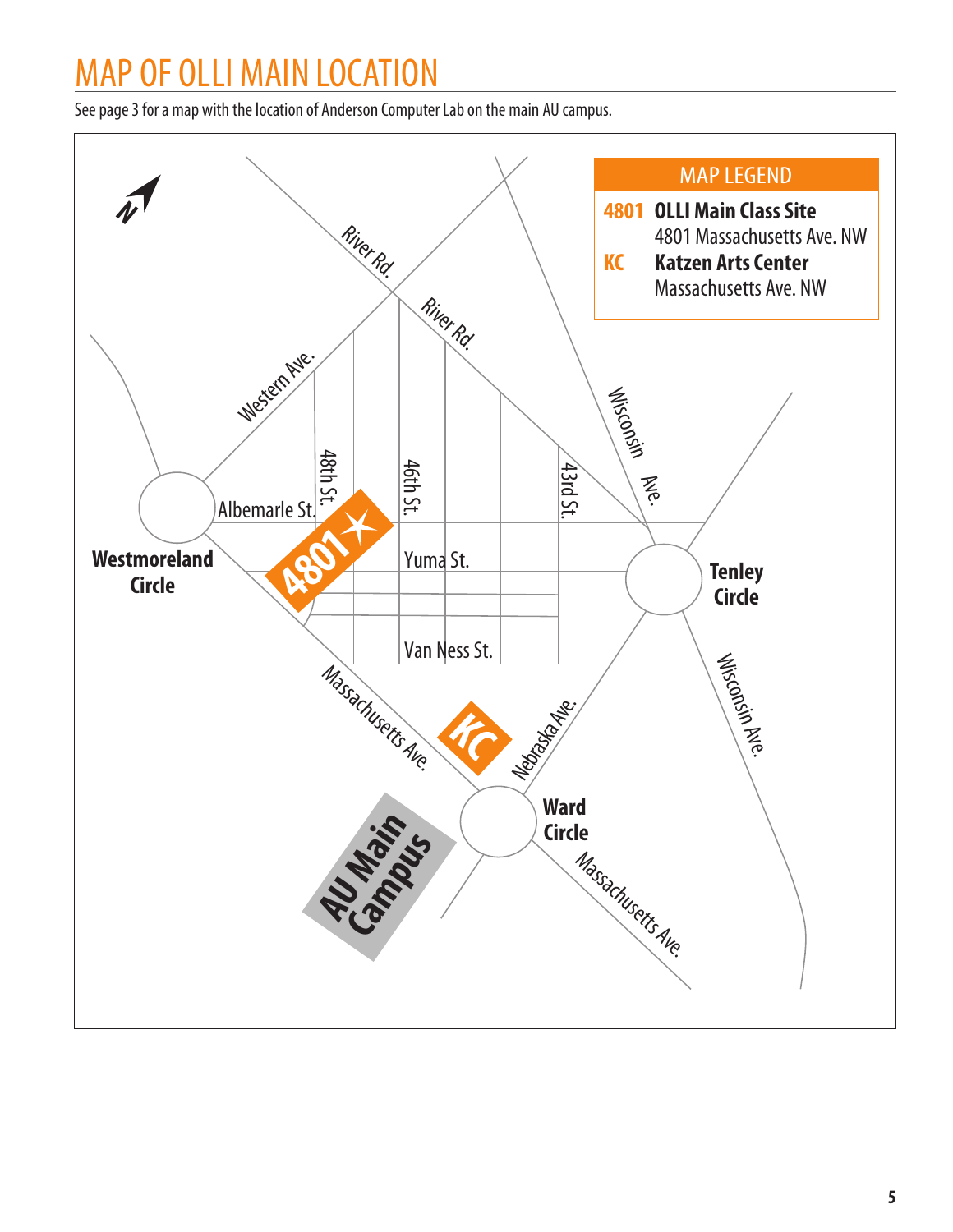# REGISTRATION PROCESS

#### **We highly recommend that members get their registrations into our office BEFORE Lottery Day, Monday, August 29, 2016.**

Class sizes are determined by Study Group Leaders' requests and available space. If a study group is oversubscribed on Lottery Day, the registrations in that class are subjected to a random computer lottery process. Members who are not selected for said study group are put on a waiting list and will be called by the office if space becomes available. Registration confirmation notices will be emailed by **August 31**. We will continue to accept registrations on a spaceavailable basis until the semester begins.

**OLLI reserves the right to cancel any study group. Members registered in a study group that is cancelled will be notified immediately so that they may select an available alternate.**

# JOIN OLLI AT AU

*You may join OLLI, pay for membership, register for study groups, and donate to OLLI, all at once. To do so, complete the form on pages 7 and 8. Mail the form with a check made payable to OLLI to the address on the form. Or use our online registration system at www.OLLI-DC.org to join and to pay with a credit card in an encrypted, secure transaction.*

To keep your information confidential, you will need to create a user account. Follow the steps below to create your user account.

- **1.** Go to http://www.OLLI-DC.org Cursor to "**Membership**" in the menu at the top of the page. A submenu appears. Click on "**Join OLLI**."
- **2.** A new screen appears titled Join OLLI. Click on "**create an account**" in the first paragraph.
- **3.** Fill in the contact information form including entering a user name and password. Write your username and password below. If you lose your user name, the OLLI office can give it to you. You can reset your password or ask the office to do so.

User Name \_\_\_\_\_\_\_\_\_\_\_\_\_\_\_\_\_\_\_\_\_\_\_\_\_\_\_

Password \_\_\_\_\_\_\_\_\_\_\_\_\_\_\_\_\_\_\_\_\_\_\_\_\_\_\_\_

 You only need to create your user name and password once. You will use the same ones for all subsequent semesters.

**4.** Follow the instructions under Register for Study Groups.

# REGISTER FOR STUDY GROUPS

**1.** Identify the number of study groups you are interested in taking.

**(You must select 1, 2, or 3 study groups.)**

**2. Prioritize up to six study groups** based on your preference for taking the study groups.

#### **(1 = highest priority and 6 = lowest priority).**

 Note: Prioritize your study groups by whichever method works best for you: subject matter, time/day, location, or Study Group Leader. Even if you have marked that you only want to take one study group, you may still prioritize up to six study groups. When the system processes your registration, it will assign you to your highest level priority study groups that are available.

#### **Note: All members have an equal chance at getting into a class. There is no longer a restriction if a member has taken a Study Group or Study Group Leader previously.**

- **3.** Prior to submitting your registration, please ensure that you have completed all items with an asterisk (\*). These are **required** items.
- **4.** Submit your registration.
- **5.** You will receive email confirmation of your **PENDING** registration.
- **6.** After Lottery Day, you will receive email confirmation of your **ASSIGNED** schedule with your name tag. **Please print both.**

 You can change your schedule after registration day by going online or calling the office to register for any available study group.

#### **Please email or call the office to register for a fourth course AFTER the second week of classes.**

Do not assume there is space available if you see an empty seat. The number of participants for each study group is determined by the study group leader, by available space, and by the office.

**Our study group leaders spend a prodigious amount of time preparing their classes. Please attend the classes for which you are registered and ONLY the classes for which you are registered.**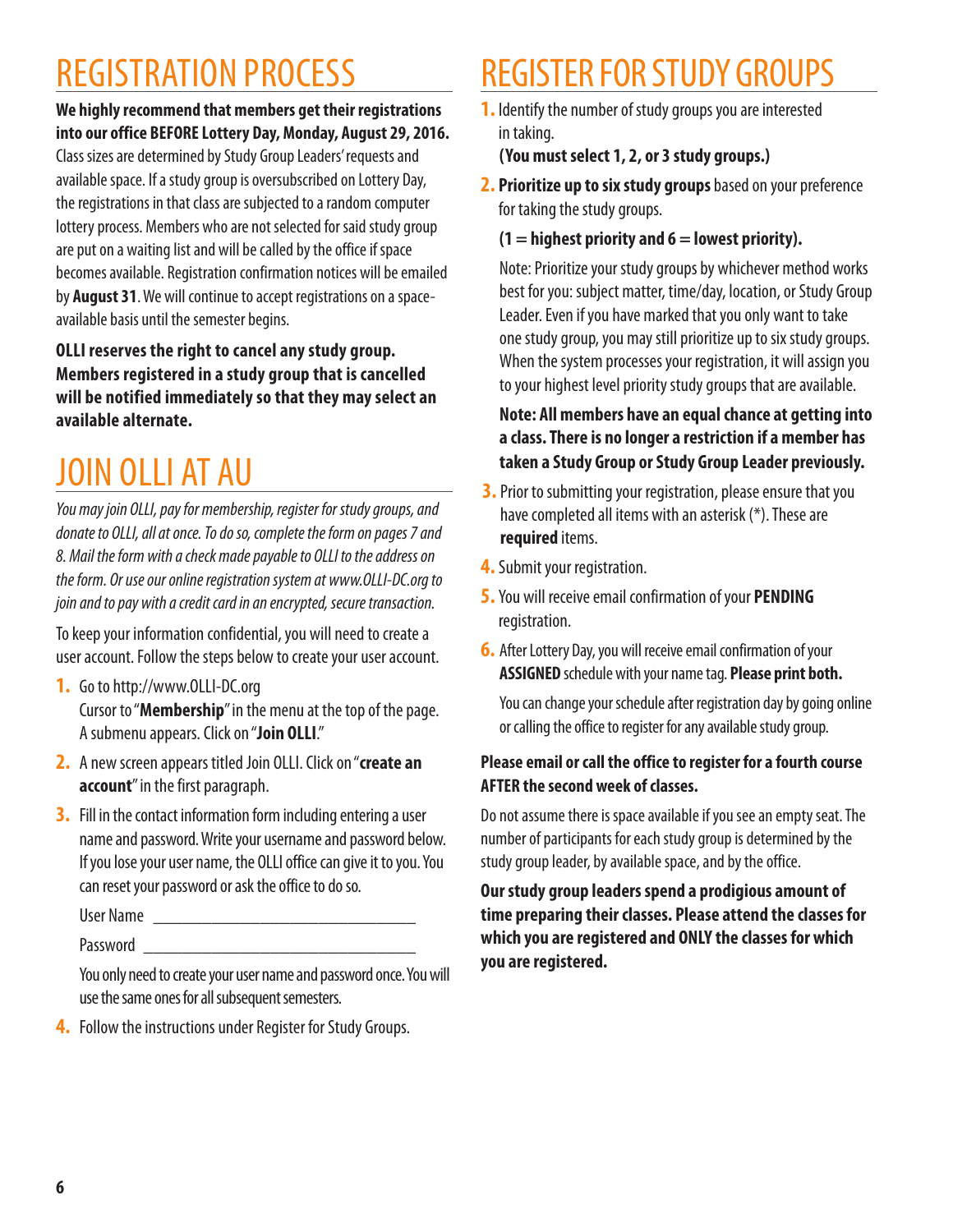# OLLI AT AU REGISTRATION FORM

#### **FALL 2016: SEPTEMBER 26 – DECEMBER 2**

4400 Massachusetts Ave. NW • Washington, DC 20016 Phone 202.895.4860 | Email: OLLI@american.edu • website: www.OLLI-DC.org

Please complete all parts of the registration form. See directions on the previous page. You can also register online at www.olli-dc.org

#### **CONTACT INFORMATION**

| <b>HOME PHONE NUMBER</b>                        | $\overline{\phantom{a}}$                                            | <b>CELL PHONE NUMBER</b><br>$\vert - \vert$                                                                                |  |
|-------------------------------------------------|---------------------------------------------------------------------|----------------------------------------------------------------------------------------------------------------------------|--|
|                                                 |                                                                     |                                                                                                                            |  |
| <b>EMERGENCY CONTACT PHONE NUMBER</b>           |                                                                     |                                                                                                                            |  |
| <b>REGISTER FOR STUDY GROUPS</b>                |                                                                     |                                                                                                                            |  |
| Check only one box: $\Box$ 1 $\Box$ 2 $\Box$ 3  | 1. SELECT whether you want to register for 1, 2, or 3 study groups. |                                                                                                                            |  |
| 2. List up to 6 study groups in priority order. |                                                                     | <b>VOLUNTEER TO BE</b>                                                                                                     |  |
| <b>STUDY GROUP NUMBER</b>                       | <b>STUDY GROUP NAME</b>                                             | <b>STUDY GROUP</b><br><b>REPRESENTATIVE</b>                                                                                |  |
| 1.                                              |                                                                     | П<br><u> 1989 - Jan Barat, margaret amerikan basar dan berasal dalam berasal dalam basa dalam berasal dalam berasal da</u> |  |
| 2.                                              |                                                                     | П<br><u> 1989 - Johann Stoff, deutscher Stoff, der Stoff, der Stoff, der Stoff, der Stoff, der Stoff, der Stoff, der S</u> |  |
| 3.                                              |                                                                     | ΙI                                                                                                                         |  |
| 4.                                              |                                                                     | ΙI                                                                                                                         |  |
| 5.                                              |                                                                     | ΙI                                                                                                                         |  |
| 6.                                              |                                                                     |                                                                                                                            |  |

**Study Group Leaders:** To register for Study Group Leadership training, please call the office at 202-895-4860. \***To register for a 4th class**, you must call or e-mail the OLLI office **after October 7, 2016.**

#### **PAYMENTS & DONATIONS**

Please make checks payable to OLLI. Payment must accompany registration or register with a credit card online at: www.OLLI-DC.org. Financial assistance is available. Contact the OLLI office for information.

- \$\_\_\_\_\_\_\_ \$500: Full Academic Year, 2016-2017
- \$\_\_\_\_\_\_\_ \$275: Fall 2016 Semester
- \$\_\_\_\_\_\_\_ Donation to The OLLI Future Fund. OLLI is a 501(c)(3) organization.
- **\$\_\_\_\_\_\_\_ TOTAL**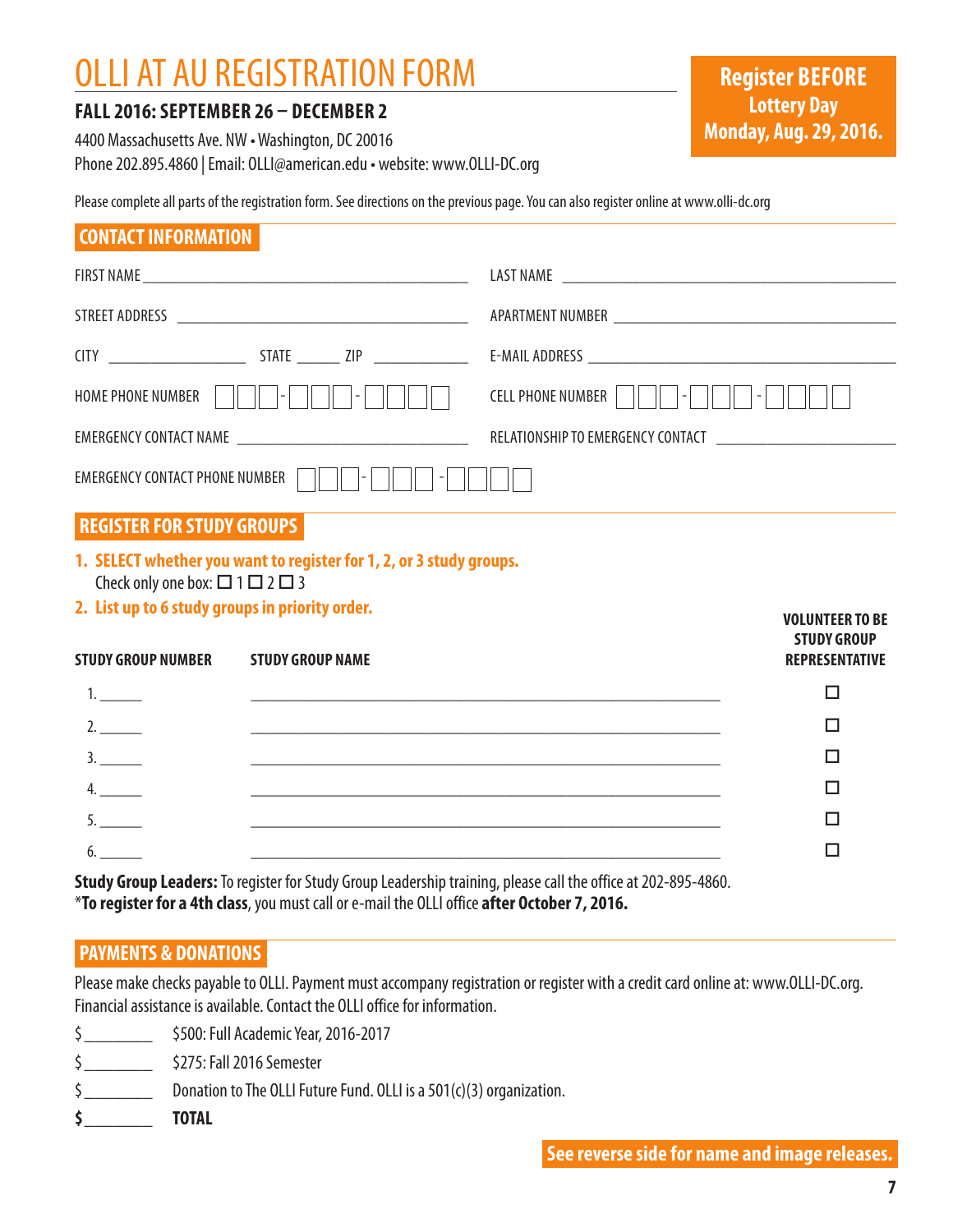#### **DONATION LISTING**

 $\Box$  **DO NOT** publish my name in any public lists of member donations.

#### **DIRECTORY LISTING**

Please check the boxes below if you do NOT want your contact information included in our Membership Directory, which is produced as a courtesy to our members and is intended for internal use only.

**DO NOT** include the following in the OLLI Membership Directory.

 $\Box$  My Name  $\Box$  My Phone Number  $\Box$  My Street Address  $\Box$  My E-mail Address

#### **PUBLICITY RELEASE**

 $\Box$  Check this box if you **DO NOT** authorize OLLI to use your photo and name in its marketing and publicity.

#### **BECOME A STUDY GROUP LEADER**

If you are interested in becoming a Study Group Leader, please identify the appropriate academic area from the Curriculum Committee list on the front page. Then email or call the office to obtain the contact information for the individual responsible.

#### **VOLUNTEER**

Check the box or boxes below to volunteer for tasks.

 $\Box$  Photography

*Photograph OLLI events*

 $\Box$  Office/Mailings *Fold, stuff, seal, and stamp OLLI mailings*

- $\Box$  Membership/Publicity *Promote OLLI, welcome potential members at OLLI events*
- $\square$  Social *Organize OLLI social events*

#### **RETURN COMPLETED FORM**

#### **Mail completed form to:**

#### **Osher Lifelong Learning Institute**

4400 Massachusetts Ave. NW Washington, DC 20016

#### **Or BEFORE SEPTEMBER 1, deliver completed form to the OLLI office at:**

4000 Brandywine St. NW Suite 600 Washington, DC

#### **Or AFTER SEPTEMBER 1, deliver completed form to the OLLI office at:**

4801 Massachusetts Ave. NW 5th Floor Washington, DC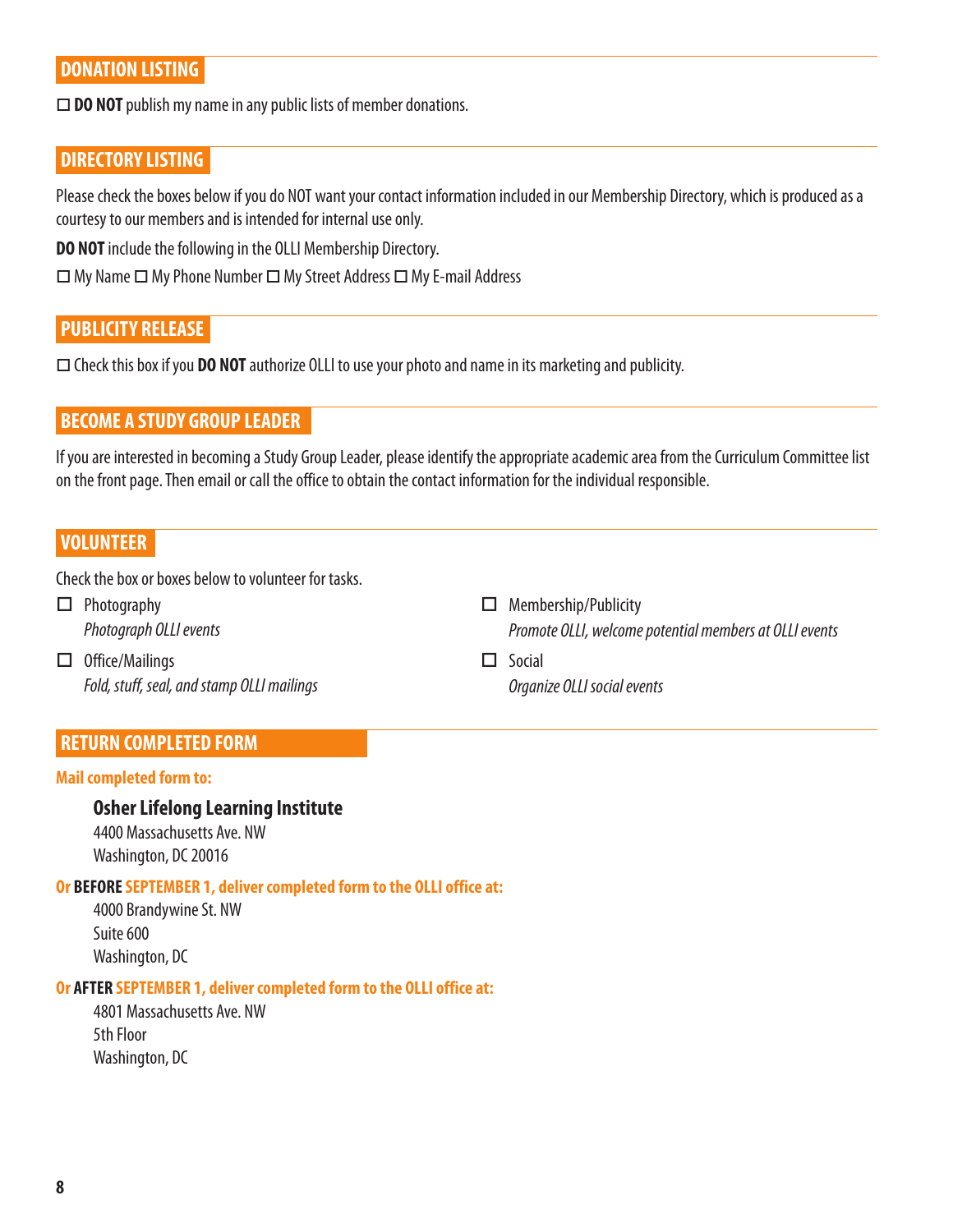# SCHEDULE OF FALL 2016 STUDY GROUPS

**All study groups are held at 4801 Massachusetts Ave. NW, except for 232: Finding Your Family History in the Digital World, which is held in the Anderson Computer Lab on American University's main campus.** See page 5 for a map showing the location of 4801 and page 3 for a map showing the location of the Anderson Computer Lab. **Both 4801 and the Anderson Computer Lab are fully accessible.**

| $\#$ | <b>STUDY GROUP</b>                                                   | <b>LEADER</b>                      | START DATE SESSION |    |
|------|----------------------------------------------------------------------|------------------------------------|--------------------|----|
|      | <b>MONDAY 9:45 - 11:15 AM</b>                                        |                                    |                    |    |
| 151  | Middle East Institute Scholars Seminar                               | Asrael,<br><b>OLLI Coordinator</b> | 9/26/2016          | 8  |
| 258  | <b>Writing and Sharing Your Family History</b>                       | Benor                              | 9/26/2016          | 8  |
| 476  | Good for Your Health? What Should You Believe?                       | Zweig                              | 9/26/2016          | 8  |
| 542  | The Russians are Coming, the Russians are Coming: Composers, That Is | <b>Bowen</b>                       | 9/26/2016          | 9  |
| 631  | <b>Understanding Families Through Plays</b>                          | Lewis                              | 9/26/2016          | 8  |
| 681  | <b>Classic Short Stories</b>                                         | Willens                            | 9/26/2016          | 8  |
| 723  | Evolution Of Civilization in Mexico: 20,000 BC (?) - 2016 AD         | Heilman                            | 9/26/2016          | 9  |
|      | MONDAY 11:45 AM - 1:15 PM                                            |                                    |                    |    |
| 516  | Nineteenth Century Classical Ballet                                  | Lipkowitz                          | 9/26/2016          | 10 |
| 641  | 19th Century Women of Letters                                        | Moody                              | 9/26/2016          | 10 |
| 711  | The Pacific War - US Submarine Operations                            | Lipson                             | 9/26/2016          | 10 |
| 724  | Lorenzo the Magnificent and Renaissance Florence                     | Roberts                            | 9/26/2016          | 8  |
| 777  | Germany - 1860-1950 - Bismarck to Hitler to Adenauer                 | Coffey                             | 9/26/2016          | 10 |
| 860  | A Progressive and Rationalist View of the Road to Spiritual Maturity | Placentra Johnston                 | 9/26/2016          | 8  |
|      | <b>MONDAY 1:45 PM - 3:15 PM</b>                                      |                                    |                    |    |
| 180  | Today's Supreme Court: A Course for Citizens                         | Hansen                             | 9/26/2016          | 8  |
| 261  | <b>Escape from the Situation Room</b>                                | Hansen                             | 9/26/2016          | 8  |
| 292  | Living Healthier and Having Fun in Retirement                        | <b>Bickford</b>                    | 9/26/2016          | 9  |
| 612  | Cours de conversation en français                                    | Labib                              | 9/26/2016          | 10 |
| 683  | International Mystery Potpourri                                      | Greif                              | 9/26/2016          | 10 |
| 791  | Ancient Rome: History and Relevance Today                            | Friend                             | 9/26/2016          | 11 |
|      | TUESDAY 9:45 AM - 11:15 AM                                           |                                    |                    |    |
| 120  | Is the United Nations Still Relevant?                                | <b>Bliss</b>                       | 9/27/2016          | 8  |
| 265  | Ring Lardner's Baseball Stories (and More)                           | <b>Boley</b>                       | 9/27/2016          | 8  |
| 415  | Science and Public Policy                                            | Katz                               | 9/27/2016          | 8  |
| 480  | <b>Weather Forecasting Lab</b>                                       | <b>Brown</b>                       | 9/27/2016          | 10 |
| 508  | Drawing and Watercolor Painting                                      | Whitener                           | 9/27/2016          | 9  |
| 618  | <b>Basic Spanish I</b>                                               | Grigera                            | 9/27/2016          | 8  |
| 795  | Seven Great Leaders of the Past                                      | Levenbook                          | 9/27/2016          | 9  |
|      | TUESDAY 11:45 AM - 1:15 PM                                           |                                    |                    |    |
| 389  | Stock Market Theory: Classical to Modern                             | Metler                             | 9/27/2016          | 8  |
| 466  | The Cosmos: From Einstein to Hubble and Beyond                       | Goldin                             | 9/27/2016          | 9  |
| 479  | Making Choices: Understanding Environmental Issues                   | Hinga                              | 9/27/2016          | 10 |
| 515  | American Visual Art and Film 1900-1950                               | Steinitz & Leinberger              | 9/27/2016          | 8  |
| 676  | Bill Shakespeare and Joe Green                                       | Guglielmo                          | 9/27/2016          | 10 |
| 715  | Jewish History and Life: A Survey of 4000 Years                      | <b>Berman</b>                      | 9/27/2016          | 10 |
| 790  | Black, White  and Brown: Yesterday and Today, Nationally and Locally | <b>Buglass</b>                     | 9/27/2016          | 11 |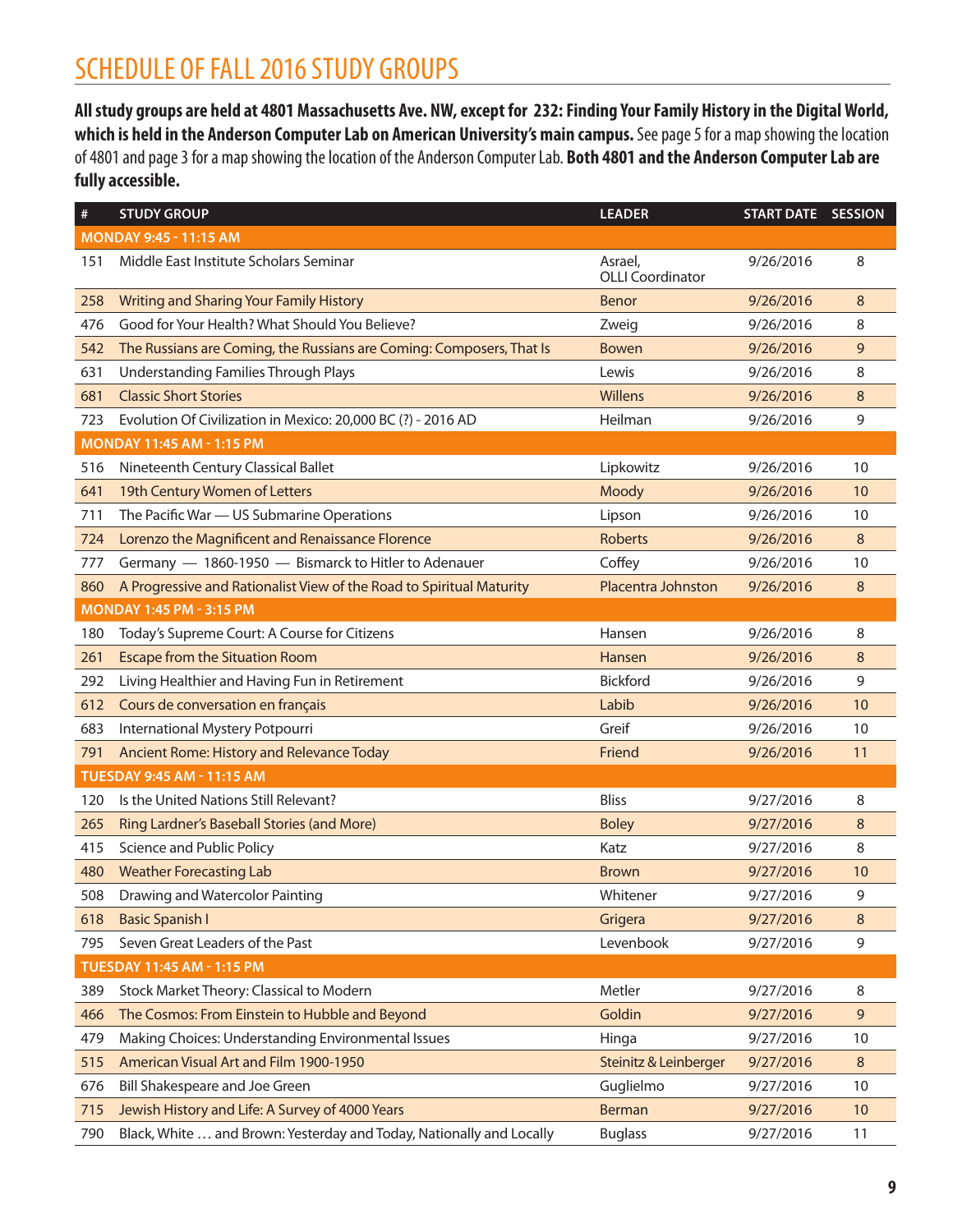| $\#$ | <b>STUDY GROUP</b>                                                                | <b>LEADER</b>                           | START DATE SESSION |    |
|------|-----------------------------------------------------------------------------------|-----------------------------------------|--------------------|----|
|      | TUESDAY 1:45 PM - 3:15 PM                                                         |                                         |                    |    |
| 172  | <b>Current Events and Public Policy II</b>                                        | Nevins, Carr, Levine                    | 9/27/2016          | 8  |
| 250  | <b>TED Talks</b>                                                                  | Swan                                    | 9/27/2016          | 8  |
| 345  | The Rise of the Robots - Can We Adjust?                                           | Cohen                                   | 9/27/2016          | 10 |
| 471  | <b>Extremely Elementary Quantum Mechanics</b>                                     | Read                                    | 9/27/2016          | 9  |
| 588  | Discussions in the Visual Arts                                                    | Swan                                    | 9/27/2016          | 9  |
| 870  | Wittgenstein's Philosophical Investigations                                       | <b>Taran</b>                            | 9/27/2016          | 10 |
|      | <b>WEDNESDAY 9:45 AM - 11:15 AM</b>                                               |                                         |                    |    |
| 171  | <b>Current Events and Public Policy</b>                                           | Nevins, Brown                           | 9/28/2016          | 8  |
| 232  | Finding Your Family History in the Digital World (ANDERSON LAB)                   | Goodman                                 | 9/28/2016          | 8  |
| 381  | Economic Policy Issues: Conservative and Progressive Views                        | Peterson                                | 9/28/2016          | 9  |
| 511  | <b>Looking at Architecture</b>                                                    | Vorhes                                  | 9/28/2016          | 10 |
| 603  | Poetry Craftshop: The Poets' Guild of Akhmatova, Mandelstam and Tsvetaeva         | Pierson                                 | 9/28/2016          | 10 |
| 619  | French -- Back to the Basics                                                      | Bonhomme                                | 9/28/2016          | 10 |
| 763  | American Civil War - The Problems of Command                                      | <b>Bradley</b>                          | 9/28/2016          | 11 |
| 803  | Spinoza's Ethics                                                                  | Scherer                                 | 9/28/2016          | 8  |
|      | <b>WEDNESDAY 11:45 AM - 1:15 PM</b>                                               |                                         |                    |    |
| 105  | Thinking About Public Policy Goals                                                | Nadel                                   | 9/28/2016          | 8  |
| 254  | <b>Functions of Public Media: Past and Future</b>                                 | <b>McDonald</b>                         | 9/28/2016          | 8  |
| 580  | <b>Wagner's Ring</b>                                                              | Eisen                                   | 9/28/2016          | 8  |
| 616  | Hablemos en Español — Curso Intermedio/Avanzado                                   | Keller                                  | 10/5/2016          | 8  |
| 737  | The American Political Tradition                                                  | Denker                                  | 9/28/2016          | 10 |
| 863  | Exploration of Eastern Thought Through Buddhism, Taoism, Jainism, & Sikhism       | Weichel                                 | 9/28/2016          | 9  |
| 865  | David Hume on Understanding                                                       | Palmeter                                | 9/28/2016          | 10 |
|      | <b>WEDNESDAY 1:45 PM - 3:15 PM</b>                                                |                                         |                    |    |
| 110  | Contemporary Issues in Law, Government, and Policy<br>AU School of Public Affairs | Darmstadter,<br><b>OLLI Coordinator</b> | 9/28/2016          | 9  |
| 497  | Plate Tectonics and the Geology of North America                                  | <b>Taran</b>                            | 9/28/2016          | 10 |
| 523  | Creating Art Through Collage: Beginners and Advanced (1:30-3:15 pm)               | Mosner                                  | 9/28/2016          | 10 |
| 604  | Poetry Craftshop: The Poets' Guild of Akhmatova, Mandelstam and Tsvetaeva         | Pierson                                 | 9/28/2016          | 10 |
| 662  | "Death" to Dickinson, Her Circle, and Ours                                        | Heginbotham                             | 9/28/2016          | 8  |
| 718  | Politics of the Gilded Age, 1870-1900                                             | Coleman                                 | 9/28/2016          | 10 |
|      | THURSDAY 9:45 AM - 11:15 AM                                                       |                                         |                    |    |
| 183  | Limited Government and the US Constitution                                        | Sklar                                   | 9/29/2016          | 8  |
| 256  | Mindful Aging: Making the Best of the Rest of Your Life                           | Hausman                                 | 9/29/2016          | 9  |
| 351  | Tax Policy: What's Your Fair Share?                                               | Silfen                                  | 9/29/2016          | 10 |
| 682  | <b>Classic Short Stories</b>                                                      | Willens                                 | 9/29/2016          | 8  |
| 695  | Fictions Rich, Strange, and Short                                                 | Plotz                                   | 9/29/2016          | 10 |
| 721  | Franklin and Eleanor Roosevelt: An Extraordinary Marriage                         | Coe                                     | 9/29/2016          | 10 |
| 823  | Mastering the Skills of Mindful Awareness Practice                                | Drobis                                  | 9/29/2016          | 10 |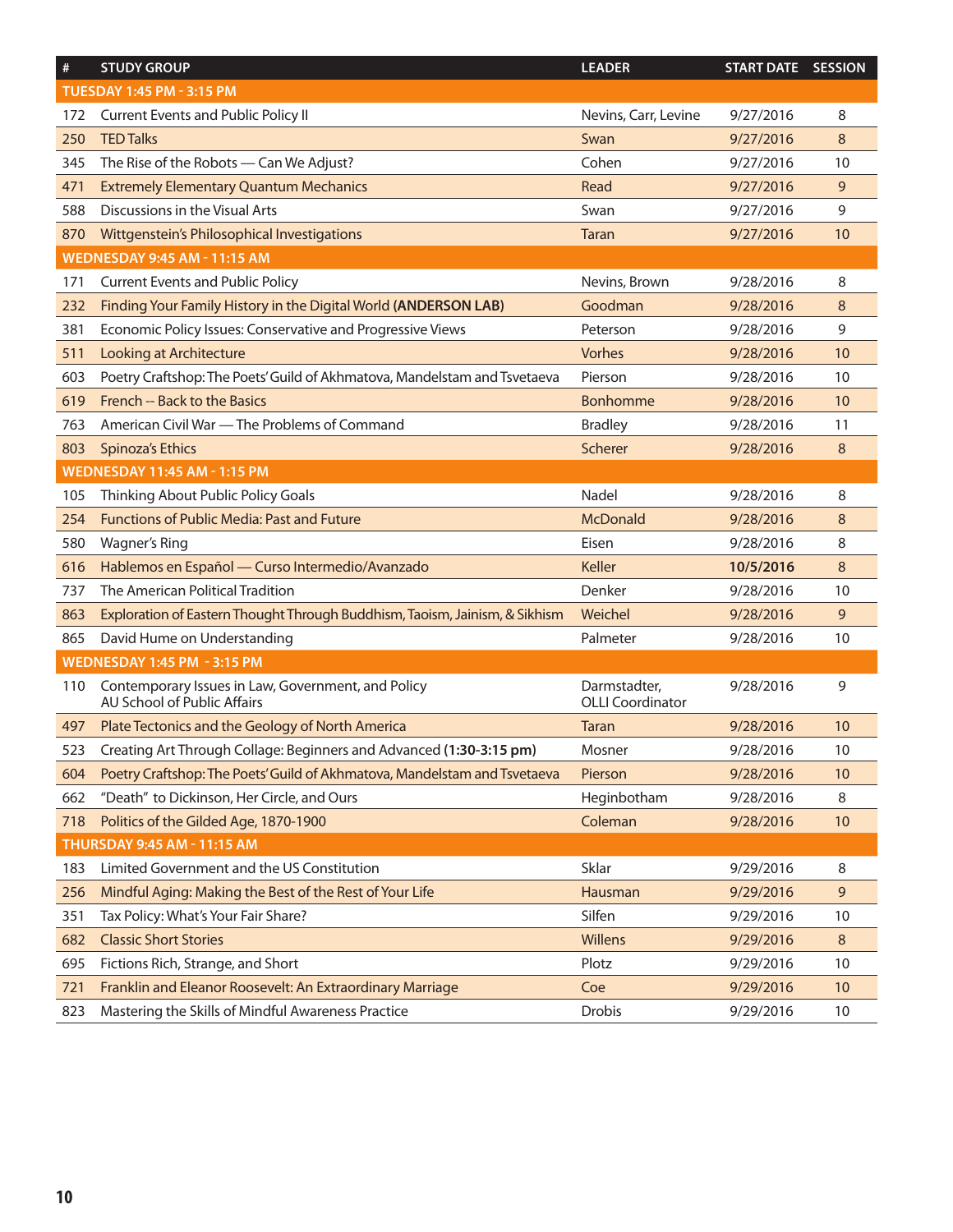| $\#$ | <b>STUDY GROUP</b>                                      | <b>LEADER</b>   | <b>START DATE SESSION</b> |    |
|------|---------------------------------------------------------|-----------------|---------------------------|----|
|      | THURSDAY 11:45 AM - 1:15 PM                             |                 |                           |    |
| 113  | The Lincoln-Douglas Debates                             | Elkin           | 9/29/2016                 | 8  |
| 435  | <b>Great Moments in Physics</b>                         | Kearsley        | 9/29/2016                 | 10 |
| 547  | Prehistoric Rock Art - A World Survey                   | Achrati         | 9/29/2016                 | 8  |
| 615  | Wie ist Ihr Deutsch? Wollen Sie es auffrischen?         | Caraher         | 9/29/2016                 | 9  |
| 657  | Vanity Fair by William Makepeace Thackeray              | Frantz          | 9/29/2016                 | 8  |
| 794  | Hamilton and Jefferson: Patriotic Protagonists          | Connell         | 9/29/2016                 | 9  |
| 815  | The Qur'an and Modern Society                           | Achrati         | 9/29/2016                 | 8  |
|      | THURSDAY 1:45 PM - 3:15 PM                              |                 |                           |    |
| 112  | <b>Understanding Asia</b>                               | Hadden          | 9/29/2016                 | 9  |
| 338  | <b>Economics in an Election Year</b>                    | Ooms            | 10/6/2016                 | 9  |
| 545  | Politics in the American Musical                        | Moskowitz       | 9/29/2016                 | 8  |
| 646  | <b>The David Story</b>                                  | Lebow           | 9/29/2016                 | 10 |
| 687  | Writing Memoir: Getting Started                         | Smith           | 9/29/2016                 | 8  |
| 793  | Year Zero: A History of 1945                            | Schwartz        | 9/29/2016                 | 8  |
|      | FRIDAY 9:45 AM - 11:15 AM                               |                 |                           |    |
| 185  | India-United States Strategic Partnership               | Mansingh        | 9/30/2016                 | 8  |
| 363  | <b>Understanding Trade Agreements</b>                   | Graef           | 9/30/2016                 | 9  |
| 620  | French Literature Study Group                           | Sandifer        | 9/30/2016                 | 10 |
| 671  | Roman Comedy — Cheap Laughs, or Redeeming Social Value? | White           | 9/30/2016                 | 9  |
| 717  | The Fall and Rise of Modern China                       | Squitieri       | 9/30/2016                 | 8  |
| 750  | <b>Presidential Conventions and Elections</b>           | Leibowitz       | 9/30/2016                 | 10 |
|      | <b>FRIDAY 11:45 AM - 1:15 PM</b>                        |                 |                           |    |
| 350  | Protecting and Maximizing Your Retirement Income        | Hurwitz         | 10/7/2016                 | 8  |
| 383  | Reducing Poverty in the US: Selected Issues             | Peterson        | 9/30/2016                 | 9  |
| 577  | The Irrepressible Art of Adaptation                     | <b>Bortnick</b> | 10/7/2016                 | 8  |
| 669  | Enjoying The New Yorker Together                        | Hausman         | 9/30/2016                 | 8  |
| 679  | Changing Image of Women in British Literature           | Morgan          | 9/30/2016                 | 10 |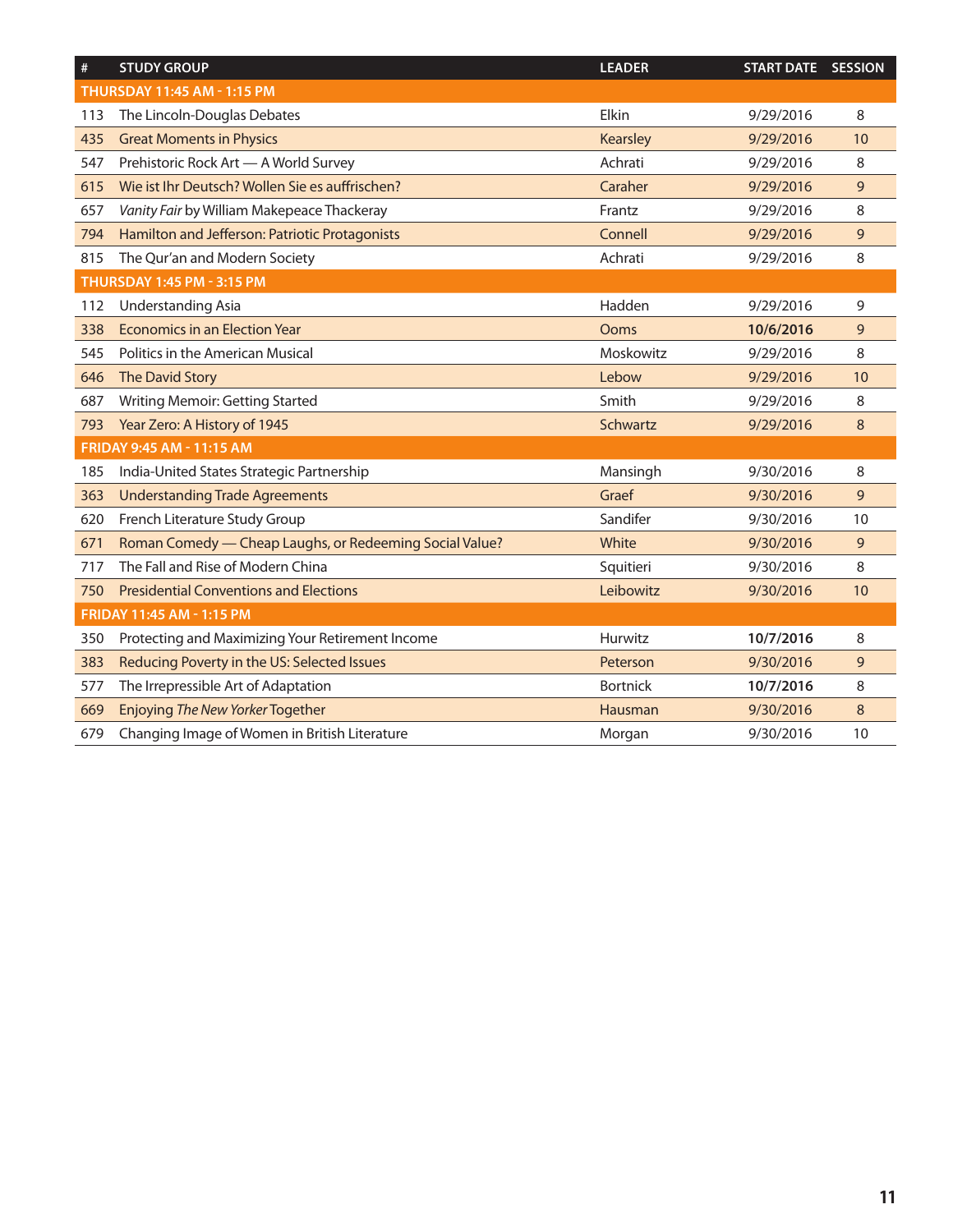# FALL 2016 STUDY GROUP DESCRIPTIONS

# 100 POLITICS, LAW & GOVERNMENT

## Politics in the American Musical

**DANIEL MOSKOWITZ Eight Thursdays (1:45 PM - 3:15 PM) September 29** See description of Study Group 545. **Class Format:** Lecture and Discussion **Reading:** No required reading.

## Politics of the Gilded Age, 1870-1900

**BARBARA COLEMAN Ten Wednesdays (1:45 PM - 3:15 PM) September 28** See description of Study Group 718.

**Class Format:** Lecture and Discussion **Reading:** 2-3 hrs/week.

### Hamilton and Jefferson: Patriotic Protagonists

**MARION CONNELL Nine Thursdays (11:45 AM - 1:15 PM) September 29** See description of Study Group 794. **Class Format:** Reading and Discussion **Reading:** 2 hrs/week.

# 105: Thinking About Public Policy Goals

#### **MARK NADEL Eight Wednesdays (11:45 AM - 1:15 PM) September 28**

As we think about public policies covering everything from farm subsidies to taxes, many of us have clear assessments about what is fair, what the causes of public problems are, and what strategies should be employed. The problem is that different people of good will use greatly varying concepts of policy goals, problems, and solutions. This study group will discuss how our worldview of politics and policy is shaped by differing views of such concepts as equity, efficiency, and liberty. We will also cover ambiguities inherent in defining problems and how varying interests affect strategies for resolving policy problems. We will apply policy

concepts to policy issues, primarily in the realm of social policy. This study group is a repeat.

**Class Format:** Lecture and Discussion

**Reading:** 1 hr/week.

*Mark Nadel has taught public policy at Cornell University, Georgetown's McCourt School of Public Policy, and the University of Maryland. He spent twenty years covering various policy issues at the Government Accountability Office and the Social Security Administration.*

### 110: Contemporary Issues in Law, Government, and Policy

**SCHOOL OF PUBLIC AFFAIRS OLLI COORDINATOR RUTH DARMSTADTER Nine Wednesdays (1:45 PM - 3:15 PM) September 28**

Some of the topics that will be covered in this lecture series include:

- The Presidential Election and National Security: How Much Power Will the Next President Have?
- Psychology of Terrorism
- Belief in a Just World, Notions of Deservingness, and Public Policy
- Race, Unconscious Bias, and Educational Outcomes This study group is a repeat with revisions.

**Class Format:** Lecture and Discussion

**Reading:** No required reading.

*Ranked among the top schools of its kind, American University's School of Public Affairs offers education in the fields of political science, public administration, public policy, and justice. It was founded in 1934 with a handful of graduate students. Eighty years later, SPA has some 2,000 students and offers 13 programs to undergraduate and graduate students.*

# 112: Understanding Asia

#### **RITA HADDEN Nine Thursdays (1:45 PM - 3:15 PM) September 29**

What makes Asia tick? How have China, Japan, India, and their Asian neighbors changed? Join us for intelligent conversation on issues such as: How has Asian economic development impacted marriage and family patterns? What drives business in Asia? Where are key Asian insurgencies and flash-points? How is Asia dealing with its disastrous pollution? Cultural Expectations —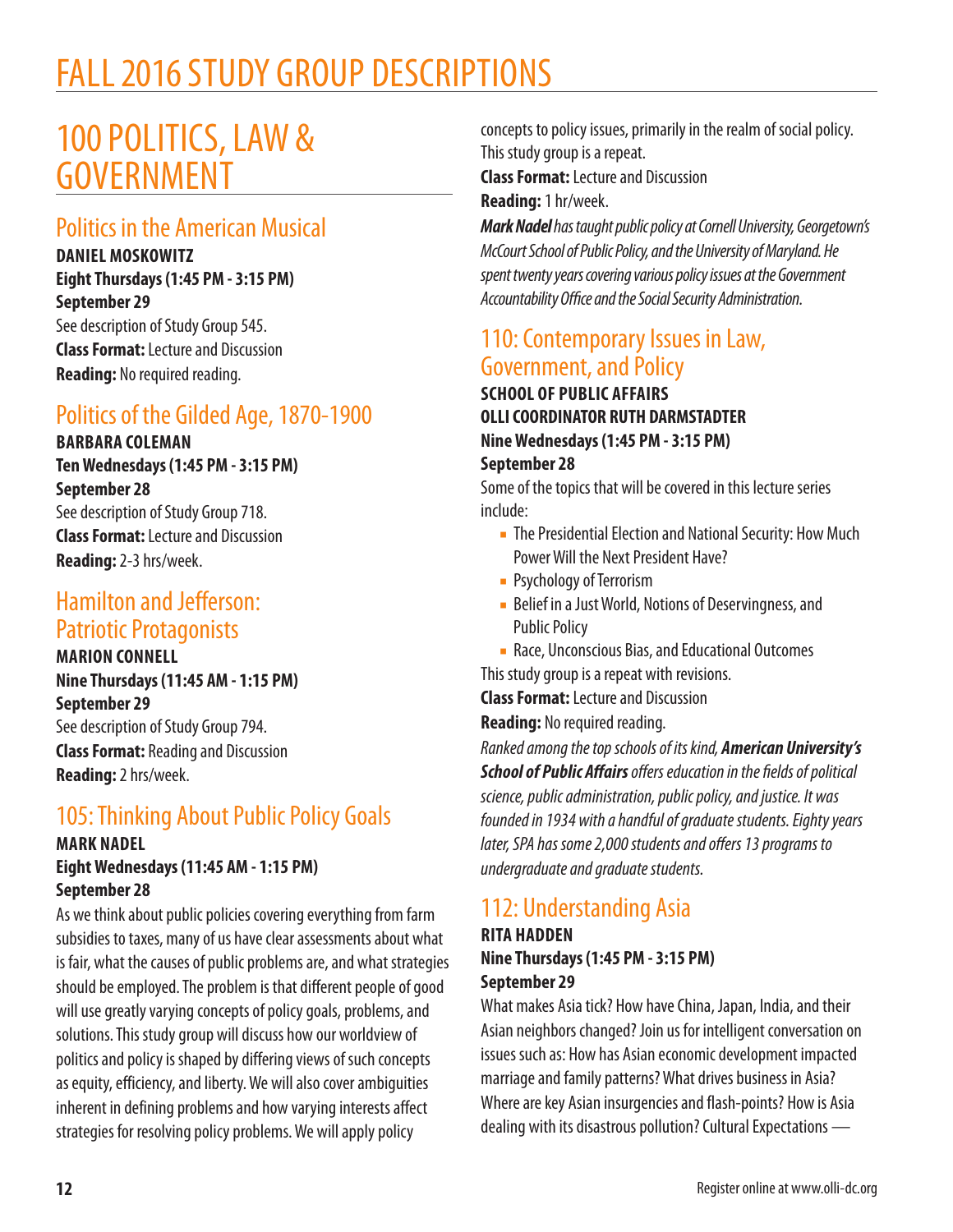East vs West? This study group will cover political, social, cultural, business, and historical topics. Each week, class members receive via email 4-6 articles that will be used for class discussion.

**Reading, class participation, and email address are required.** This study group is a repeat with revisions.

**Class Format:** Reading and Discussion

**Reading:** 1-2 hrs/week.

*Rita Hadden is Chinese-American, born in Hanoi, raised in Saigon, Phnom Penh, Hong Kong, and the US. She has lived and traveled widely in Asia, and recently worked in China for a year. She was President of the Asian American Forum in Washington, DC, and has lectured on Asian topics at OLLI. Rita did management consulting for 40 years.*

#### 113: The Lincoln-Douglas Debates **STEPHEN ELKIN Eight Thursdays (11:45 AM - 1:15 PM)**

#### **September 29**

The Lincoln-Douglas Debates are the high point of American political oratory and debate. But they are not just of historical interest, a crucial set of events in the struggle over slavery. They are also exercises in practical political theory. Both Lincoln and Douglas had considered, and divergent, views of the basis of popular self-government, and it is these views that informed their evaluation and understanding of slavery. To study the Debates, then, is to study American political thought and that will be our focus. To this end we will read all of the Debates and part of a compelling analysis of them by Harry Jaffa entitled *The Crisis of the House Divided.*

**Class Format:** Lecture and Discussion **Reading:** 2-3 hrs/week.

*Stephen Elkin has taught a variety of study groups in political theory at OLLI. He has a PhD in political theory from Harvard and has taught at Smith College, University of Pennsylvania, and the University of Maryland for some 40 years.*

## 120: Is the United Nations Still Relevant?

#### **DONALD BLISS**

#### **Eight Tuesdays (9:45 AM - 11:15 AM) September 27**

The challenges of the 21st century — climate change, nonstate terrorism, health pandemics, an interconnected global economy, ethnic and religious conflict, migration, income inequality, cyber security, among others — do not respect sovereign borders. At the United Nations, almost every State has a seat at the table. Designed in the aftermath of World War II by the allied victors, is

the UN equipped to address these challenges effectively? What kind of leadership will a new Secretary General provide? How can the UN be strengthened in its tri-part mission to maintain peace and security, promote sustainable development, and advance human rights? How will the next US President and Congress address these issues? There will be guest lecturers.

**Class Format:** Lecture and Discussion **Reading:** No required reading.

*Ambassador Donald T. Bliss (Retired) is President of the United Nations Association of the National Capital Area. A former Peace Corps Volunteer lawyer, he served from 2006-2009 as US Ambassador to the International Civil Aviation Organization in Montreal, a UN specialized agency, regulating international aviation.*

#### 151: Middle East Institute Scholars Seminar **MIDDLE EAST INSTITUTE OLLI COORDINATOR STANLEY ASRAEL Eight Mondays (9:45 AM - 11:15 AM) September 26**

In one of OLLI's most popular offerings, scholars from the Middle East Institute (MEI) will present in-depth analyses on a wideranging set of issues, including diplomacy and religion, the Israeli/Palestinian conflict, unrest in the Middle East, and cultural affairs in the region. MEI Scholars include former ambassadors, university professors, journalists, and senior government officials who are experts in their fields.

This study group is a repeat with revisions.

**Class Format:** Lecture

**Reading:** Less than 1 hr/week.

*Founded in 1946, the Middle East Institute is the oldest Washington-based institution dedicated solely to the study of the Middle East. Its founders laid out a simple mandate: "To increase knowledge of the Middle East among the citizens of the United States and to promote a better understanding between the people of these two areas."*

## 171: Current Events and Public Policy

#### **ANDREA BROWN LOUIS NEVINS Eight Wednesdays (9:45 AM - 11:15 AM) September 28**

Lou Nevins and Andrea Brown will lead lively discussions and debates on current events and public policy issues, focusing largely, but not exclusively on politics, law, economics, and foreign affairs. Discussion topics, outlines, and questions will be furnished in advance and on occasion an on-point article may be suggested.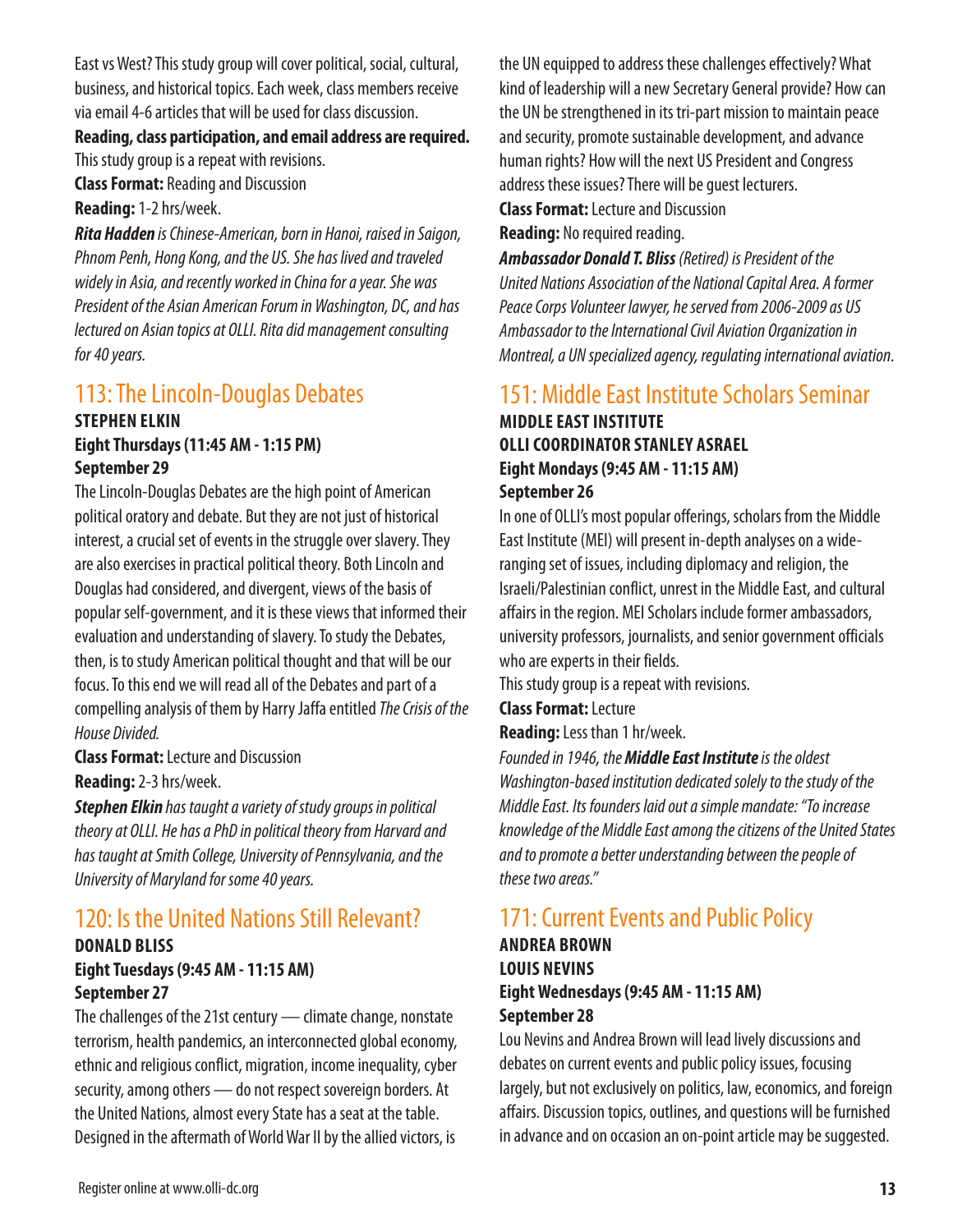But it is emphasized that this is a discussion, not a lecture; participants are expected to take part and to be informed. **Class Format:** Discussion

**Reading:** Less than 1 hr/week.

*Andrea Brown has a Masters in Education and has been teaching for 40 years. She has a strong interest in politics and the news. Lou Nevins was a financial institutions and housing finance attorney and lobbyist for more than 35 years. He ran Washington operations for two financial trade associations and was a partner in one, a CEO in another; and was a partner in a Wall Street law firm for 10 years.*

## 172: Current Events and Public Policy II

**ARTHUR LEVINE LOUIS NEVINS NORMAN CARR Eight Tuesdays (1:45 PM - 3:15 PM) September 27**

Lou Nevins and co-discussion leaders Norm Carr and Art Levine will lead lively discussions and debates on current events and public policy issues focusing largely, but not exclusively, on politics, law, economics, and foreign affairs. Discussion topics, outlines, and questions will be furnished in advance and on occasion an on-point article may be suggested. But it is emphasized that this is a discussion, not a lecture, participants are expected to take part and to be informed.

**Class Format:** Discussion

**Reading:** Less than 1 hr/week.

*Norm Carr is a retired lawyer. In his private practice, he specialized in litigation and media law.*

*Art Levine is a retired attorney who practiced copyright law in DC. He also was Executive Director of a Presidential Commission on copyright and was an Adjunct Professor at Georgetown Law School. He currently is on the board of directors and a volunteer at the Friends Club, an Alzheimer's support group.*

*Lou Nevins was a financial institutions and housing finance attorney and lobbyist for more than 35 years. He ran Washington operations for two financial trade associations and was a partner in one, a CEO in another; and was a partner in a Wall Street law firm for 10 years.*

#### 180: Today's Supreme Court: A Course for Citizens **PENNY HANSEN**

#### **Eight Mondays (1:45 PM - 3:15 PM) September 26**

This study group will explore the important cases and decisions that continue to be made by the Supreme Court under Chief Justice John Roberts. Presentation material and discussion will focus on

the major Constitutional issues being decided by a clearly activist and divided court: election reform, health care, gun control, diversity, equality, climate change, the environment, religion, and presidential power. We will focus on the historical and political background of these issues and the legal philosophies of the justices, along with the procedural mysteries of this, the least well-known of our three branches of government. We will read *The Supreme Court: A Very Short Introduction* by Linda Greenhouse and *The Oath: The Obama White House and the Supreme Court* by Jeffrey Toobin, along with articles on recent cases.

This study group is a repeat. **Class Format:** Lecture and Discussion **Reading:** 2 hrs/week.

*Penelope Hansen directed numerous programs at the Environmental Protection Agency during its first 30 years and played a major role in implementing the country's first recycling, hazardous waste, Superfund, acid rain, and environmental technology verification programs. She was educated at Skidmore College, Johns Hopkins University, and the Kennedy School of Government at Harvard.*

### 183: Limited Government and the US Constitution

#### **DANIEL SKLAR Eight Thursdays (9:45 AM - 11:15 AM) September 29**

The group will trace development of our form of government, new to the world, focusing on issues regarding limited government, including Colonial governmental concepts and English historical influences that helped spur the American Revolution. The Philadelphia Convention and the struggle over adopting the US Constitution are closely examined and both Federalist and anti-Federalist pamphlets are consulted, as are the authors' agendas. Some early decisions of the Supreme Court and examples of Presidential disregard of the Constitution will be discussed, as well as subsequent decisions regarding governmental limitations. We will consider the present time and conclude by debating where we are now and seem to be heading. All participants will receive a pocket copy of the US Constitution to keep.

This study group is a repeat with revisions.

**Class Format:** Lecture and Discussion

**Reading:** No required reading.

*Daniel Sklar earned an AB in history from the University of Colorado and an LLB. His background includes service at Harvard Law School, Whittier Law School, University of Tennessee, California State Bar Litigation Section, President's Committee on Judicial Evaluations, and instructor at OLLI/University of California, Riverside, on history/government.*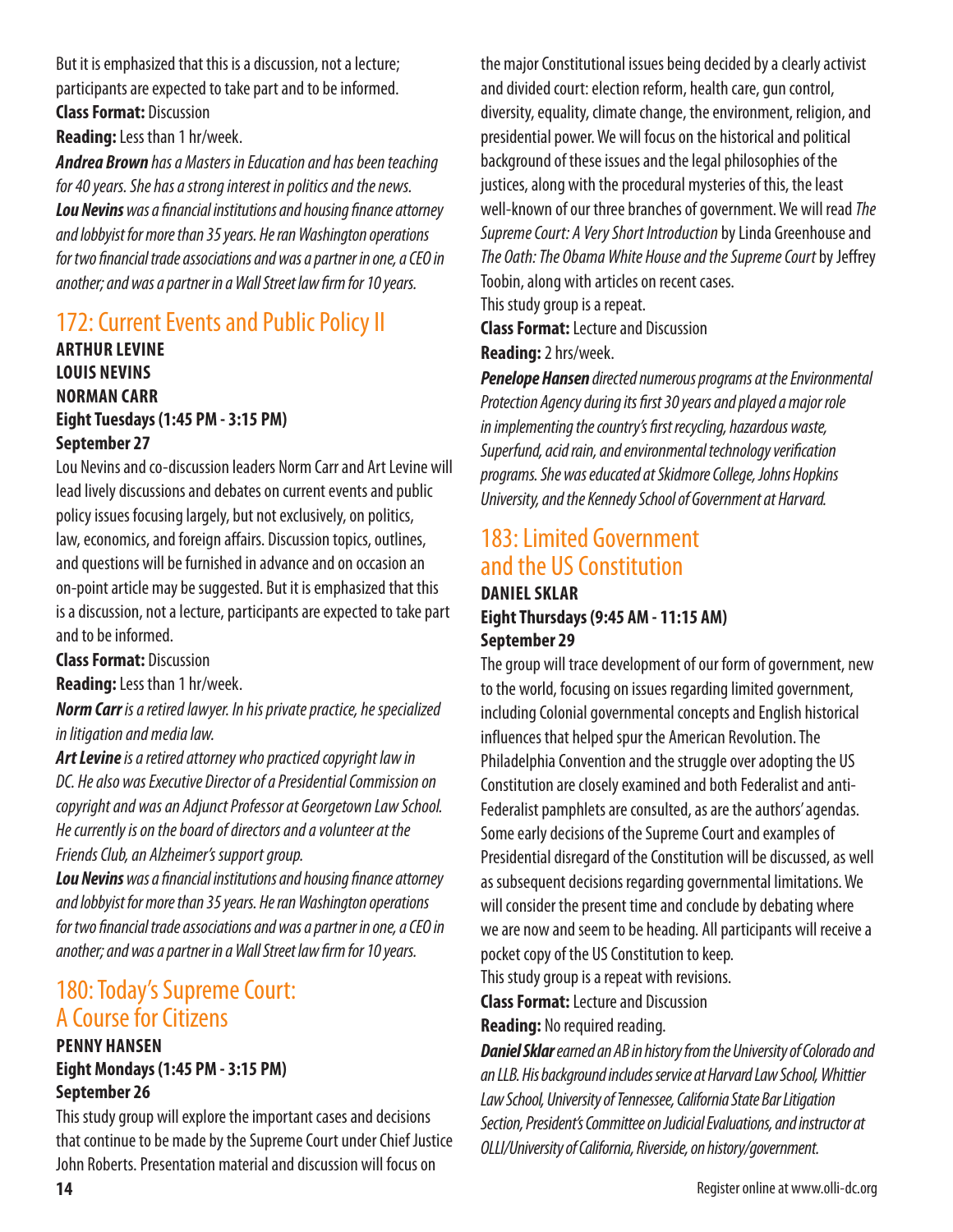#### 185: India-United States Strategic Partnership **SURJIT MANSINGH Eight Fridays (9:45 AM - 11:15 AM)**

#### **September 30**

The India-US Strategic Partnership is a defining relationship of the 21st century, according to President Obama and others. This will come as a surprise to those familiar with the Cold War description of "estranged democracies" applied to the two countries. We will explore how, when, and by whom this transformation was brought about and what it entails at the present and in the future. For example, India and the US have more joint military exercises with each other than with any other countries, and President Obama is the only US President to have visited India twice while in office and to be honored as the Chief Guest at India's Republic Day celebrations. Collaboration in commerce, education, energy, and maritime security are other features of the partnership we will explore.

This study group is a repeat.

**Class Format:** Lecture and Discussion **Reading:** 1-2 hrs/week.

*Surjit Mansingh, PhD, presently teaches at the School of International Service, American University. Formerly, she was at Jawaharlal Nehru University, New Delhi. She is the author of several books and numerous papers on Indian history and foreign relations.*

# 200 PSYCHOLOGY, SOCIOLOGY & CULTURE

## 232: Finding Your Family History in the Digital World

#### **SUSAN GOODMAN Eight Wednesdays (9:45 AM - 11:15 AM) September 28**

#### **Anderson Computer Lab**

This study group will help members get started with finding and recording basic genealogy data (birth, death, and census material); using free resources in libraries and archives as well as the internet; contacting other researchers working on related families; posting information on the web; and determining a "confidence level" for the data. The first 30 minutes of each meeting will begin with a "how to" demonstration of basic techniques. This study group is a repeat. **Class Format:** Lecture and Discussion

**Reading:** No required reading.

*Susan Goodman has been doing genealogy research for the past 15 years. She has a working knowledge of digital resources as well as experience with research at national and regional archives. Before retirement, Goodman worked as a reporter/newscaster/editor for WAMU-88.5 FM, the NPR-affiliate for local news in Washington, DC.*

## 250: TED Talks

#### **DIANE SWAN Eight Tuesdays (1:45 PM - 3:15 PM) September 27**

TED (Technology, Entertainment, and Design) conferences, first held in 1984, feature a range of speakers who present "Ideas Worth Spreading." Since 2007, an ever-expanding body of thought-provoking TED Talk videos has been available on the internet. This study group will view and discuss talks that have stood the test of time, and also will feature recent talks that focus on current advances and new outlooks. Emphasis will be on discussion that takes advantage of the wealth of knowledge and experience that OLLI members reliably bring to a range of subjects. Class members will assume responsibility for preparing background and discussion points for one speaker. We view and discuss excerpts from several TED talks each week.

#### **Class Format:** Discussion

**Reading:** Less than 1 hr/week.

*Diane Swan taught English, worked as a Defense Department analyst, and developed training courses for various federal agencies.*

## 254: Functions of Public Media: Past and Future

#### **MARK MCDONALD Eight Wednesdays (11:45 AM - 1:15 PM) September 28**

Since the launch of the BBC and the passing of the American Public Broadcasting Act of 1967, public media has increased its influence in society with a goal to inform and to educate with no political bias. This group will gain an in-depth understanding of how public media work, from the newsroom trenches to executive level, from international and local news reporting to funding and sustainability. We will discover how programs are funded, how they are made, and how schedules are decided. And we will review ownership models and station budgets. We will take apart the current economic model and imagine its future in the social media world.

This study group is a repeat.

**Class Format:** Lecture and Discussion **Reading:** 1 hr/week.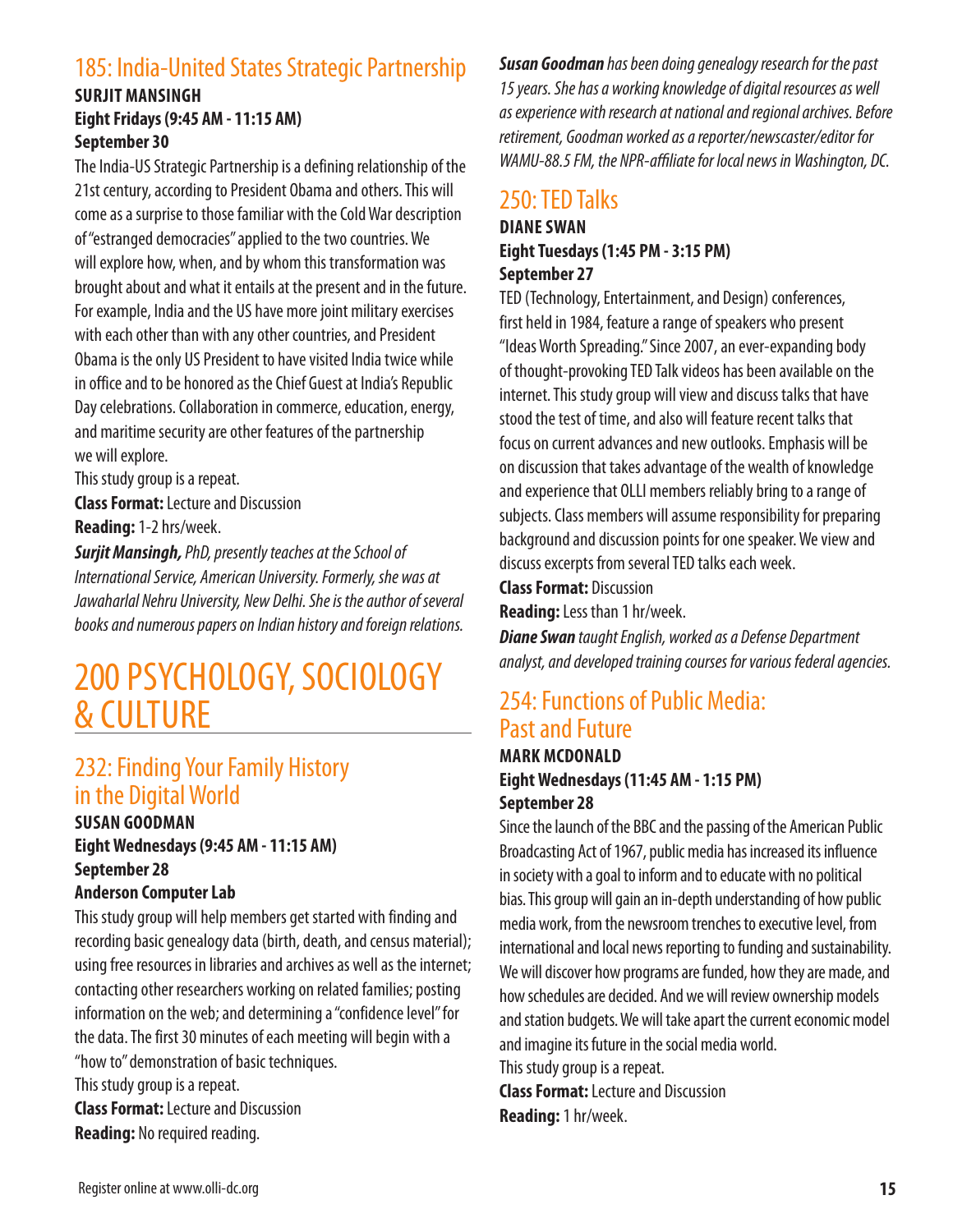*Mark McDonald is a journalism coach who works with clients to improve their media and public speaking skills. With 30 years in broadcasting at the BBC, WNYC New York, and WAMU in Washington, DC, he has led teams of journalists and program-makers for most of his career, which began as a radio reporter in Liverpool, UK.*

## 256: Mindful Aging: Making the Best of the Rest of Your Life

#### **CAROL HAUSMAN Nine Thursdays (9:45 AM - 11:15 AM) September 29**

In Mindful Aging, we will be guided through reflective work to help us come to new understandings about our lives, our selves, and our values. We will meet in 8 sessions to learn, share experiences, and acquire skills for making changes in our lives that will lead to a more positive view of aging and a deeper sense of well-being. Methods of learning will include discussion, active listening, guided meditation, journaling, and studying in pairs. Topics include: leaving a legacy, cultivating nourishing relationships, living with loss, conscious dying, practicing forgiveness, life review, and others. Some writing is required, although sharing it is optional.

#### **Class Format:** Discussion

**Reading:** Less than 1 hr/week.

*Carol Hausman, PhD, is a clinical psychologist, gerontologist, and teacher. She has been on the faculties of the Georgetown School of Medicine, the Washington School of Psychiatry, and other institutions. She has taught several study groups at OLLI: Exploring Aging Through Literature, Ethical Wills, and A Good Death.*

### 258: Writing and Sharing Your Family History

#### **ROBERTA BENOR Eight Mondays (9:45 AM - 11:15 AM) September 26**

What are the stories of your family history? You can add substance to the limbs of your family tree by recording and preserving your unique history. This study group will cover the 5 Ws of recording your life story and then will show you how to create a lasting document. You can share vignettes of your histories in class, and you will learn ways to bond with your grandchildren and plan a family reunion. During part of each class, you will have the opportunity to write parts of your life story by answering questions that deal with your chronology and philosophy. This study group is a repeat.

**Class Format:** Lecture and Discussion **Reading:** No required reading.

*Roberta Benor records life stories through "Let Us Remember." She lectures widely on parenting, senior housing, and intergenerational activities.*

## 261: Escape from the Situation Room

#### **BROCK HANSEN Eight Mondays (1:45 PM - 3:15 PM) September 26**

Our brains are hardwired to focus on pain and danger. In lifethreatening situations this helps us survive. In other situations, it can trap us in a state of excessive attention to possible future danger or past hurts that activate the same emergency responses we need for survival, but limit our flexibility and resilience. Learning to recognize the emotions that trap us and techniques for interrupting them and reevaluating the present situation can offer us an escape from chronic stress. But these emotions are powerful and hard to ignore, so it can be tempting to spend too much time in the Situation Room.

**Class Format:** Lecture and Discussion **Reading:** 1 hr/week.

*Brock Hansen is a clinical social worker practicing in Washington, DC, with a special interest in emotional intelligence. He is the author of* Shame and Anger: The Criticism Connection *and has led two study groups at OLLI based on emotional intelligence themes and one on writing practice. This study group will expand on "Emotional Fitness."*

### 265: Ring Lardner's Baseball Stories (and More) **BENJAMIN BOLEY Eight Tuesdays (9:45 AM - 11:15 AM)**

#### **September 27**

The group will read and discuss a bunch of Lardner's baseball stories — most if not all of which were written between 1914 and 1919 — plus his non-traditional coverage of the infamous 1919 "World Serious." We will also talk about real life ballplayers and events mentioned in the material we are reading, including, in some detail, the short, not-so-happy life of the Federal League and the Black Sox scandal. Participation by group members will be vigorously encouraged.

**Class Format:** Reading and Discussion

#### **Reading:** 1 hr/week.

*This will be the fourth baseball-related study group Ben Boley has led at OLLI. Rumor has it that Meyer Wolfsheim has wagered heavily on the outcome, but it's unknown on which side of the line he has put down his markers.*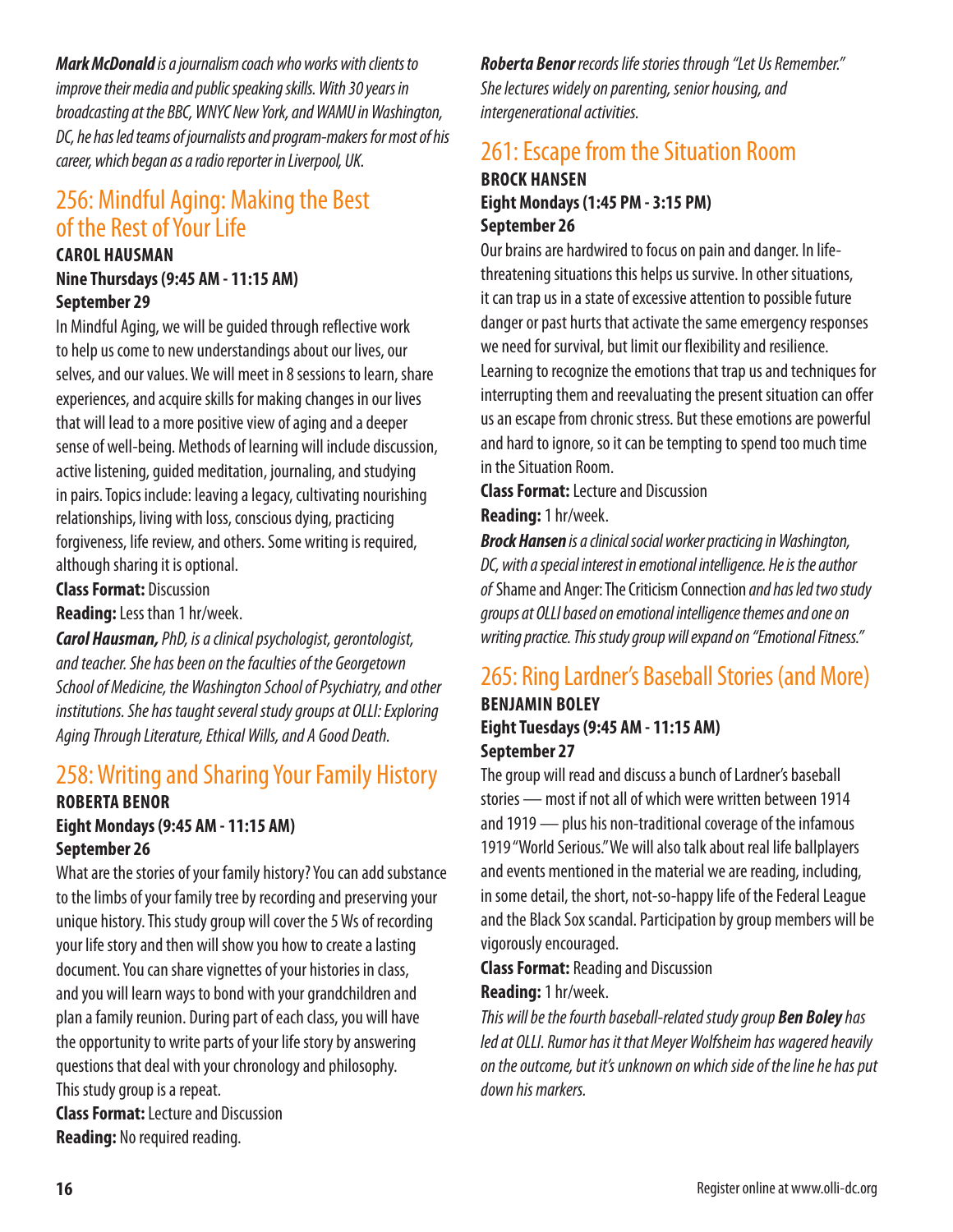## 292: Living Healthier and Having Fun in Retirement

#### **BRAD BICKFORD Nine Mondays (1:45 PM - 3:15 PM) September 26**

Do you want to experience life to its fullest? Join the class that will enhance and develop your identity in retirement, increase your appreciation of the mind/body connection, as well as have you laughing more and be more creative. Participants will focus on the importance of balance in one's life through lecture, small group discussion, guest lecturers, and creative exercises. Topics will include such things as how to sleep better, enhance family relationships, increase happiness, understand how what we eat and put in our bodies affects our health, and our connection to spirituality and the world around us.

This study group is a repeat with revisions.

**Class Format:** Lecture and Discussion

**Reading:** Less than 1 hr/week.

*Brad Bickford is a semi-retired clinical therapist and grandpa, who has studied improv, stand up comedy, painting and the hammer dulcimer. He has taught classes in healthy living and fly fishing. He enjoys organic gardening, archery, and carpentry. He volunteers with the Widowed Persons Organization, and Sierra Club.*

# 300 ECONOMICS

## 338: Economics in an Election Year

#### **VAN OOMS Nine Thursdays (1:45 PM - 3:15 PM) October 6**

This study group will discuss economic issues featured in the media in the summer and fall of 2016, especially those pertaining to the national elections. Topics may be expected to include: employment, the labor market, and immigration; inequalities of income, wealth, and economic opportunity; fiscal and monetary policy; budget deficits and debt; trade agreements and the Trans-Pacific Partnership; financial instability and regulation, health policy and Obamacare; and long-term growth and living standards. There will be no pre-set textbook or syllabus; instead, several short background readings from the economic and financial press will be distributed each week by email. **(Internet and email access is required.) Class Format:** Reading and Discussion

**Reading:** 1 hr/week.

*Van Doorn Ooms (PhD, Yale) taught economics at Yale and Swarthmore, held senior economics staff positions in the House, Senate, and OMB, and directed the research program at the Committee for Economic Development.*

#### 345: The Rise of the Robots — Can We Adjust? **LEWIS COHEN Ten Tuesdays (1:45 PM - 3:15 PM) September 27**

The gap between increasing productivity and stagnant real incomes has been widening for a generation, bringing America's Goldilocks era (1950-1980) to an end. Where does the US economy go from here as information-driven technological change accelerates? Can we adapt economically, socially, and politically in era of innovation that is rapidly pushing us toward a less laborintensive economy? Those are among the key questions we will address using the arguments and insights in Martin Ford's *The Rise of the Robots: Technology and the Threat of a Jobless Future* and Alec Ross' *The Industries of the Future.* 

This study group is a repeat.

**Class Format:** Lecture and Discussion **Reading:** 2 hrs/week.

*Lewis Cohen earned degrees from Columbia College, Johns Hopkins University (SAIS), and Harvard University (Kennedy School). He was a Peace Corps Volunteer in Tunisia, a Foreign Service Officer and Trade Negotiator with the Office of the US Trade Representative, and an international trade consultant for a major DC law firm.*

## 350: Protecting and Maximizing Your Retirement Income

#### **DAVID HURWITZ Eight Fridays (11:45 AM - 1:15 PM) October 7**

During this eight-week study group, participants will learn how to set up a retirement income stream consistent with their retirement goals, understand how tax treatments align with their investment objectives, and plan for inflation, economic challenges, and a potentially long retirement. Sessions will include insights on estate planning, tax planning, social security, long-term care, wealth preservation, and how to utilize various investment vehicles. *OLLI does not endorse particular products or financial advice from Study Group Leaders.*

This study group is a repeat with revisions. **Class Format:** Lecture and Discussion **Reading:** Less than 1 hr/week.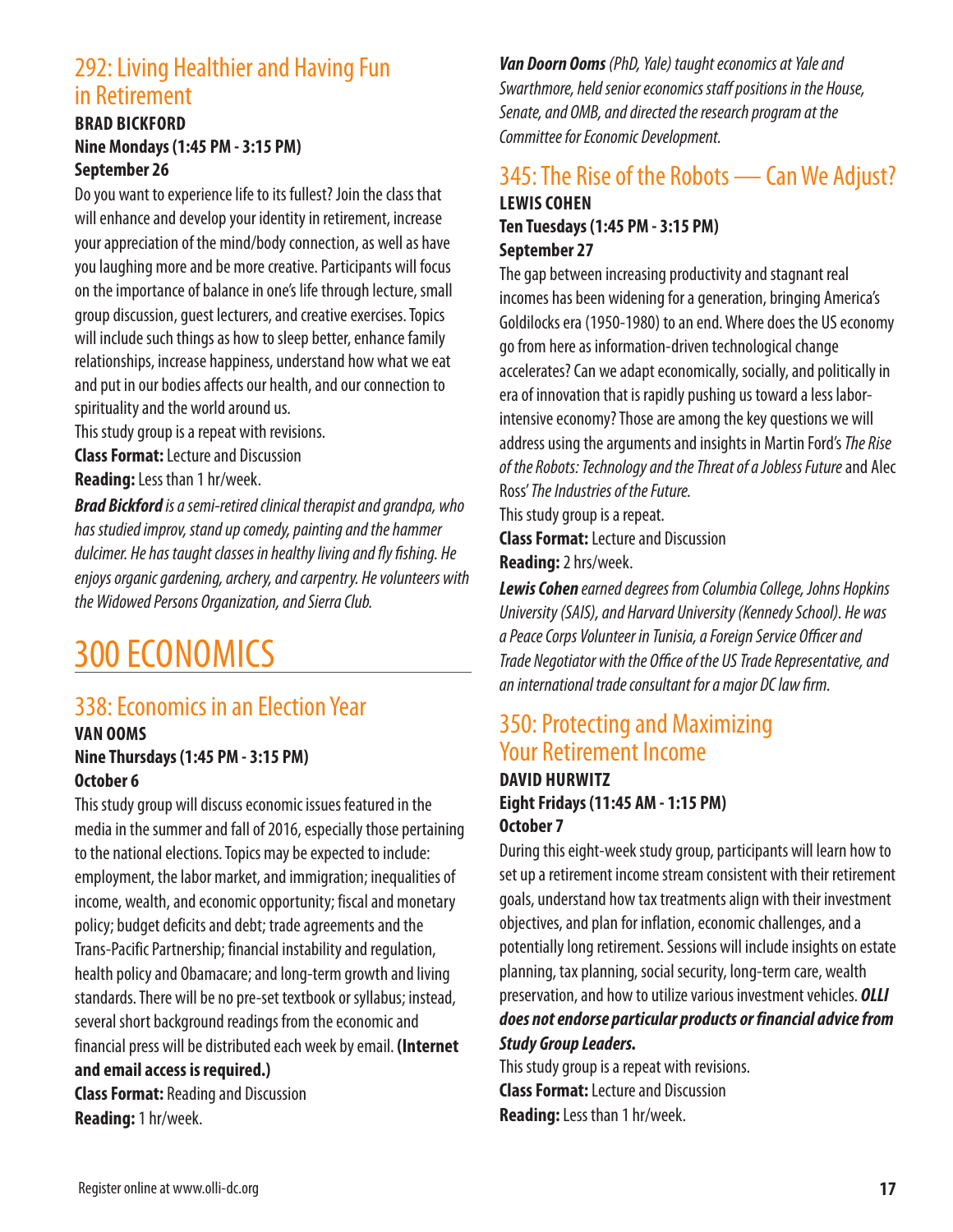*David Hurwitz is a Private Wealth Advisor with Ameriprise Financial. He is a Certified Financial Planner™ Practitioner, Chartered Retirement Planning Counselor™, Retirement Income Certified Professional™, and a Chartered Retirement Plan Specialist™. David focuses on wealth management for retirement and retirement-income strategies.*

# 351: Tax Policy: What's Your Fair Share?

#### **MARTIN SILFEN Ten Thursdays (9:45 AM - 11:15 AM) September 29**

Oliver Wendell Holmes, Jr. said, "Taxes are what we pay for a civilized society." True enough. But how much of that burden should you bear? In this study group we will discuss various approaches to allocating the tax burden among citizens. We will learn about overarching principles that help shape a viable tax system. We will consider our existing tax systems and explore suggestions for improvement. Throughout the study group, we will evaluate (and grade) different tax proposals, including those of the presidential candidates. All participants are encouraged and expected to express their opinions.

This study group is a repeat.

**Class Format:** Reading and Discussion **Reading:** 1-2 hrs/week.

*Martin Silfen was a practicing tax attorney for 21 years, specializing in retirement planning and estate planning, and a wealth planner with a wealth management firm for 14 years. He is the author of* The Retirement Plan Distribution Book *(The National Underwriter Co., 1999) and* The Retirement Plan Distribution Advisor *(The National Underwriter Co., 2002).*

## 363: Understanding Trade Agreements

#### **P. LANCE GRAEF Nine Fridays (9:45 AM - 11:15 AM) September 30**

Presidential candidates from both parties oppose the Trans Pacific Partnership (TPP). The group will examine the trading system, from the GATT to the obligations of the World Trade Organization that expanded coverage to trade in services and intellectual property. Since 1995, Regional Trade Agreements have been the only successful comprehensive trade negotiations. The group will examine NAFTA, other US, EU, and ASEAN RTAs. Current negotiations on RCEP between ASEAN and its free trade partners will be compared to TPP, the new "standard" in RTAs. Trade data and other sources will be identified to prepare for a discussion over whether the TPP should be ratified. Study group will be extended 2 sessions for a trade negotiations simulation if there is interest.

**Class Format:** Lecture and Discussion **Reading:** 1-2 hrs/week.

*P. Lance Graef was part of the USTR negotiations team to the Tokyo and Uruguay round of multilateral trade negotiations. He has consulted on international trade issues, trade agreements, trade policy analysis and negotiations, regional trade agreements, and negotiations training in 25 countries and completed tariff agreements with eight.*

#### 381: Economic Policy Issues: Conservative and Progressive Views **JOHN PETERSON**

#### **Nine Wednesdays (9:45 AM - 11:15 AM) September 28**

By focusing on specific policies, such as the minimum wage, higher taxes on high income households, food stamps, the mortgage tax deduction, environmental regulations, use of fiscal policies during recessions, and proposals regarding social security, the study group will discuss the reasons for the intellectual differences between conservatives and progressives on economic issues. Discussion will clarify the concepts important for the study of economic policies, such as: rent-seeking, regulatory capture, moral hazard, marginal incentives, market-based policies, and the values of traditional institutions. About a third of the class will be lecture, the rest discussion. This study group is a repeat.

**Class Format:** Lecture and Discussion **Reading:** More than 3 hrs/week.

*John Peterson was an economist with the Congressional Budget Office for 24 years before retiring in 2010. He has a PhD in economics from American University.*

## 383: Reducing Poverty in the US: Selected Issues

#### **JOHN PETERSON Nine Fridays (11:45 AM - 1:15 PM) September 30**

This study group will examine a number of issues about the extent and causes of poverty, and analyze some past and proposed policies to reduce poverty. Among the issues to be discussed: 1) Are our measurements and descriptions of poverty accurate? 2) Did welfare programs of the 1960s and 1970s help or hurt? 3) Should we promote the use of long-acting contraceptives? 4) What are the best housing policies for the poor? 5) Could early childhood education programs ultimately reduce poverty? 6) Does raising the minimum wage help the poor? 7) Should we have a guaranteed annual income policy? and 8) Is technical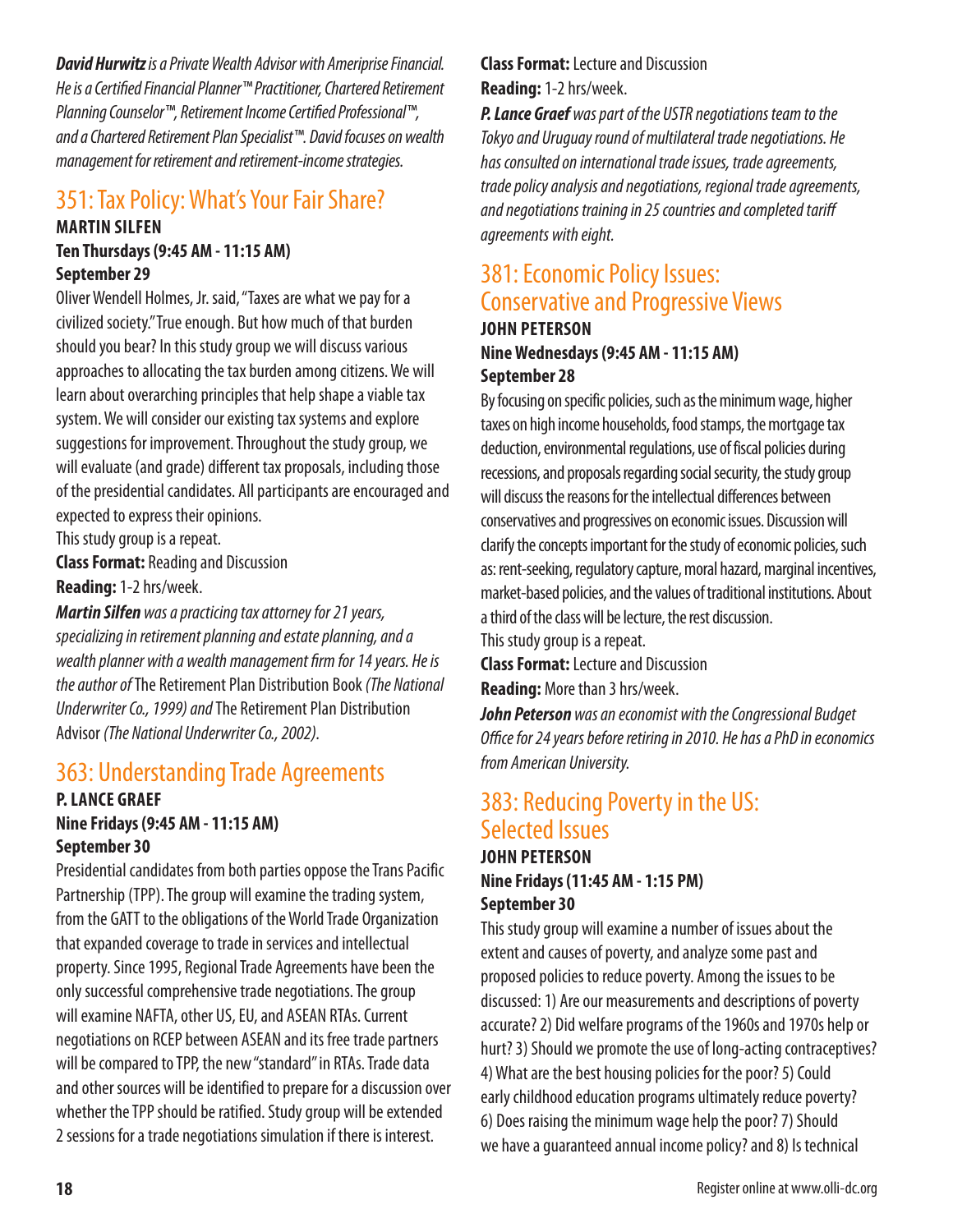change aggravating the poverty problem? One-third of the class will be lecture, the rest discussion.

**Class Format:** Lecture and Discussion **Reading:** More than 3 hrs/week.

*John Peterson was an economist with the Congressional Budget Office for 24 years before retiring in 2010. He has a PhD in economics from American University.*

# 389: Stock Market Theory: Classical to Modern

#### **WILLIAM METLER**

**Eight Tuesdays (11:45 AM - 1:15 PM) September 27**

In this study group, members will review classical to modern technical theories/practices for characterizing Bull and Bear market profiles in order to be timely about investments. Members will explore practical market indicators for Bull and Bear markets with nominal access to a charting service web site to apply indicators to time their favorite stocks. *OLLI does not endorse particular products or financial advice from Study Group Leaders.*

This study group is a repeat.

**Class Format:** Lecture and Discussion

**Reading:** No required reading.

*With aPhD in Systems Engineering, Bill Metler spent 40 years in Research and Development for AT&T Bell Laboratories and the Pentagon, specializing in computer modeling for new methods in problem solving, from deep sea to deep space. During this time, he became fascinated with theories for stock market modeling.*

# 400 BIOLOGY, PHYSICS, CHEMISTRY & MATH

## 415: Science and Public Policy

#### **ARTHUR KATZ Eight Tuesdays (11:45 AM - 1:15 PM) September 27**

Personalized/precision medicine, nanotechnology, climate change, synthetic biology, neuroscience, energy technologies, cybersecurity and the proliferation of nuclear, biological, and chemical weapons are topics that epitomize the intersection of science and public policy. They are emblematic of the critical role science plays in our world and the opportunities and challenges it poses for society. The study group will examine these topics, discussing the underlying science in some detail, and the issues posed at a personal and public policy level by the advances in these topic areas. There may be a oneor two-week break during the semester.

This study group is a repeat with revisions.

**Class Format:** Lecture and Discussion

**Reading:** Less than 1 hr/week.

*Arthur Katz earned a PhD (chemistry) and an MS (meteorology). He worked almost 40 years in the US Department of Energy and predecessor agencies in advanced nuclear reactors, planning and international collaboration in fusion energy, and fundamental biological research including the Human Genome Project. He authored the book,* Life After Nuclear War.

#### 435: Great Moments in Physics **ERIC KEARSLEY Ten Thursdays (11:45 AM - 1:15 PM) September 29**

There have been many pivotal events in the history of physics that changed the way we look at nature. This class will examine one such example each week. We will explore the historical context for each event as well as the impact it had on science. In some weeks we will use excerpts from contemporary sources. If the event is an experiment, we will discuss the details and in some cases actually take a look at the data as they were originally reported. Some mathematics will be used, but don't worry, it will come with a little refresher if it is needed. The objective is a strong conceptual understanding of each of these great moments in physics. **Class Format:** Lecture and Discussion

**Reading:** Less than 1 hr/week.

*Eric Kearsley has a PhD in Radiation Physics from the University of Wisconsin. He is a retired US Navy Radiation Health Officer and a retired physics teacher from Montgomery County Public Schools. He is currently working on the history of x-ray tube technology at the Smithsonian's National Museum of American History.*

## 466: The Cosmos: From Einstein to Hubble and Beyond

#### **ED GOLDIN Nine Tuesdays (11:45 AM - 1:15 PM) September 27**

Where did the universe come from? Where is it going? Topics will include the Big Bang, stars, galaxies, black holes, the primary role of energy and light, relativity theory, dark matter, gravity waves, and cosmic lensing. The presentation of topics will be in a descriptive, non-mathematical manner. Readings are 1 to 2 hours weekly from *A Universe from Nothing* by Lawrence Krauss.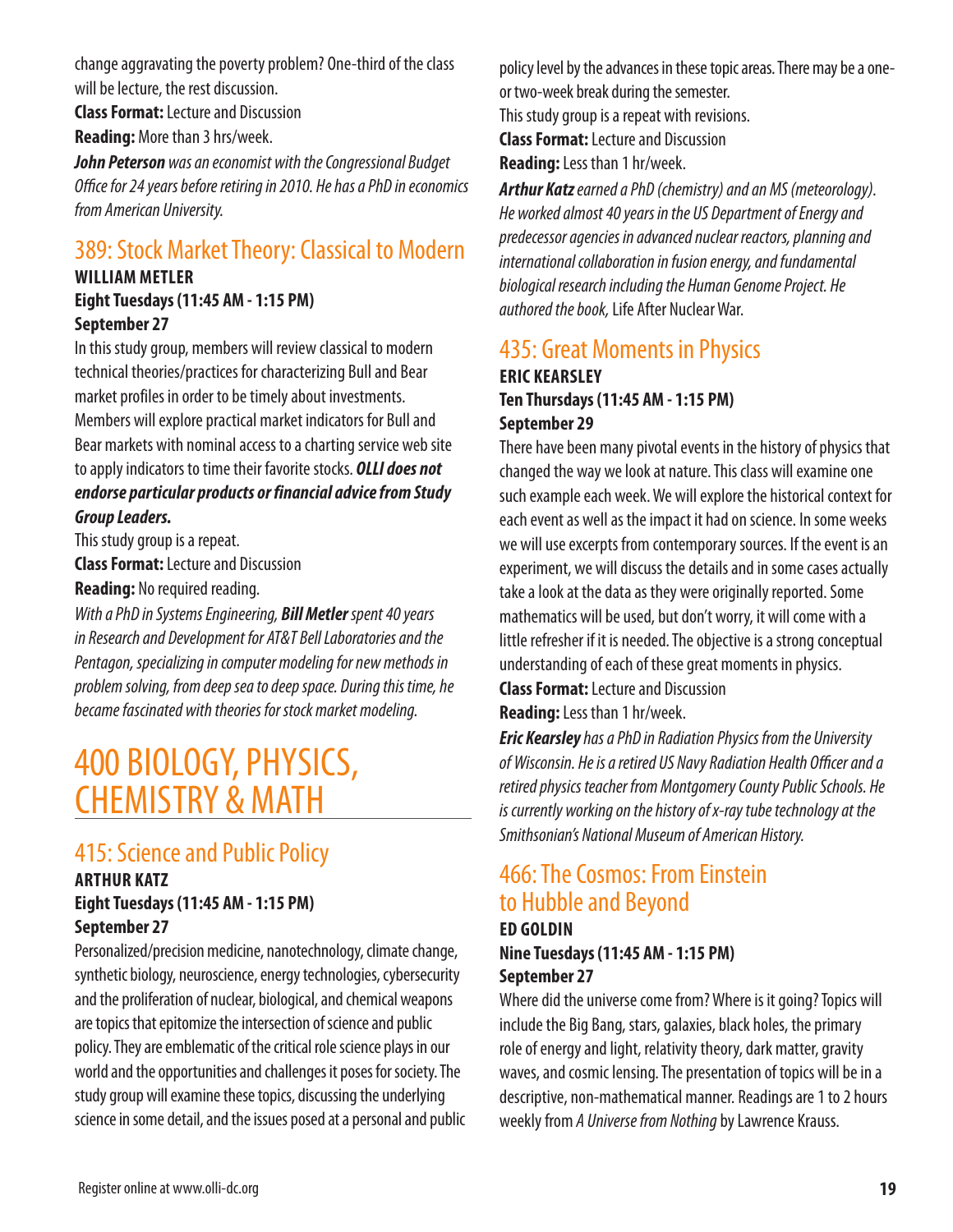**Class Format:** Lecture and Discussion **Reading:** 1-2 hrs/week.

*Ed Goldin holds a PhD in physics from Polytechnic University at New York University and a degree in fine arts from Cooper Union. He has taught physics for 35 years, authored* Waves and Photons, *a book on quantum light, and engages in the arts.*

# 471: Extremely Elementary Quantum Mechanics

#### **JACQUES READ**

**Nine Tuesdays (1:45 PM - 3:15 PM) September 27**

The laws of nature contained in the classical mechanics developed by Isaac Newton in the 17th century served science well for two hundred years. But in the last decades of the 19th century classical mechanics was unable to explain an array of new discoveries, and a totally new mechanics based on an inexplicable set of new propositions was found necessary, implying that the universe did not evolve continuously, but in incredibly small jumps. By the second quarter of the 20th century an entirely new mechanics had been developed. This study group attempts to impart an appreciation of quantum mechanics with minimal reliance on mathematical skills, and requires no prior knowledge of physics.

**Class Format:** Lecture and Discussion **Reading:** 1 hr/week.

*Jacques Read has taught at Fairleigh Dickinson University and the University of California, and performed research at Oak Ridge and Lawrence Livermore National Laboratories, and at Columbia University's Nevis Synchrocyclotron. He has been an SGL at OLLI since 2011.*

## 476: Good for Your Health? What Should You Believe?

#### **MARK ZWEIG Eight Mondays (9:45 AM - 11:15 AM) September 26**

Navigating your health care is getting increasingly complex. Can you "stave off" cancer, heart disease, or dementia? Is early detection the answer? Should you be treated for risk factors like elevated LDL or 'pre'-hypertension? What should you believe about whether coffee, alcohol, superfoods, antioxidants, diets, lifestyle choices, screening, etc. are good for you? What does "good for you" mean? What are the downsides? What are the trade-offs between benefit and harm? Is less more? What evidence would you need, and does it exist? Where do personal preferences fit in? We will discuss interpreting medical information, prevention, making health decisions, and collaborating with your care providers. This study group is a repeat with revisions.

#### **Class Format:** Lecture and Discussion **Reading:** Less than 1 hr/week.

*Mark Zweig, MD, is a retired physician with nearly 50 years of experience in clinical medicine and biomedical research, including 13 years in cancer prevention and epidemiology. He has published and taught widely and has led this OLLI study group a number of times.*

## 479: Making Choices: Understanding Environmental Issues

#### **KENNETH HINGA Ten Tuesdays (11:45 AM - 1:15 PM) September 27**

This study group provides participants with a foundation for making choices they may be faced within their daily lives. Such choices may include which environmental and health policies to support, what personal actions to take or avoid, and even what to buy in the supermarket. Participants will obtain a better understanding of how the world works by introduction to the physical processes central to understanding issues of the human environment. No scientific background is required. Topics to be covered may include: climate change, GMO foods, nuclear radiation and wastes, marine dead zones, biofuels, oil spills, pesticides, food additives, residues of veterinary drugs, and "what is safe?"

**Class Format:** Lecture and Discussion

**Reading:** 1 hr/week.

*Kenneth Hinga, PhD, is a retired research oceanographer from the University of Rhode Island Graduate School of Oceanography, where he contributed to the research and public dialog on environmental issues. He was also a science advisor for USDA's Foreign Agricultural Service for 10 years, working with food safety issues.*

#### 480: Weather Forecasting Lab **PAUL BROWN Ten Tuesdays (9:45 AM - 11:15 AM) September 27**

This study group supplements Spring 2016 Study Group 480: Understanding Weather (not a pre-requisite for this study group). After discussing the types, causes, and movement of weather, we will analyze a variety of weather maps before turning to forecasting itself. The highly complicated process that goes into professional forecasting will be described (possibly with a guest speaker from the National Weather Service). We will then use a vastly simpler but still science-based method of making 24-hour forecasts using just a single website. During each of the later sessions, members will make their own forecasts of the next day's weather and then compare them to those of the National Weather Service and to the actual weather.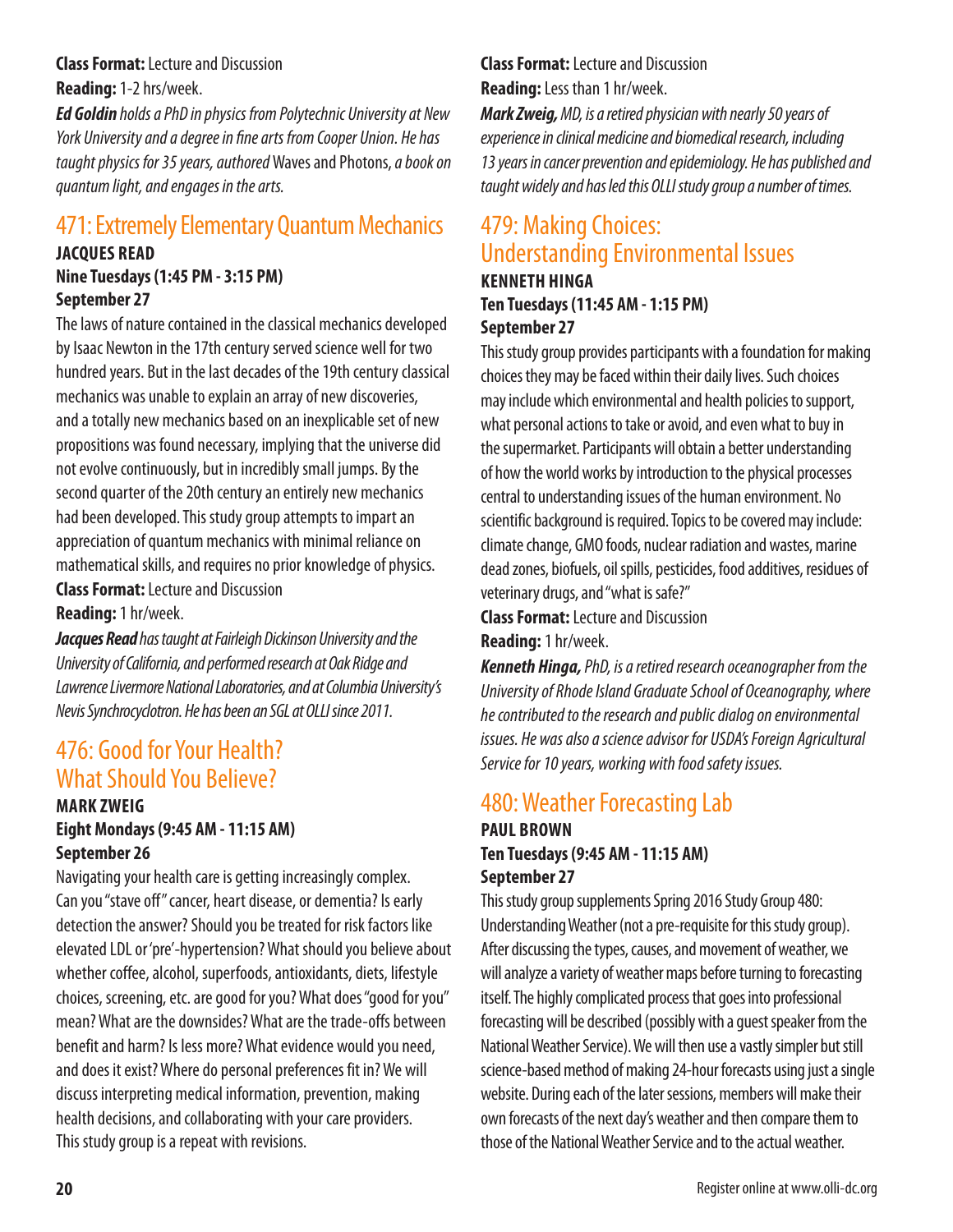#### **Class Format:** Appreciation **Reading:** 1-2 hrs/week.

*Paul Brown is a Harvard College and Johns Hopkins-trained MD with an NIH research career focused on transmissible dementia, and a mini-career as meteorology instructor to both college students (Montgomery College and Berea) and adults (including OLLI) since his retirement in 2004.*

## 497: Plate Tectonics and the Geology of North America

#### **ALBERT TARAN Ten Wednesdays (1:45 PM - 3:15 PM) September 28**

We live on a dynamic, ever-changing planet. The continents have undergone endless reconfigurations over the eons. The Appalachians were once taller than the Himalayas. And Morocco was once a short day trip from Washington. In this study group, we will examine the forces that shift large swaths of earth's crust, called plates, into ever changing configurations, that cause mountains to rise and erode away, and that result in the birth and death of oceans. The dynamism of our planet ultimately led to the creation of life. We will explore how plate tectonics forged the major features of the North American continent and set in motion the geological processes that continue to shape it today. This study group is a repeat.

**Class Format:** Lecture and Discussion

**Reading:** 1-2 hrs/week.

*Although Al Taran never trained or worked in the sciences, he has had a lifelong interest in them. He studied Philosophy in college, started on a PhD with a focus on the Philosophy of Mathematics and Logic, and earned a living in Information Technology.*

# 500 VISUAL ARTS & MUSIC

## Bill Shakespeare and Joe Green

**GINA GUGLIELMO Ten Tuesdays (11:45 AM - 1:15 PM) September 27** See description of Study Group 676. **Class Format:** Appreciation **Reading:** 1-2 hrs/week.

## 508: Drawing and Watercolor Painting

#### **SARAH WHITENER Nine Tuesdays (9:45 AM - 11:15 AM)**

#### **September 27**

The class will start with some basic lessons in drawing and then move into color. We will look at watercolors by the masters and experiment with basic watercolor technique such as washes, weton-wet painting, hard and soft edges, and the use of complementary color. Materials for the first class will be supplied, but participants will need to provide their own paper, paints and brushes, all for around \$60. Specific materials will be discussed in the first class. This study group is a repeat.

**Class Format:** Appreciation

**Reading:** No required reading.

*Sarah Whitener is a lifelong amateur artist who enjoys drawing, painting, block printing, and needlework. She has a BA in Art History and an MA in Archaeology. She has illustrated a book on Native American stone pipes and a cooking manual.*

### 511: Looking at Architecture

#### **JOHN VORHES Ten Wednesdays (9:45 AM - 11:15 AM) September 28**

A building is part of history and by really looking we can see details that illuminate the culture and technology of the time. When describing a house or an office building, we often use terms like "Colonial," "Victorian," or "Modern," yet these don't accurately define the style or suggest the reasons for it. This study group will give you a vocabulary — a quick understanding of basic structure from load-bearing walls to steel skeleton skyscrapers. The study group also invites you to explore our city and its many examples of great (and sometimes not so great) architecture. The last class includes a "Fun Final" exam to test your design recall and a talk by Roger Lewis, Professor Emeritus at the School of Architecture, University of Maryland and *Washington Post* columnist. The National Trust for Historic Preservation handbook, *What Style Is It?,*  is a good reference. A digital camera, so you can share your images with classmates, will be helpful but not essential.

This study group is a repeat.

**Class Format:** Lecture and Discussion

**Reading:** No required reading.

*John Vorhes is a retired industrial designer and former project director for USIA Exhibition Services for worldwide cultural exchange programs. He has 40 years of experience in art direction, architectural design, landscape design, graphics, and television production design.*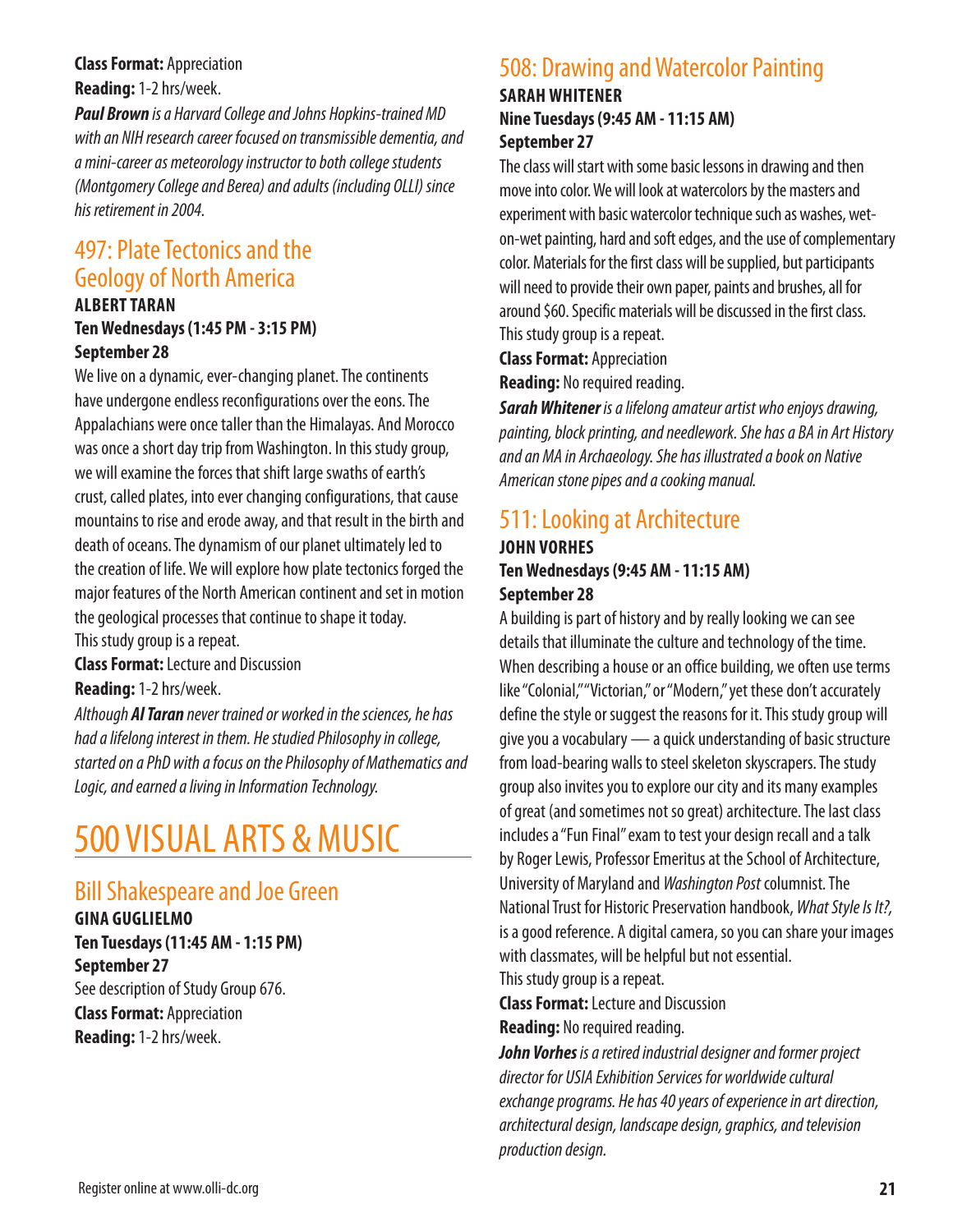### 515: American Visual Art and Film 1900-1950

#### **LISA LEINBERGER LOIS STEINITZ Eight Tuesdays (11:45 AM - 1:15 PM) September 27**

This study group will explore the growth of American Art and Cinema during the first half of the 20th century as seen in both urban and rural contexts. This study group will be presented in two parts: Lois Steinitz will present the visual arts portion and Lisa Leinberger, the cinema and art. The visual arts section will include American Impressionism, the Ashcan School, Alfred Stieglitz and Georgia O'Keefe and the Stieglitz Circle, early American abstraction, the Regionalists, the Social Realists, and the beginnings of Abstract Expressionism. The second four weeks of the study group will consider together American art and movies from 1900s to the mid-20th century. It will emphasize the incidental appearances of urban and rural life in both the traditions of art and the flourish of cinematic storytelling.

#### **Class Format:** Lecture

**Reading:** No required reading.

*Lisa Leinberger has a background in art and has worked at the Phillips Collection. She has recently been a leader of an OLLI Short. She has a Masters Degree in Art History and has taught French. Lois Steinitz is an art historian who has presented several study groups in the history of art at OLLI. She is currently a staff lecturer at The Phillips Collection, a position she has held for several years.*

## 516: Nineteenth Century Classical Ballet

#### **IRIS LIPKOWITZ**

#### **Ten Mondays (11:45 AM - 1:15 PM) September 26**

Many 19th century ballet classics were first choreographed in czarist Russia, or reproduced there, as the center of ballet moved from its western European origins to Russia. As an art form, ballet was greatly diminished in western Europe in the later part of the 19th century, but Russian productions kept the classics and the art form alive. It is the Russian versions of most of these ballets which have largely influenced our taste in narrative classical ballets. Learn about the provenance of these ballets performed by the great companies of the world: *Giselle, Pas de Quatre, Pharoah's Daughter, Coppelia, la Bayadere, Esmeralda, Sleeping Beauty, Raymonda, Don Quixote,* and *Le Corsaire,* as you watch ballet clips. **Class Format:** Lecture and Discussion **Reading:** No required reading.

*Iris Lipkowitz is a retired Treasury Department analyst and ballet lover whose collection of playbills/programs resides at the AU library. She studied dance for many years and has taught ballet history/appreciation courses since 2004. She holds degrees from the University of Michigan and the University of Southern California.*

## 523: Creating Art Through Collage: Beginners and Advanced

#### **ROSE MOSNER Ten Wednesdays (1:30 PM - 3:15 PM) September 28**

Collage is the perfect medium for getting your creative juices flowing. Using a variety of materials, we will immerse ourselves in creativity, color, composition, imagery, and texture. This class is perfect for beginners and seasoned artists. Bring scissors, glue, pencils, background cardboard, old photos, fabric scraps, ribbons, textured papers, string, pieces of plastic, colored pencils, paints, markers, pens, or whatever comes to mind. This class is longer to allow for more work time.

This study group is a repeat.

**Class Format:** Appreciation

**Reading:** No required reading.

*Rose Mosner taught art in NYC schools for 22 years. With budgets for supplies very low, she canvassed neighborhood stores for fabric scraps, left-over wool skeins, wallpaper sample books, and the local lumberyard for wood scraps. Thus began her love of found-object collage.*

#### 542: The Russians are Coming, the Russians are Coming: Composers, That Is **JOHN BOWEN**

#### **Nine Mondays (9:45 AM - 11:15 AM) September 26**

A study of the lives, times, and music of major Russian classical composers of the 19th and 20th centuries: Romanticism and the influence of the West and the East, "The Five," music under the Czars, resisting, accommodating, and escaping in the Soviet era, and composing after Stalin. We will listen to illustrative samples from the works of Glinka, Borodin, Cui, Balakirev, Mussorgsky, Tschaikovsky, Rimsky-Korsakov, Glazunov, Scriabin, Rachmaninoff, Stravinsky, Prokofiev, Khachaturian, Shostakovich, and Schnittke. **Class Format:** Appreciation

**Reading:** Less than 1 hr/week.

*Though an economist by training, John Bowen has led several OLLI music appreciation study groups.*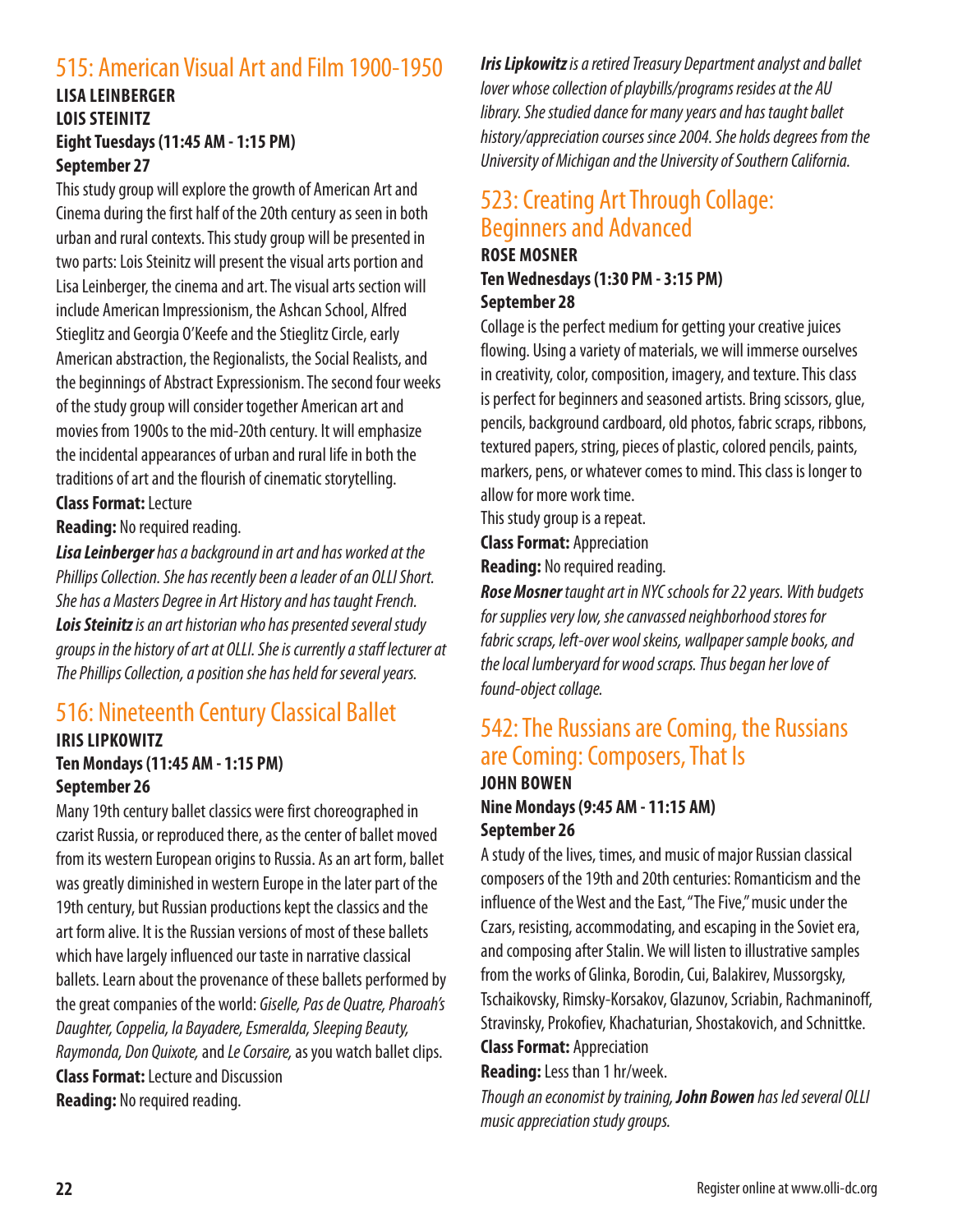## 545: Politics in the American Musical

#### **DANIEL MOSKOWITZ Eight Thursdays (1:45 PM - 3:15 PM) September 29**

From the shows of George M. Cohan in the first decade of the 20th century to today's hottest hit, "Hamilton," the creators of Broadway's musicals have turned to politics and politicians as their subject matter. We will examine the stories told in two to three dozen of these shows — both satirical and serious — about how men get elected and what they do with their political power. Wince at some of the jokes, listen to the show's tunes by George Gershwin, Irving Berlin, Richard Rodgers, Cole Porter, Leonard Bernstein, and many others, and try to fit the musicals into the prevailing political attitudes of their time.

**Class Format:** Lecture and Discussion

**Reading:** No required reading.

*Dan Moskowitz is an award-winning journalist who has taught part or all of four previous OLLI study groups about American popular music.*

## 547: Prehistoric Rock Art — A World Survey

#### **AHMED ACHRATI Eight Thursdays (11:45 AM - 1:15 PM) September 29**

This study group is designed to familiarize the student with prehistoric rock art. The first three introductory sessions provide conceptual bases for understanding rock art: its origins, development, techniques, types, content, interpretation, dating, and preservation. This is followed by a survey of rock art traditions of Africa, Europe, Asia, Australia, and the New World. Interdisciplinary in its approach, the study group stresses the importance of aesthetic growth and creative thinking. Whether your interest is in art, music, history, literature, philosophy, religion, or archaeology, this study group will engage your views on human existence and expand your intellectual horizons. This study group is a repeat.

**Class Format:** Lecture and Discussion **Reading:** 2 hrs/week.

*Ahmed Achrati, PhD, is currently an adjunct faculty at the Howard Community College of Columbia, MD. He is also the director of the Sumer Fundamentals of Arabic at Georgetown University.*

## 577: The Irrepressible Art of Adaptation

#### **BARRY BORTNICK, PRINCIPAL PRESENTER CAROL LIGHT CAROL MICHALOWSKI DANIEL SACHS Eight Fridays (11:45 AM - 1:15 PM) October 07**

Artistic accomplishments have often involved the artist's ability not only to imagine but to **RE**imagine — to take something from a given form and turn it into something both similar and at the same time wondrously different: with its own language, set of materials, and, oftentimes, set of sensory experiences. Take the world of musical theater, where composers and writers have eagerly mined sources from Shakespeare to memoirs to novels to history to come up with such gems as "West Side Story," "Gypsy " and "Hamilton." This study group illustrates and celebrates the art of adaptation, using musicals as one focus but also exploring other instances including: how fairy tales and folk legends have been the stuff of literature, film, television, and opera; how literature has inspired and been the subject of noteworthy paintings; how Shakespeare is constantly "reinvented" by stage and film directors and actors, following in the footsteps of that great borrower of material, the Bard himself.

The study group also includes a discussion of parody: artists from Victor Borge to Mel Brooks playfully turning something familiar into something uproariously silly. Is imitation indeed the sincerest form of flattery? Find out in this richly illustrated testimonial to the power of the human imagination and the creative process.

**Class Format:** Lecture and Discussion **Reading:** No required reading.

*Principal presenter, Barry Bortnick, PhD, is a composer/lyricist/ book writer of musicals performed on both coasts and in London; former Program Director, Humanities, UCLA Extension and Founding Director of its OLLI. Barry earned a PhD from Harvard University, where he did research on creativity and the development of interest in the arts.*

*Carol Light, a retired lawyer with a "bad Shakespeare habit." She has led four Shakespeare study groups at AU OLLI, all "Shakespeare in Performance." This semester she is doing "The Merchant of Venice." Carol Michalowski has a Master of Arts in History from American University. In retirement, she completed the requirements of the Western Art History Program of the Smithsonian Resident Associates. Daniel Sachs, with degrees from Cornell University and George Washington University Law School, and a career focused on the development of affordable housing, teaches the OLLI study group on fairy tales.*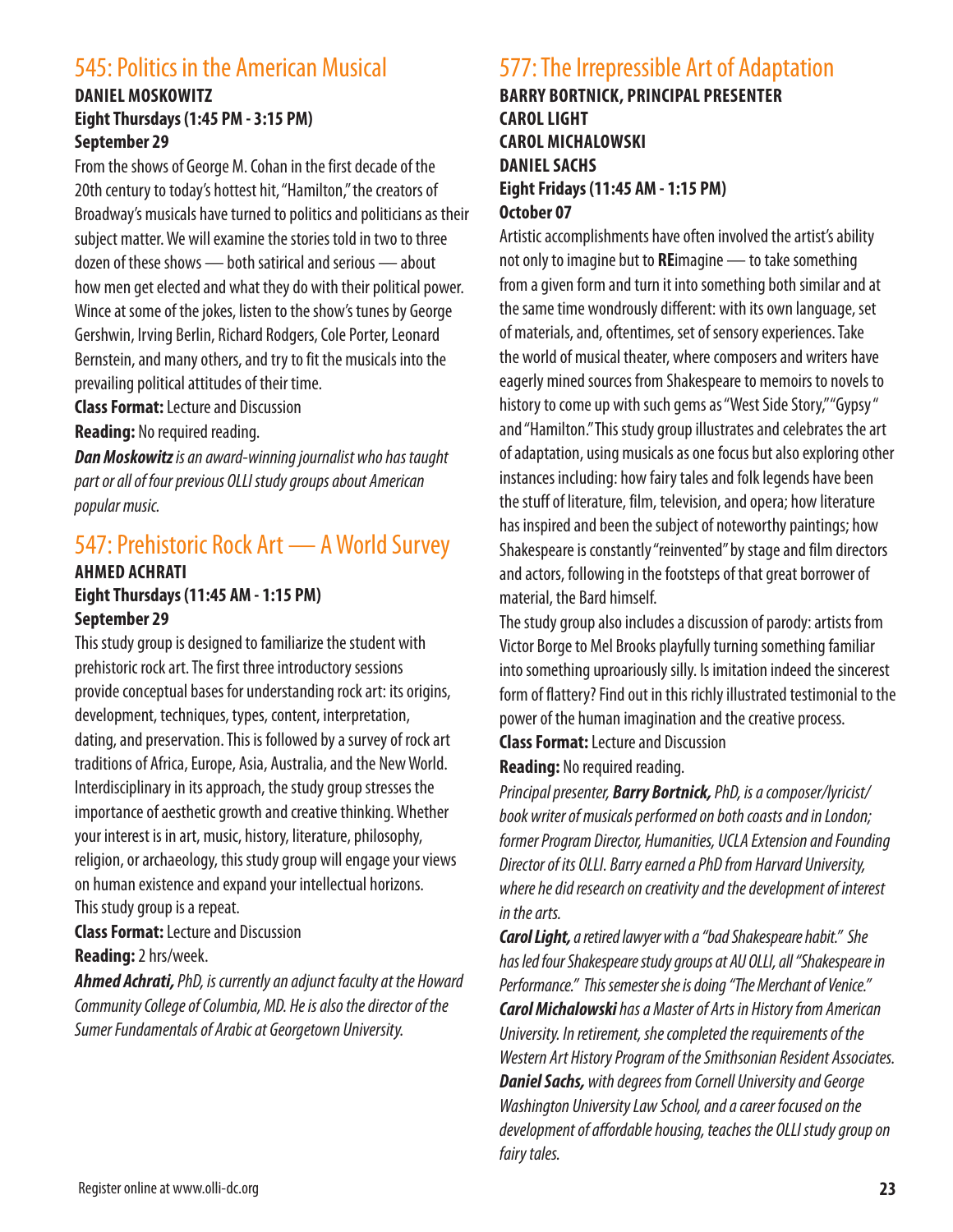## 580: Wagner's *Ring*

#### **BRUCE EISEN Eight Wednesdays (11:45 AM - 1:15 PM) September 28**

Last Spring the Washington National Opera presented three cycles of Richard Wagner's *Der Ring des Nibelungen.* If you missed some or all of the operas or would simply like to address them yet again, we will spend two classes on each of the four Ring operas. This should give us time to view DVDs of each opera and fully discuss Wagner's vision.

**Class Format:** Lecture and Discussion

**Reading:** Less than 1 hr/week.

*Bruce Eisen has been an SGL for a number of OLLI semesters and has presented many operas for review. He was general counsel of Washington National Opera for several years.*

## 588: Discussions in the Visual Arts

#### **WENDEL SWAN Nine Tuesdays (1:45 PM - 3:15 PM) September 27**

Members will be asked to submit images of eclectic artworks (ancient to modern) within stated categories for wide-ranging discussions that will consistently probe why we like the art that we do. While we may have substantially different opinions, do we base our preferences on shape, color, technique, observable craftsmanship, comparative excellence, rarity, or existing cultural expectations. Classes will include discussions of the purposes of art, public art, art and technology, and the "branding" of art. Registrants are expected to spend 1 to 2 hours each week researching outside the classroom and to participate in the discussions. **A fundamental ability to navigate the internet is important.**

This study group is a repeat with revisions.

**Class Format:** Discussion

**Reading:** 1-2 hrs/week.

*Wendel Swan is a retired lawyer and business intermediary with eclectic interests in the arts who has led study groups at OLLI on Oriental rugs and textiles, computers and the internet, as well as previous versions of this study group.*

# 600 LITERATURE & LANGUAGE

## 603: Poetry Craftshop: The Poets' Guild of Akhmatova, Mandelstam and Tsvetaeva

#### **JENNY PIERSON Ten Wednesdays (9:45 AM - 11:15 AM) September 28**

Using the movement against French symbolism (called "acmeism") by three Russian poets of the early-mid 20th century, and focusing primarily on the poems of Anna Akhmatova, we will model clear language to depict real-life experience. Historical events in Europe and Russia at the time will act as inspiration for weekly assignments. This is a study group for poets already learned in writing, revising, and critiquing poems, that requires deep reading and analysis of these great works. Weekly assignments require readings, writing a poem(s), critiquing works of class members, and preparing for discussion.

**Class Format:** Lecture and Discussion **Reading:** 2-3 hrs/week.

*Jenny Pierson, poet and professor of writing at George Washington University, worked as a human rights advocate, dairy farmer, editor, and caterer. She holds an MFA in creative writing from American University. Jenny has been leading poetry craftshops at OLLI since fall 1996.*

## 604: Poetry Craftshop: The Poets' Guild of Akhmatova, Mandelstam and Tsvetaeva

**JENNY PIERSON Ten Wednesdays (1:45 PM - 3:15 PM) September 28** See 603 for description and bio. **Class Format:** Lecture and Discussion **Reading:** 2-3 hrs/week.

#### 612: Cours de conversation en français **JALEH LABIB**

**Ten Mondays (1:45 PM - 3:15 PM) September 26**

Ce cours est pour ceux dont le français, de niveau suffisamment avancé, leur permet de lire, comprendre et converser facilement parmi un groupe de francophiles qui cherchent à améliorer leur connaissance du français et leur prononciation. Les discussions sont en partie basées sur une variété de sujets et thèmes, soumis chaque semaine sous forme de documents Word — version compatible — joints aux courriers électroniques. Les participants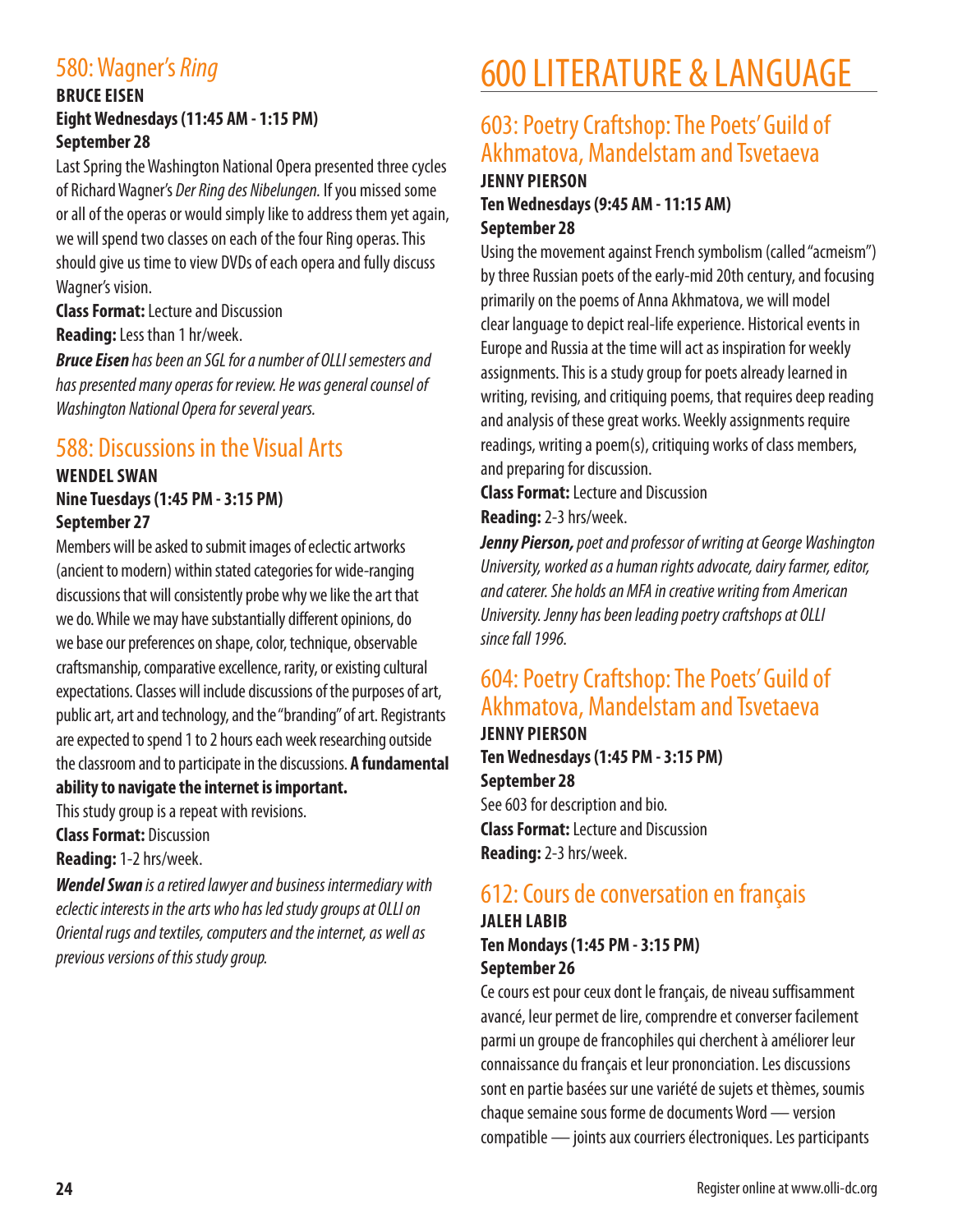sont donc censés avoir régulièrement accès à leurs emails et une bonne connaissance de l'Internet. Ceux postulant pour la première fois doivent être interviewés au téléphone avant d'être inclus dans le système de sélection. Ils ont donc intérêt à déposer leur demande bien avant la date limite.

This study group is a repeat.

**Class Format:** Reading and Discussion

**Reading:** 2-3 hrs/week.

*Jaleh Labib a parlé français depuis son enfance et tout au long de ses 35 ans d'expérience aux entreprises françaises et organisations internationales. Elle a mené un bon nombre de cours de conversation en français à OLLI.*

### 615: Wie ist Ihr Deutsch? Wollen Sie es auffrischen?

#### **HANNE CARAHER Nine Thursdays (11:45 AM - 1:15 PM) September 29**

This study group — intermediate to advanced level — will comprise conversation, grammar drills, and translations of current affairs articles. Homework 1-2 hours/week. This study group is a continuation from last semester.

This study group is a repeat.

**Class Format:** Reading and Discussion

**Reading:** Less than 1 hr/week.

*Hanne Caraher graduated from the University of Heidelberg, Germany, with the equivalent of a masters degree in conference interpreting and translation.*

### 616: Hablemos en Español — Curso Intermedio/Avanzado

#### **MINERVA KELLER Eight Wednesdays (11:45 AM - 1:15 PM) October 05**

El español — cuyo uso se acrecienta a diario — es el lenguaje oficial de 19 países. El objetivo de este curso es que cada participante adquiera fluidez y un mejor dominio del idioma participando activamente en cada sesión. La conversación girará en torno de charlas, videos, artículos de la prensa internacional sobre eventos de actualidad, además de cuentos ó lecturas que se asignarán semanalmente por medio de un correo electrónico ó en forma impresa. Después de una breve introducción, cada tema merecerá una animada conversación culminando, si así lo desean, en un breve resumen escrito, para incrementar así la capacidad de expresión, no sólo hablada, sino escrita.

This study group is a repeat with revisions.

**Class Format:** Reading and Discussion **Reading:** 2 hrs/week.

*Minerva Keller has an MA in Language and Foreign Studies from AU. She was a Lecturer and Adjunct Professor of Spanish, French, and Translation at college-level area institutions, and is a freelance translator. She has worked for international organizations as a translator/interpreter in Chile, Switzerland, Belgium, and Washington, DC.*

## 618: Basic Spanish I

#### **MONICA GRIGERA Eight Tuesdays (9:45 AM - 11:15 AM) September 27**

An introduction to Spanish communicative competence and cultural knowledge of Spanish speaking countries. The eight study group sessions are designed for anyone who has no experience with Spanish and is interested in basic conversational exchanges. This study group is a repeat with revisions.

**Class Format:** Discussion

**Reading:** 2-3 hrs/week.

*Monica Grigera is a native Spanish speaker, an educator who has taught from kindergarten to college and from Patagonia to Pennsylvania.*

## 619: French — Back to the Basics

#### **EVELYNE BONHOMME Ten Wednesdays (9:45 AM - 11:15 AM) September 28**

Antoine de Saint-Exupéry wrote that: "It is only with the heart that one can see rightly; what is essential is invisible." If this statement resonates with you, this study group may be for you. We will focus on basic communication skills, including pronunciation, to facilitate everyday conversation. We will review basic French structures and develop an expanding vocabulary relating to fun activities such as meeting people, traveling, entertainment, ordering food, obtaining basic services, and your own interests. Expect a lot of conversation practice in and out of class as you take your first steps toward reading and conversing about Saint-Exupéry in French.

This study group is a repeat.

**Class Format:** Reading and Discussion **Reading:** 1-2 hrs/week.

*Evelyne Bonhomme is a native French speaker currently teaching French and French for Business at Bowie State University. She has more than 20 years of experience teaching French. She is a retired lawyer with a JD from the University of Pennsylvania, and an MTS from Wesley Theological Seminary.*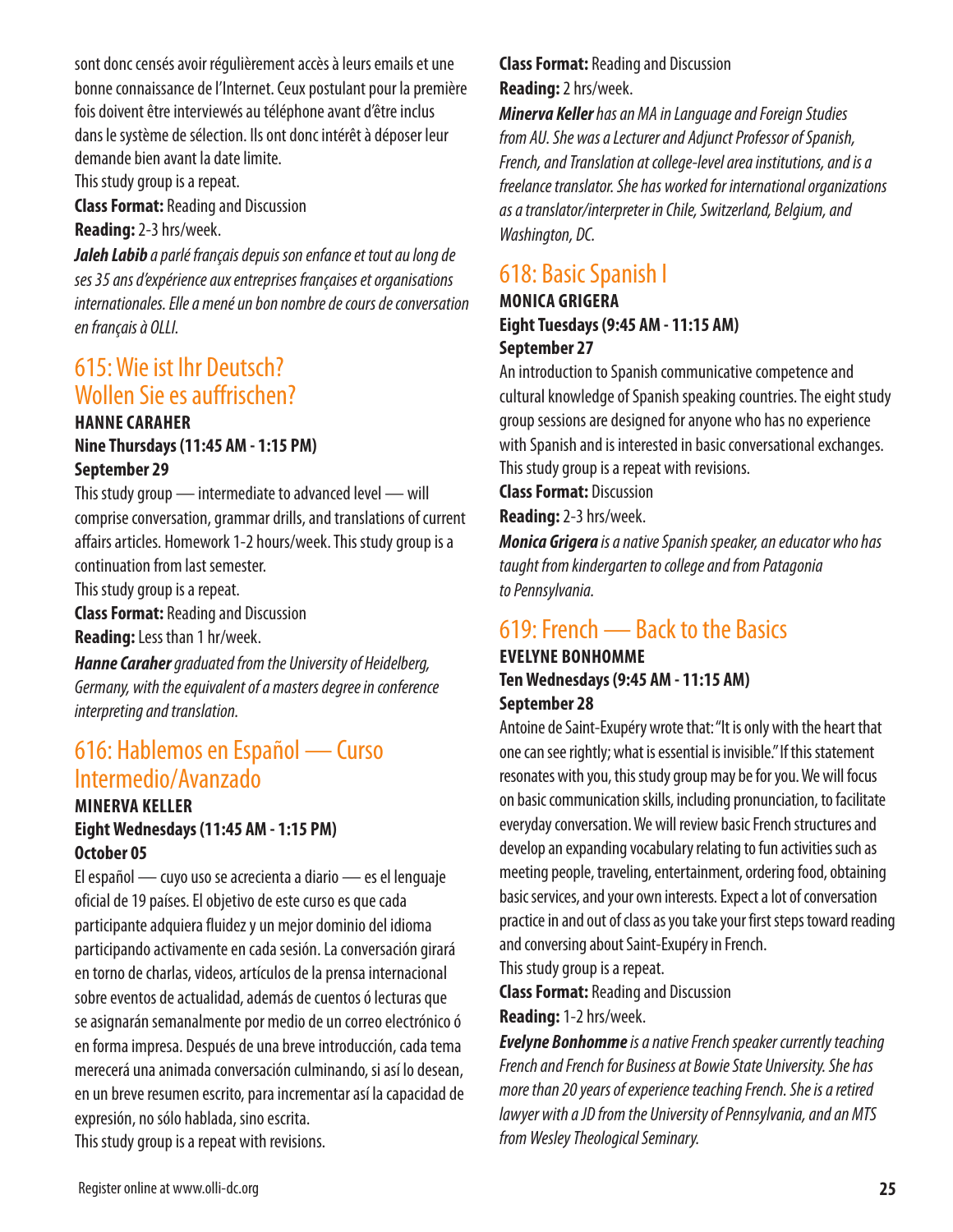## 620: French Literature Study Group

#### **CATHERINE SANDIFER Ten Fridays (9:45 AM - 11:15 AM) September 30**

Ce cours s'adresse en particulier a des anglophones amoureux de la litterature francaise d'aujourd'hui et possedant un francais de bon aloi. Nous nous proposons d'étudier conjointement deux œuvres La premiere Dora Bruder de Patrick Modiano (prix Nobel de litterature) et Le journal d'Helene Berr par elle-meme. Les deux œuvres portent sur la periode de l'occupation pendant la deuxieme guerre mondiale et essaient tour a tour d'expliquer la dure realite des lois antisemites qui ont sevi en France. Les deux jeunes protagonistes de ces ecrits révèlent avec emotion comment on vivait dans ce Paris des annees de 1939 a 1945.

**Class Format:** Lecture and Discussion

**Reading:** 1-2 hrs/week.

*Catherine Sandifer has taught English at Sciences-Po Paris and at the College Stanislas in Paris. She studied at the Sorbonne where she received her BA and MA in English Literature and then proceeded to take the final teacher's competitive exam of the Agrégation.*

## 631: Understanding Families Through Plays

#### **KAREN GAIL LEWIS Eight Mondays (9:45 AM - 11:15 AM) September 26**

The four plays we will read this time are: *A Moon for the Misbegotten,* sequel to *Long Day's Journey Into Night* by Eugene O'Neill; *Conversations with My Father* about parent/child duels spanning significant years between 1936 to 1976 by Herb Gardner; and *The Retreat from Moscow* about the end of a threedecade marriage and the family's emotional fallout by William Nicholson. We end with Neil Simon's *Prisoner of Second Avenue.*  We discuss each play for two weeks, focusing on themes of family relationships, emotional issues, gender roles, prior family generations, and the context of the period. We see how each play might be different if written by a playwright of a different ethnicity or gender. This is an entertaining, interactive class. This study group is a repeat with revisions.

**Class Format:** Reading and Discussion

#### **Reading:** 1 hr/week.

*Karen Gail Lewis, EdD, has been practicing family therapy for over 40 years and has authored numerous books about marriage, gender relationships, singles, and adult siblings.*

### 641: 19th Century Women of Letters

#### **ELLEN MOODY Ten Mondays (11:45 AM - 1:15 PM) September 26**

We will ask what a woman writer's career looked like, what genres and journalism women published, what were the obstacles and advantages women experienced, like and unlike today. We'll read Mary Shelley's *Frankenstein* (Gothic, 1818), Elizabeth Gaskell's *Mary Barton* ("condition of England" novel, 1849), George Eliot's *Janet's Repentance* (a Clerical Tale, domestic fiction, 1857), and Margaret Oliphant's *Autobiography and Letters* (posthumous fragment, 1899). We'll also read online excerpts on women artists and the theater, travel writing by Harriet Martineau (abolitionist, de Toqueville-like US travels), journalism at mid-century, and 1890s suffragette writing.

**Class Format:** Lecture and Discussion **Reading:** 2 hrs/week.

*Ellen Moody has a PhD in English literature, with a book, essays, translated poetry on the Renaissance, 18th- and 19th-century women's poetry, novels and memoirs and film adaptations among her published work. She has taught in senior colleges for over 30 years. Her edition of an 18th century novel from Valancourt Books is coming out soon.*

## 646: *The David Story*

#### **IRWIN LEBOW Ten Thursdays (1:45 PM - 3:15 PM) September 29**

King David was a poet, a musician, a warrior, a powerful ruler, an adulterer, a murderer, and an unhappy husband and father. The book of Samuel and the beginning of I Kings describe his fascinating life along with the lives of his predecessors: Saul, Israel's first king, and Samuel, the last of the judges. In this study group we will read Robert Alter's *The David Story.* Alter, a noted literary scholar, writes that the book of Samuel constitutes "one of the most astounding pieces of narrative that has come down to us from the ancient world.... It also provides the most unflinching insight into the cruel processes of history and into human behavior warped by the pursuit of power."

This study group is a repeat with revisions.

**Class Format:** Lecture and Discussion

**Reading:** Less than 1 hr/week.

*Irwin Lebow, a retired telecommunications engineer with a PhD from MIT, has also been a lifelong student of the Bible. He has taught many study groups for OLLI in both telecommunications and the Bible.*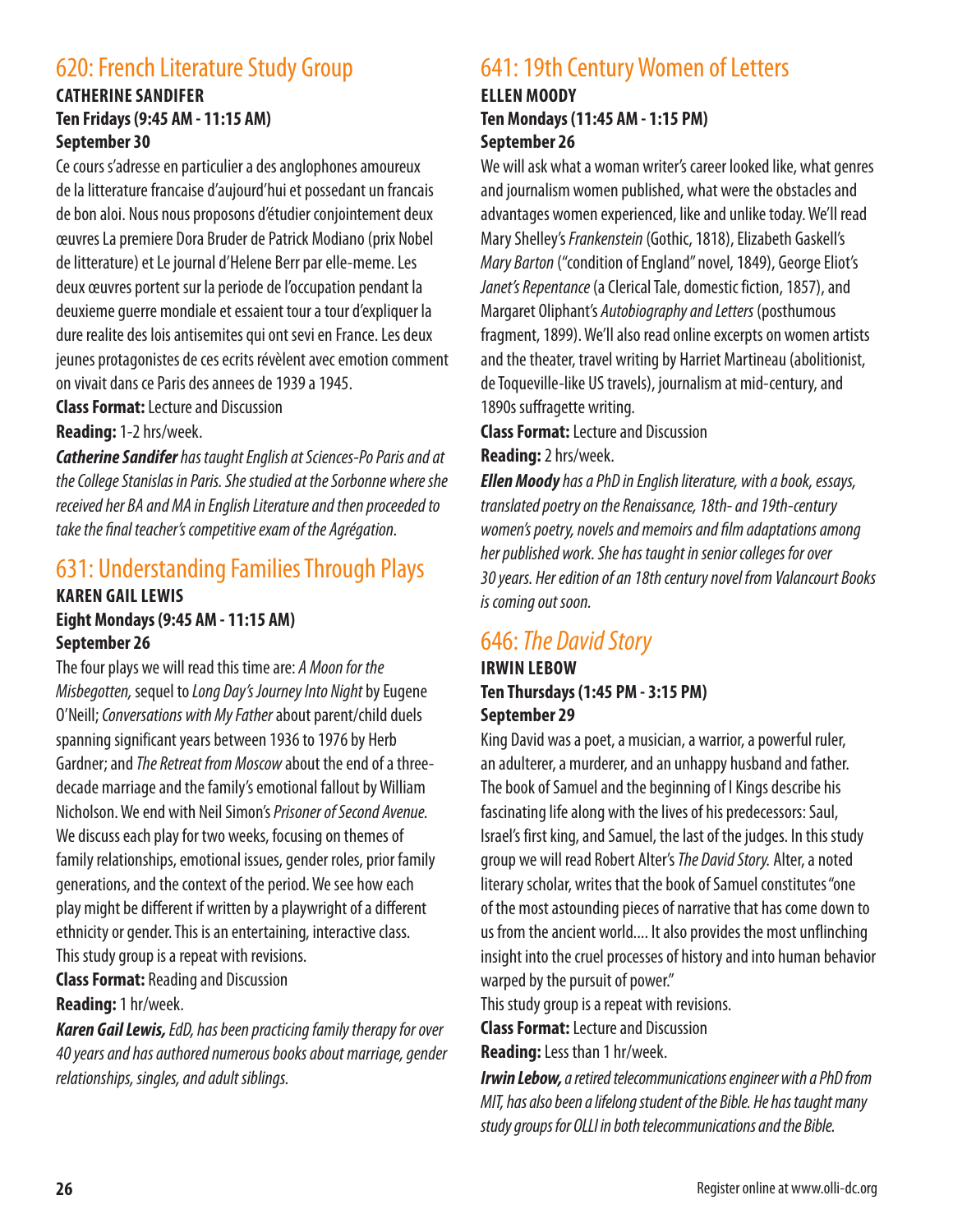## 657: *Vanity Fair* by William Makepeace **Thackeray**

#### **LESLIE FRANTZ Eight Thursdays (11:45 AM - 1:15 PM) September 29**

Thackeray's *Vanity Fair* is great fun. Social climbers, gullible innocents, ambitious predators, and the foolishly self-satisfied are satirized with all the humor its extraordinary narrator can offer. We will spend eight weeks reading Vanity Fair and discussing its context, plot, characters, and themes.

**Class Format:** Lecture and Discussion

**Reading:** 2 hrs/week.

*Leslie Frantz is an experienced teacher of English. She taught courses on 19th century literature in Georgetown University's Continuing Education program for over twenty years, and has led many study groups for OLLI.*

## 662: "Death" to Dickinson, Her Circle, and Ours

#### **ELEANOR HEGINBOTHAM Eight Wednesdays (1:45 PM - 3:15 PM) September 28**

"Of Death I try to think like this," said Emily Dickinson four years before her death 130 years ago, beginning one of hundreds of poems exploring the topic close to the minds of OLLI members as well as to Longfellow, Holmes, Whitman, Whittier, Emerson, and others in Dickinson's day. How can we approach our own "Dialogue between/ The Spirit and the Dust" using the often self-contradictory but provocative, piquant, and promising words of such poets? What may we learn about poetry, philosophy, and theology? Some biographical and literary history will accompany what will mostly be a close look at selected poems in selected groupings within books and handouts.

Class Format: Lecture and Discussion

**Reading:** 1-2 hrs/week.

*Eleanor Heginbotham, PhD, who has led 12 previous OLLI study groups, has "professed" 19th century American Literature around the world. She is published widely on Emily Dickinson.*

## 669: Enjoying *The New Yorker* Together

#### **BOB HAUSMAN Eight Fridays (11:45 AM - 1:15 PM) September 30**

*The New Yorker* is a sophisticated weekly magazine of reportage, commentary, criticism, essays, fiction, satire, poetry and cartoons behind artistic and provocative covers. Its wide audience beyond New York enjoys commentaries on popular culture and Americana, short stories, book, theater and movie reviews, medicine and law, world politics and social issues. For each class hour, a class member chooses an item from one of the magazine's issues and adds something from his/her experience, knowledge or research; then we go into class discussion. Student subscriptions are available. The objective is discussing things that interest class members. Some OLLI members have taken the study group two or three times.

This study group is a repeat.

**Class Format:** Discussion

**Reading:** 1-2 hrs/week.

*Bob Hausman has been a lawyer in all three branches of the Federal government and in private practice. He loves ideas and has read* The New Yorker *all his adult life. He has led this study group for several semesters.*

### 671: Roman Comedy — Cheap Laughs, or Redeeming Social Value?

#### **ANDREW WHITE Nine Fridays (9:45 AM - 11:15 AM) September 30**

Having explored the wacky world of Aristophanes, a veteran OLLI Study Group Leader now looks to Rome's funny bone and the comedies of Plautus and Terence. Under Roman rule, we begin to see a shift in comic tastes from the broad, stereotypical sit-com stuff to a more sober, didactic form. What does it mean to balance the need "To teach and to please"? Can you have your cake in the face and eat it too? Tune in for the answer. …

**Class Format:** Discussion

**Reading:** 1-2 hrs/week.

*Andy White is a theatre artist and historian; he will shortly publish his first book with Cambridge University Press on Byzantine theatre and ritual.*

## 676: Bill Shakespeare and Joe Green

#### **GINA GUGLIELMO Ten Tuesdays (11:45 AM - 1:15 PM) September 27**

A staggering number of works in every branch of The Arts were inspired by the plays of William Shakespeare. Not only have novels and poems taken flight based on characters from the plays, but masterpieces of music both orchestral and operatic also took fire from the spark of Shakespeare's imagination. In addition to Dickens, Tolstoy, and Balzac, authors as varied as the reclusive Emily Dickenson to the best-selling Jane Smiley proclaim his influences. Classical composers have particularly fallen under the poet's spell. Where is this more evident than in the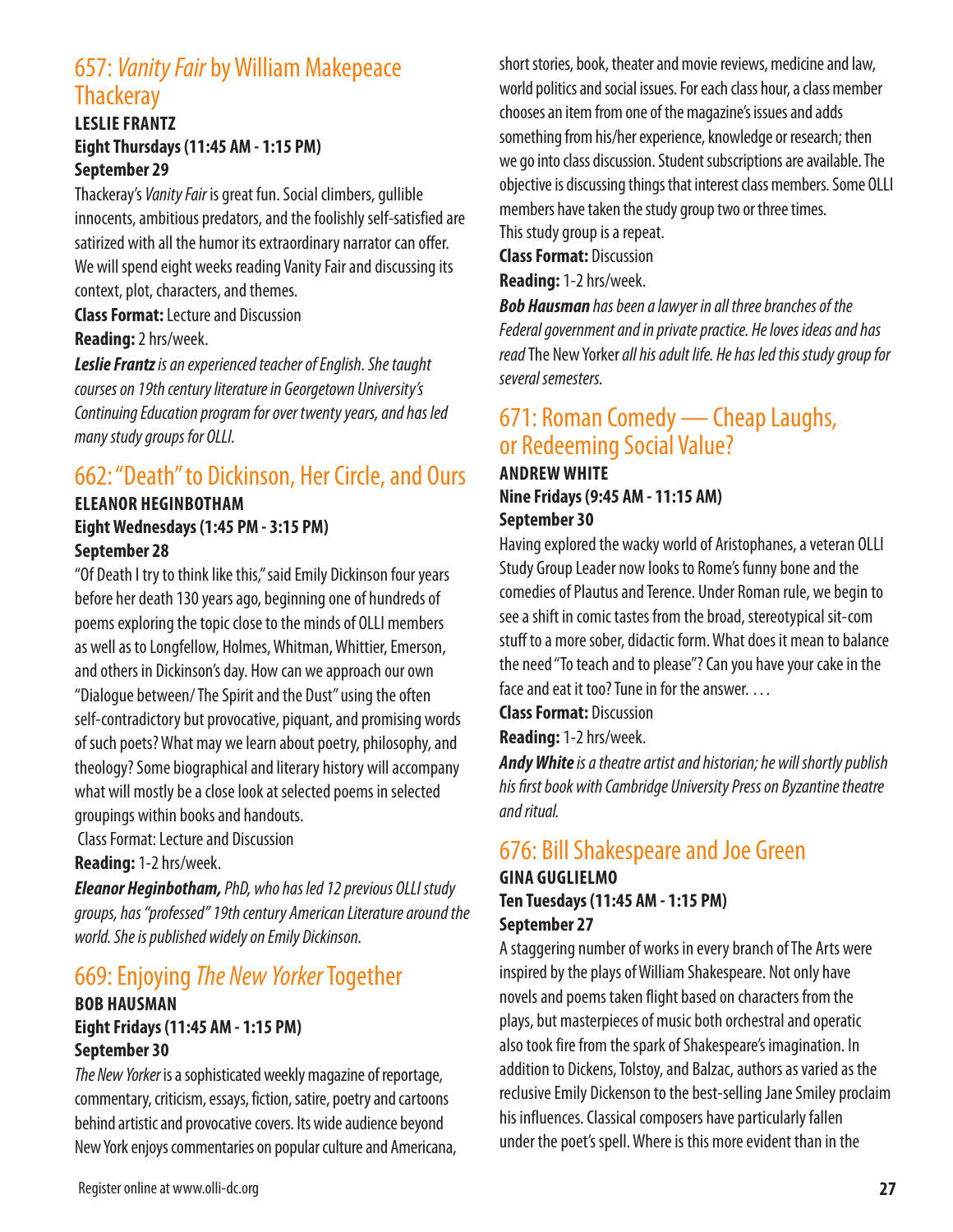operas of Giuseppe Verdi in the 19th century? Verdi's passion for Shakespeare's masterpieces raised him to the height of his powers. The characters of Macbeth, the Moor Othello, and Sir John Falstaff each take on a new and brilliant existence on the operatic stage as *Macbetto, Otello,* and *Falstaf.* This study group will compare the three plays to the three operas they inspired. In addition to reading, much attention will be given to listening to readings and music and watching films to enhance and heighten the marvel of one masterpiece inspiring another.

#### **Class Format:** Appreciation **Reading:** 1-2 hrs/week.

*Gina Guglielmo has an MA from Fordham University and taught British literature for 25 years at Immaculata and Good Counsel high schools. She is currently a docent at the Folger Shakespeare Library. When the opportunity arises, Gina also appears as a supernumerary in productions of The Washington National Opera.*

## 679: Changing Image of Women in British Literature

#### **GEORGE MORGAN Ten Fridays (11:45 AM - 1:15 PM) September 30**

This topic, covering 110 years of British fiction, seems ambitious and daunting. However, if we concentrate of three distinct heroines from *Pride and Prejudice, Middlemarch,* and *Mrs. Dalloway* — we will be able to see the changing view of what middle class society expected of women and, more important, what they expected of themselves. I would also like to concentrate on the different narrative techniques employed to develop character and enhance plot structure. One class will focus on a historical overview of British society; three sessions will be devoted to each novel.

**Class Format:** Reading and Discussion

**Reading:** More than 3 hrs/week.

*George Morgan has degrees from the University of Chicago and Northwestern University. He has taught English literature and composition at Northwestern and the University of Wyoming. He recently retired from the Smithsonian Institution.*

### 681: Classic Short Stories

#### **SUSAN WILLENS Eight Mondays (9:45 AM - 11:15 AM) September 26**

We will read and discuss great classics from *Fifty Great Short Stories.* The class will share favorite stories and discoveries, in discussion, and in-class writing.

**Class Format:** Reading and Discussion **Reading:** 1-2 hrs/week.

*Susan P. Willens has been an OLLI study group leader for several years, following her career as a teacher. She taught English literature and composition — at George Washington University, the Edmund Burke School, and in several universities and schools overseas.*

## 682: Classic Short Stories

**SUSAN WILLENS Eight Thursdays (9:45 AM - 11:15 AM) September 29** See 681 for description and bio. **Class Format:** Reading and Discussion **Reading:** 1-2 hrs/week.

## 683: International Mystery Potpourri

#### **SUSAN GREIF Ten Mondays (1:45 PM - 3:15 PM) September 26**

Come travel with us as we read and discuss a variety of mysteries with international settings and/or authors. Ten books, ten weeks, four group leaders. Book club-style discussions. Possible authors include: Jacqueline Winspeare, Michael Stanley, Andrea Camilleri, Lindsey Davis, Magdalen Nabb, Louise Penney, Jo Nesbo, and Henning Menkell. Final list will be available before class begins. All participants are welcome, whether you are a long-time mystery reader or are new to this category.

**Class Format:** Discussion

**Reading:** More than 3 hrs/week.

*Susan Greif, Barbara Coleman, Marilyn Kressel, and Ellen Myerberg lead this study group. Some are lifelong mystery enthusiasts, others are newer to the genre.*

## 687: Writing Memoir: Getting Started

#### **MARILYN SMITH Eight Thursdays (1:45 PM - 3:15 PM) September 29**

"Writing Memoir: Getting Started" is designed for OLLI members with an interest in capturing their memories through writing. During this 8-week study group, participants will complete three separate short memoirs — the first focusing on a place, the second on a person, and the third about an experience. Through interactive in-class writing exercises and supportive small-group sharing, members will learn the basics of writing memoir such as character development, description, and setting. No previous writing experience is necessary.

This study group is a repeat with revisions.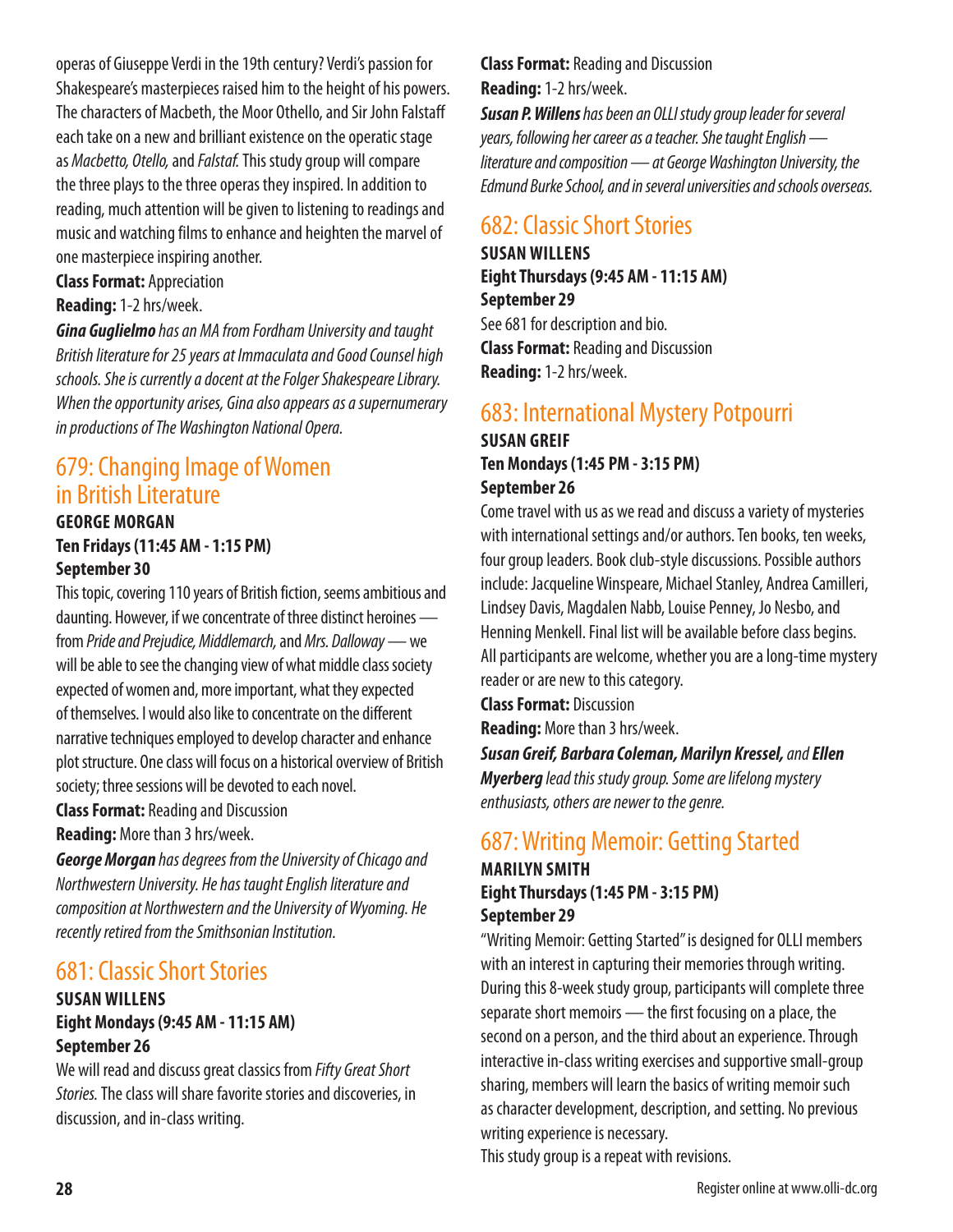**Class Format:** Lecture and Discussion **Reading:** 1-2 hrs/week.

*Marilyn Smith is delighted to return to teach memoir writing at OLLI. She earned a PhD in education policy/higher education, an MA in Reading Education, and has taken numerous writing classes from The Writer's Center. Marilyn has had two books published — a memoir and a women's health anthology, as well as numerous academic articles and reports. She has taught memoir and other forms of writing and editing throughout the DC area for several years.*

# 695: Fictions Rich, Strange, and Short

#### **JUDITH PLOTZ Ten Thursdays (9:45 AM - 11:15 AM) September 29**

This study group will bring together works of idea-driven short fiction — novellas, short stories, allegories, fables, aphorisms. All brilliantly written, these works are also: a) classical and canonical; b) richly quirky; c) full of moral, psychological, metaphysical, philosophical, political, and ethical challenges; d) disquieting; e)windows into a range of historical periods and societies; f) surprisingly short. The objective of the study group is to explore the intellectual challenges and to enjoy the aesthetic play and inventiveness of these readings.

**Class Format:** Lecture and Discussion

**Reading:** 2-3 hrs/week.

*Judith Plotz is Professor of English Emerita at George Washington University, where for almost fifty years she taught courses in British Romantic poetry, 19th-century humanities, Victorian literature, Indian colonial/postcolonial literature and theory, and children's literature. She has taught several OLLI study groups.*

# 700 HISTORY & GEOGRAPHY

# 711: The Pacific War — US Submarine Operations

#### **JACK LIPSON Ten Mondays (11:45 AM - 1:15 PM) September 26**

The US submarine force was instrumental in the defeat of Japan in World War II. But it would take almost two years of failure before that arm of the US Navy could prove itself. It had to overcome the absence of a coherent strategy, obsolete equipment, weapons that did not work, and too many submarine commanders who simply were not up to the task. The study group will trace the development of the WWII era diesel electric submarine, how the unproved submarine force overcame its initial shortcomings and, despite an extraordinary casualty rate, became — arguably —

the decisive factor in the U.S. victory over Japan. **Class Format:** Lecture and Discussion **Reading:** 1 hr/week.

*Jack Lipson is a retired lawyer. He has served in the US Navy and studies WWII. He has given OLLI study groups on the Pacific War, principally on surface and air warfare. He now ventures into the history of the undersea warfare.*

#### 715: Jewish History and Life: A Survey of 4000 Years **JOSH BERMAN**

### **Ten Tuesdays (11:45 AM - 1:15 PM) September 27**

How has Judaism been maintained for 4000 years from the time of the Patriarchs to the 21st century? This study group will follow Judaism through nine major historical periods: 1) Patriarchs, 2) Israelites, 3) Judaism, 4) Cathedocracy, 5) Ghetto, 6) Emancipation, 7) Holocaust, 8) Zion, and 9) America until 1945. We will review the key events of each historic period, discuss their possible meaning, and to better bring these periods to life, view a videotape of Jewish art and architecture as well as read personal reminiscences. This ambitious overview of a vast swath of history is intended for Jews who wish to have a firmer understanding of their heritage and non-Jews interested in the Jewish story. This study group is a repeat.

**Class Format:** Lecture and Discussion

**Reading:** 2 hrs/week.

*Jonathan (Josh) Berman, MD, PhD, is a Jewish-American with a lifelong interest in his heritage. The SGL is not a professional historian, and it is expected that each participant will enlarge the discussions by actively engaging in them.*

## 717: The Fall and Rise of Modern China

#### **RAY SQUITIERI Eight Fridays (9:45 AM - 11:15 AM) September 30**

The study group will trace China's journey from 1820 to the present, from a disintegrating 19th-century empire to an ascending 21st-century superpower. Beginning with the decline and collapse of the Manchu dynasty, we will examine China's violent 40-year transition from unstable fledgling republic to radical revolutionary state; the consolidation of the Maoist state; then its unprecedented transformation into a global economic powerhouse. For students not familiar with the geography and history of China, full participation in the study group will require a good deal of background reading.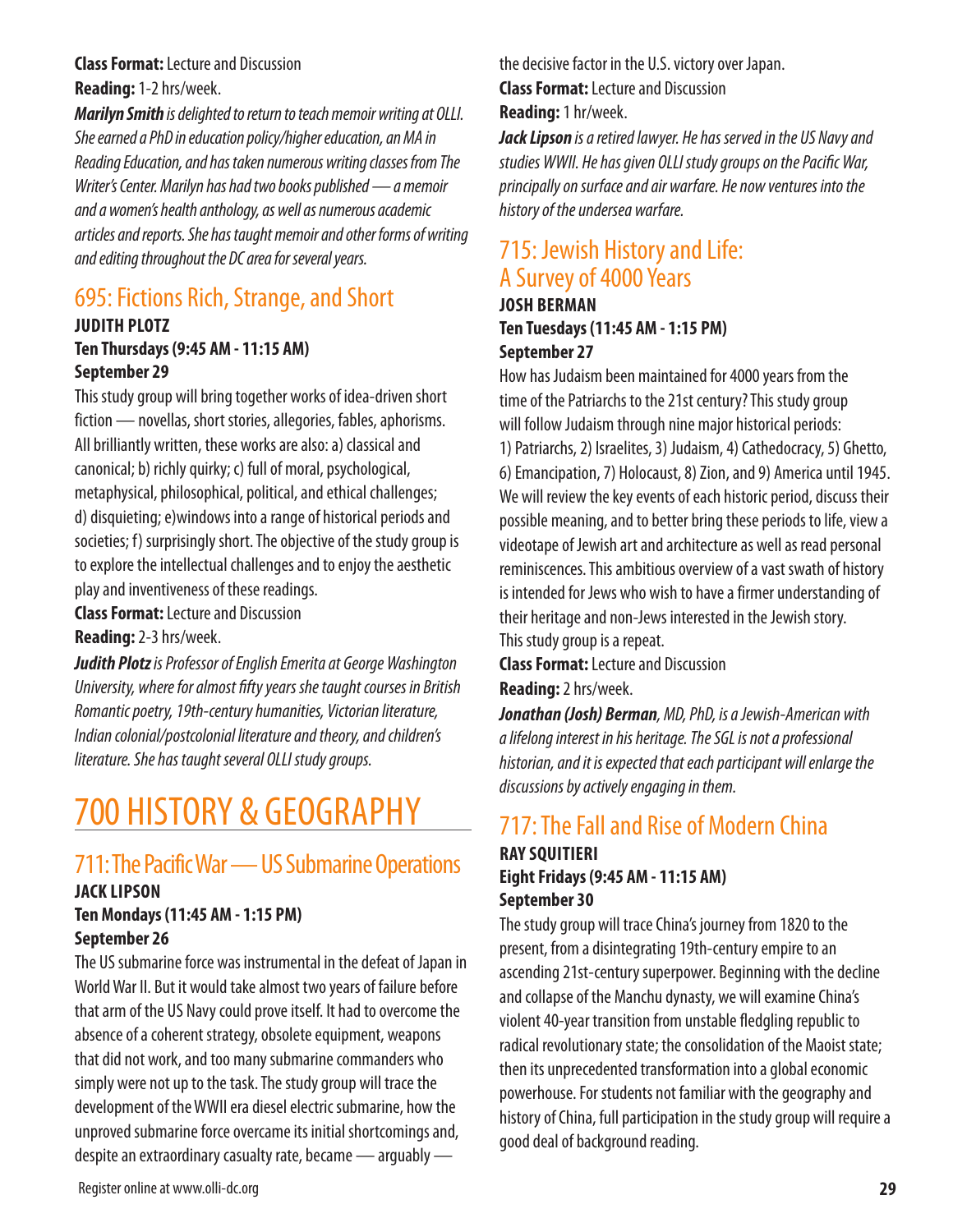**Class Format:** Lecture and Discussion **Reading:** 2-3 hrs/week.

*Ray Squitieri is an economist at the US Treasury department. Over the past six years, he has taught OLLI study groups on vocal and instrumental music, modern art, and European history.*

## 718: Politics of the Gilded Age, 1870-1900

#### **BARBARA COLEMAN Ten Wednesdays (1:45 PM - 3:15 PM) September 28**

In the midst of explosive social and economic change, American politics in the Gilded Age was characterized by high voter turnout but also by corruption, scandal, and fraud. We will look, in particular, at the 1876 presidential election between Republican Rutherford B. Hayes and Democrat Samuel Tilden, who won the popular vote but lost by one electoral vote. We will also discuss the 1884 presidential contest. Democrat Grover Cleveland became the first Democrat in 24 years to take the White House by beating Republican James Blaine. How do these elections compare with today's politics?

**Class Format:** Lecture and Discussion **Reading:** 2-3 hrs/week.

*Barbara Coleman is a retired senior policy adviser for AARP's Public Policy Institute. She has taught numerous OLLI classes on American history.*

## 721: Franklin and Eleanor Roosevelt: An Extraordinary Marriage

#### **ROBERT COE Ten Thursdays (9:45 AM - 11:15 AM) September 29**

We will examine the triumphs and tragedies of the unusual partnership of this famous couple, including the reasons for Franklin's attraction to Eleanor; the difficulties of their marriage as six children were born; the role of FDR's formidable mother, Sara; the trauma of the Lucy Mercer affair; FDR's contraction of polio and its consequences; their own separate roles and circles of friends as he regained political power and she became more independent and influential; and their many important, but often different, activities when FDR was president. In conclusion, we will attempt to assess the strengths and weaknesses of this fascinating relationship. Book: Hazel Rowley's *Franklin and Eleanor: An Extraordinary Marriage.*

#### **Class Format:** Discussion

**Reading:** 1 hr/week.

*Bob Coe has an MA in History from Columbia and an MAT in Teaching from Wesleyan. A former Foreign Service Officer, he has been teaching mostly history study groups at OLLI since 2005.*

## 723: Evolution Of Civilization in Mexico: 20,000 BC (?) - 2016 AD

#### **LARRY HEILMAN Nine Mondays (9:45 AM - 11:15 AM) September 26**

The study group will explore the evolution of civilization in Mexico from 20,000 BC to 2016 AD by examining the pre-Columbian antecedents in Meso-America; the Iberian antecedent; the Spanish conquest; the political, economic, and religious institutions of the Colonial period in the Viceroyalty; and revolution in the 20th century as seen through the eyes of the Mexican muralists. The discussions of institutions and artifacts (art and architecture) will provide the opportunity to study continuity and change in Mexico. During each session, 10 to 15 minutes will be devoted to contemporary affairs. This study group is a repeat with revisions.

**Class Format:** Lecture and Discussion **Reading:** 1-2 hrs/week.

*Larry Heilman has a PhD in History. He has taught Latin American History at various universities and undertaken archeological fieldwork in Mexico, Spain, Florida, and California. Currently, he is a Research Associate in the Andean Division of the Anthropology Department at the Natural History Museum of the Smithsonian where his research is focused on the impact of US foreign assistance on Bolivia from 1939 to 2013.*

## 724: Lorenzo the Magnificent and Renaissance Florence

#### **MARKLEY ROBERTS Eight Mondays (11:45 AM - 1:15 PM) September 26**

The superb cultural achievements of Renaissance Florence owed much to the Medici family and Lorenzo il Magnifico. We will look also at Savonarola (the bonfire of the vanities) and at Machiavelli's cynical realism in politics. Lots of reading, lots of discussion, a few looks at Florentine art and architecture.

**Class Format:** Reading and Discussion

**Reading:** 2-3 hrs/week.

*Markley Roberts, an economics PhD, has a strong interest in Renaissance Italy.*

## 737: The American Political Tradition

#### **JOEL DENKER Ten Wednesdays (11:45 AM - 1:15 PM) September 28**

The political careers and social vision of US leaders from Jefferson to FDR are the focus of American historian Richard Hofstadter's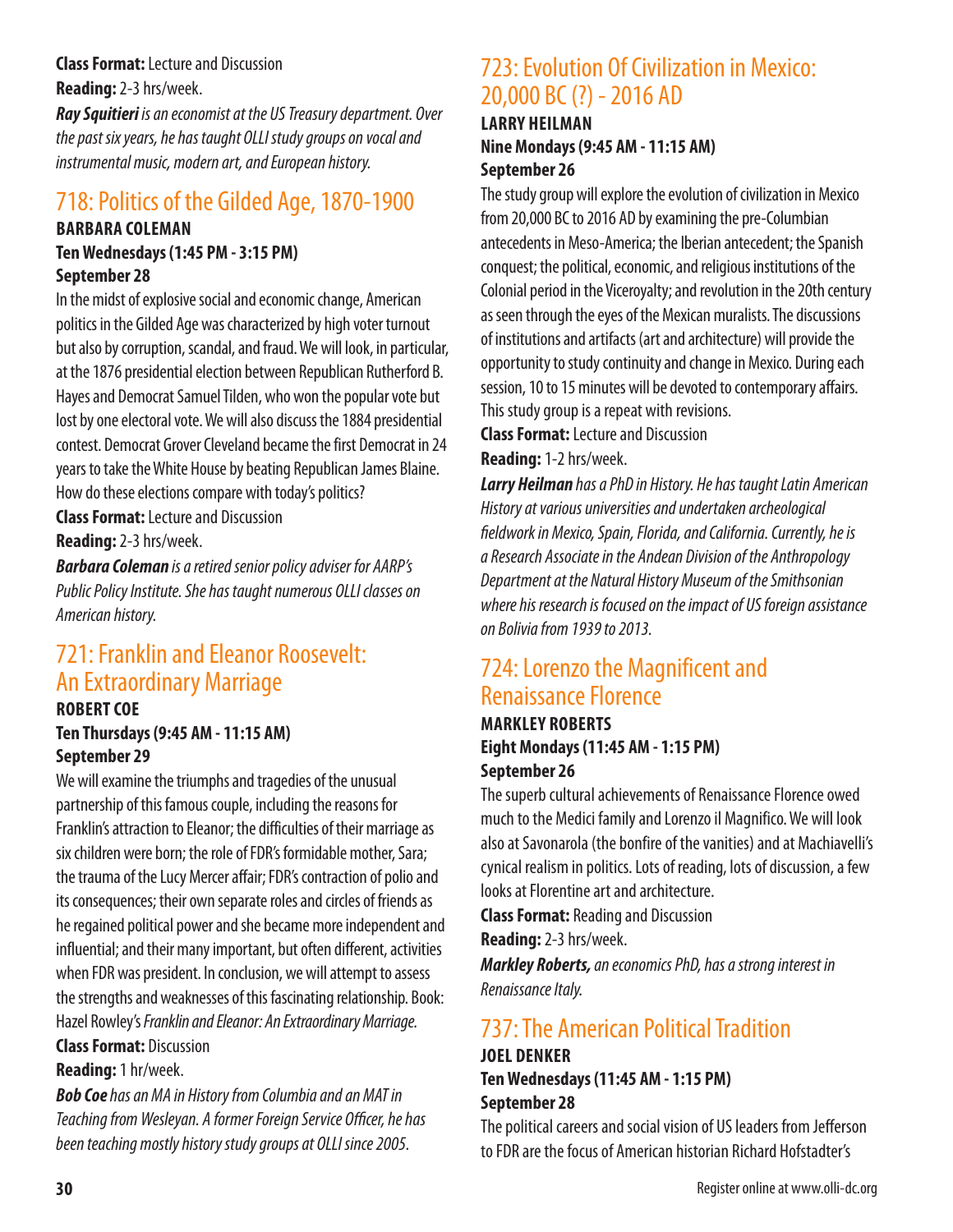masterwork, *The American Political Tradition.* Chapter titles like "The Aristocrat as Democrat" (Jefferson) and "The Conservative as Progressive (Teddy Roosevelt) demonstrate his provocative approach. We will examine these essays with special attention to their discussion of central ideas in American politics, e.g., the role of government, equality, and individual opportunity. In addition, we will read speeches, writings, court decisions, and other documents that illustrate Hofstadter's themes. The study leader's role will be to stimulate discussion and provide context. This study group is a repeat with revisions.

**Class Format:** Lecture and Discussion

**Reading:** 1-2 hrs/week.

*Joel Denker, a veteran teacher, OLLI leader, and author, has written widely about American culture. He received his doctorate from Harvard.*

## 750: Presidential Conventions and Elections

#### **ARNOLD LEIBOWITZ Ten Fridays (9:45 AM - 11:15 AM) September 30**

This study group is a review of the key Presidential conventions and elections as follows: (1) The Election of 1800: Jefferson v. Burr; (2) The 1860 Republican and Democratic Conventions: Seward, Lincoln, and Stephen Douglas; (3) The Disputed Election of 1876: Hayes v. Tilden; (4) The Election of 1912: Theodore Roosevelt, William Howard Taft, Woodrow Wilson, and Eugene Debs; (5) The Election of 1932: FDR v. Hoover; (6) The Convention and Election of 1940: Dewey, Vandenberg, Taft, Wilkie, and FDR; (7) The Election of 1964: Goldwater v. Johnson; and (8) The Election of 2000: Bush v. Gore.

**Class Format:** Lecture

**Reading:** No required reading.

*Arnold Leibowitz is an attorney in Washington, DC, in practice for over 40 years. His special interests are major social and political trends.*

## 763: American Civil War — The Problems of Command

#### **CHRIS BRADLEY Eleven Wednesdays (9:45 AM - 11:15 AM) September 28**

We will study the Chickamauga and Chattanooga battles to examine leadership and tactics of how these important battles were waged. A bus trip with Ed Bearss is included in the class. **Class Format:** Lecture and Discussion

#### **Reading:** No required reading.

*Chris Bradley has led this study group for 17 years. He is a native Washingtonian and Civil War historian.*

### 777: Germany — 1860-1950 — Bismarck to Hitler to Adenauer

#### **KENNETH COFFEY Ten Mondays (11:45 AM - 1:15 PM) September 26**

The class will focus on the flow of related events that led from Bismarck's unification through World War I, the Weimar Republic, Hitler's rise, successes and disasters of World War II, post-war mayhem, to Germany's reentry into the society of nations. The emphasis will be on understanding what happened, why it happened, and what could have happened. Classes will include background lectures, highlighted by short video clips, and class discussions. Internet articles, suggested issues for discussion, as well as book references, will be provided on a weekly basis. This study group is a repeat with revisions.

**Class Format:** Lecture and Discussion **Reading:** Less than 1 hr/week.

*Kenneth Coffey is a retired Federal worker, including teaching stints at the Naval Postgraduate School and the Naval Academy. Ken worked for ten different agencies in the Legislative and Executive branches. He has led three earlier study groups, major segments of which are included in this study group.*

### 790: Black, White … and Brown: Yesterday and Today, Nationally and Locally

#### **RALPH BUGLASS Eleven Tuesdays (11:45 AM - 1:15 PM) September 27**

In overturning school segregation six decades ago, *Brown v. Board of Education* endures as one of the Supreme Court's most honored decisions. But many of our public schools are nearly as segregated today, particularly right here in our nation's capital ironically enough. Historically, the local area has numerous ties to the *Brown* decision, including a companion case arising in DC. "Massive resistance" to the decision was based in Virginia. Early lawsuits against unequal teacher pay in Maryland brought by the legendary Thurgood Marshall marked the first step toward *Brown*. This study group will look at this national and local history and assess where we are today in moving toward a more equal society. This study group is a repeat with revisions.

**Class Format:** Lecture and Discussion **Reading:** Less than 1 hr/week.

*Ralph Buglass has led several OLLI study groups, including ones focused separately on school segregation in DC and Maryland (which this study group combines). A docent at a historic one-room school in*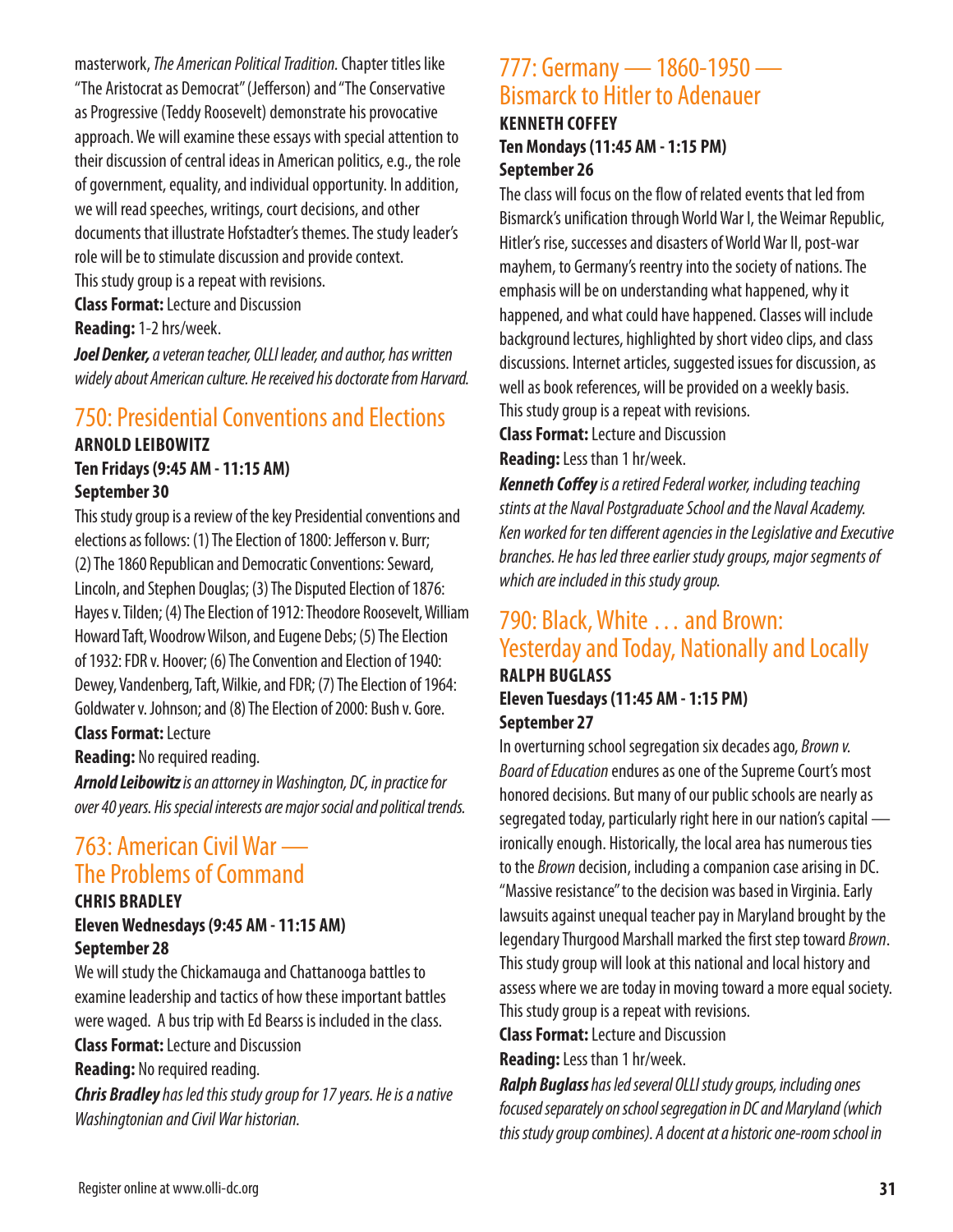*Montgomery County and a guest speaker for the county's historical society, he also has presented at local and national history conferences.*

## 791: Ancient Rome: History and Relevance Today

#### **JULIUS FRIEND Eleven Mondays (1:45 PM - 3:15 PM) September 26**

This study group will cover the history of Rome from its legendary founding in 753 BC to the collapse of the Western Roman empire in the mid-5th century AD. Its thrust will be an explanation of how a small town in central Italy came to dominate much of the known world. What special strengths did Rome possess? Why did the Roman Republic fail and then become an empire? What were the strengths of this empire, and why did it decline? What is Rome's relevance to us today? The basic text is Mary Beard's *SPQR: A History of Ancient Rome* (2015).

**Class Format:** Lecture and Discussion **Reading:** 1-2 hrs/week.

*Julius W. Friend has a PhD in history, University of Chicago. He taught modern European history at George Washington University for more than 20 years, lived in Italy for seven years, and conducted intensive research in ancient Roman history. He is familiar with the geography and history of Italy, Sicily, Tunisia, Greece, and western Turkey.*

## 793: Year Zero: A History of 1945

#### **HELEN SCHWARTZ Eight Thursdays (1:45 PM - 3:15 PM) September 29**

Many books have been written about how World War II was waged and won and lost. Baruma's book, *Year Zero: A History of 1945,*  surveys how those who lost, were occupied, or won, survived and recovered from the war. Baruma gives fascinating overviews, illustrated by incidents from Japan and China to Germany and England. This study group is invited to explore, challenge, or add to the book's insights with it's own experiences, those told by relatives or by "representing" a country such as Greece or the Philippines. Class members may choose to add to the discussion by sharing pictures, letters, presentations, or memoirs about Year Zero, to understand the villainy and valiance of those who brought about Year One.

This study group is a repeat.

**Class Format:** Discussion

**Reading:** 1-2 hrs/week.

*Helen Schwartz, emerita professor of English, has taught since 1964 at the University of Washington, Oakland University (MI),* 

*and Indiana University, and has given courses at Bilkent University (Ankara, Turkey) and Chungdu University of Science and Technology (China). She now studies French, writes murder mysteries, and supports the international traffic in ideas.*

## 794: Hamilton and Jefferson: Patriotic Protagonists

#### **MARION CONNELL Nine Thursdays (11:45 AM - 1:15 PM) September 29**

The contrasting credos of these two founders still resonate in contemporary public policy and American Presidential campaigns. This study group will focus on comparing the political philosophies of Alexander Hamilton and Thomas Jefferson, exploring how each developed during their lifetimes and is now found in modern practice. Participants will be encouraged to identify examples of each approach as a basis for class discussion.

**Class Format:** Reading and Discussion **Reading:** 2 hrs/week.

*Marion Connell graduated from Mount Holyoke College with an AB degree in political science and philosophy. She has a masters degree in public administration and over 30 years experience in local, state, and Federal government. Marion has lectured at AU in the School of Public Affairs and is an avid history buff.*

## 795: Seven Great Leaders of the Past

#### **SANDRA LEVENBOOK Nine Tuesdays (9:45 AM - 11:15 AM) September 27**

This class will examine the ideas and achievements, successes and failures of seven important leaders, in different parts of the world, in the 16th and 17th centuries: Suleyman the Magnificent, Ottoman Sultan; Martin Luther, a leader of the Protestant Reformation; Charles the V, Holy Roman Emperor; Elizabeth, Queen of England; Peter the Great of Russia; Abbas the Great, Shah of Persia; and Louis XIV, King of France. We will discuss the impact and the influence that each of them had in light of the significant political, economic, social, and religious changes of the time. Each leader had a charismatic and powerful personality and wielded significant power. Was he or she looking forward to a better future or relying on a past which was no longer viable? **Members will need any book on Middle Eastern history and any on modern European history (15th century onward).**

This study group is a repeat. **Class Format:** Lecture and Discussion **Reading:** Less than 1 hr/week.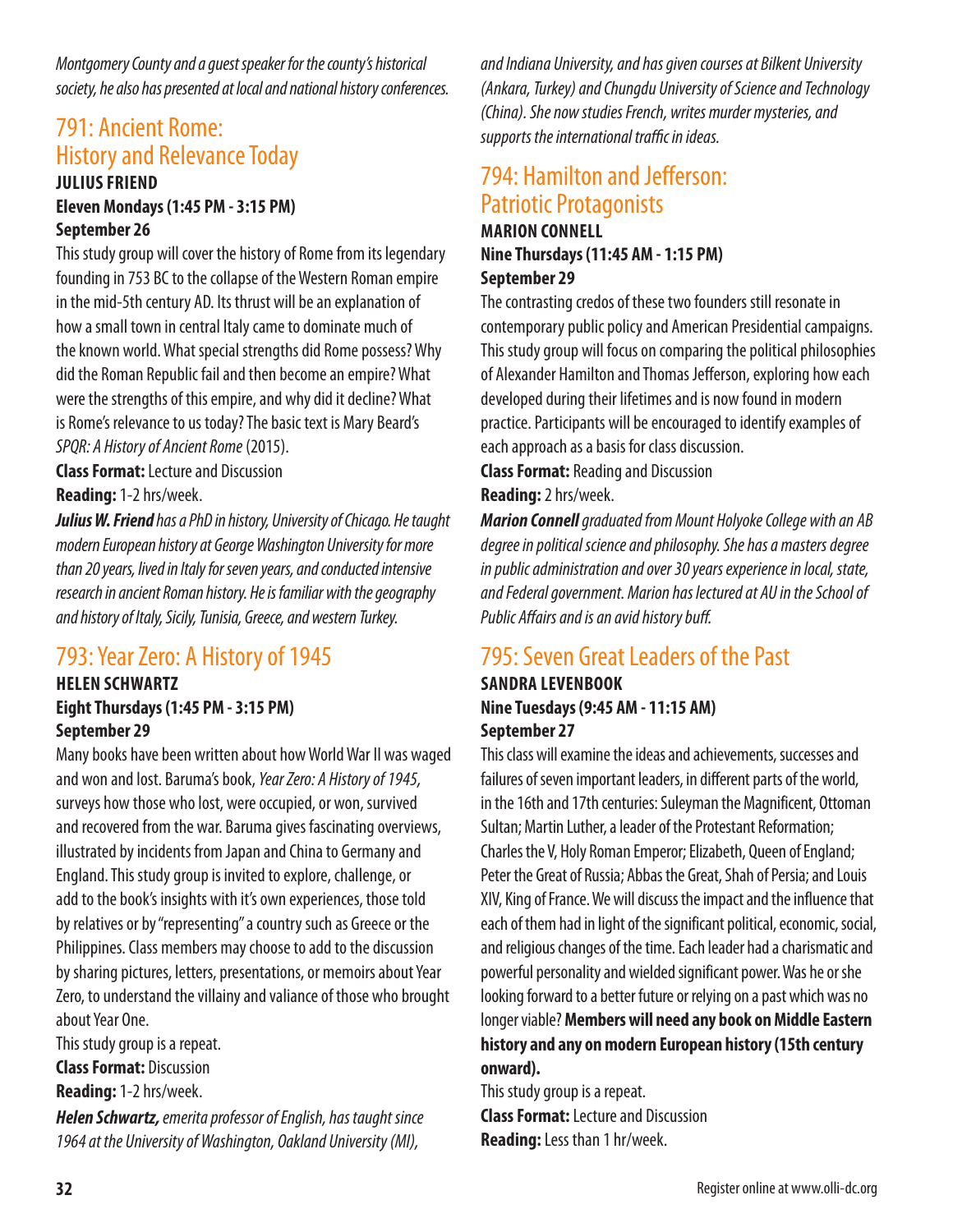*Sandra Levenbook has an MA from the University of Maryland in Middle Eastern Studies and an undergraduate degree in English and Literature from the University of Florence, Italy. Before beginning as an instructor at OLLI, she taught history in various countries throughout the world.*

# 800 PHILOSOPHY & RELIGION

## 803: Spinoza's *Ethics*

#### **IRMGARD SCHERER Eight Wednesdays (9:45 AM - 11:15 AM) September 28**

Baruch Spinoza (1632-1677) is a tragic and most controversial figure in the history of early modern philosophy. Maligned and ostracized from his Jewish community in Amsterdam for his alleged atheism, he was nevertheless also described as "the most God-intoxicated philosopher" who ever lived (Novalis). In this study group we will examine Spinoza's five-part *Ethics* in some detail, attempting to make sense of contradictions and misunderstandings shackling his work to this day.

We will be guided by some of the following questions: (1) How did his views of God deviate from traditional religious positions, Jewish and Christian? (2) What are we to make of the emotions being a source of "bondage" as well as providing "strengths" for moral actions? (3) How in the end is freedom achieved? Finally, is Spinoza an atheist or not?

**Class Format:** Lecture and Discussion **Reading:** No required reading.

*I. Scherer, a US citizen born in Germany, is associate professor of philosophy emerita at Loyola University Maryland, where she taught core courses, as well as courses in Kant's critical philosophy, 18th-century aesthetic theory, and topics on the interface between philosophy and science. She has published on Kant and related issues. Since retiring, she has taught popular courses for students in retirement.*

## 815: The Qur'an and Modern Society

#### **AHMED ACHRATI Eight Thursdays (11:45 AM - 1:15 PM) September 29**

Consisting of eight sessions, this introductory study group provides students with the basic cultural background of the Qur'an, its structure, foundational narratives, interpretations, and importance in shaping the worldviews of Muslims:

Session 1: Cultural context of the Qur'an: Pre-Islamic Arab society, religions and language.

Session 2: Muhammad, his life, reception of the Qur'an and prophetic mission.

Session 3: The Qur'an, its literary structure, foundational narratives, and interpretations Session 4: Qur'anic ethical teachings Session 5: Gender in the Qur'an Session 6: Qur'an and economic regulation Session 7: Qur'an and aesthetics Session 8: Qur'an and violence This study group is a repeat. **Class Format:** Lecture and Discussion **Reading:** 2-3 hrs/week.

*Ahmed Achrati, PhD, is currently an adjunct faculty at the Howard Community College in Columbia, MD. He is also the director of the Sumer Fundamentals of Arabic at Georgetown University.*

## 823: Mastering the Skills of Mindful Awareness Practice

#### **JEFFREY DROBIS Ten Thursdays (9:45 AM - 11:15 AM) September 29**

Mindful awareness can be described as a process of opening ourselves to experience in the moment — the physical sensations, feelings, and thinking as well as the external world of sound and sight. We will learn techniques to use in formal meditation practice in stillness as well as in ordinary life to open our hearts and better appreciate each moment. Classes will include instruction, guided meditations, and group discussion. Drobis will be teaching a comprehensive approach to mindfulness that he learned from his teacher, Shinzen Young. You can find out more by visiting basicmindfulness.org. This study group is appropriate for both beginners and experienced meditators.

This study group is a repeat.

**Class Format:** Lecture and Discussion **Reading:** No required reading.

*Jeffrey Drobis, a retired MD, has practiced meditation for 23 years. He has trained as a facilitator, coaches individuals in mindfulness, and leads regular group guided meditations on the telephone. Basic Mindfulness is an approach that draws on traditional Asian practices but is consciously secular and contemporary.*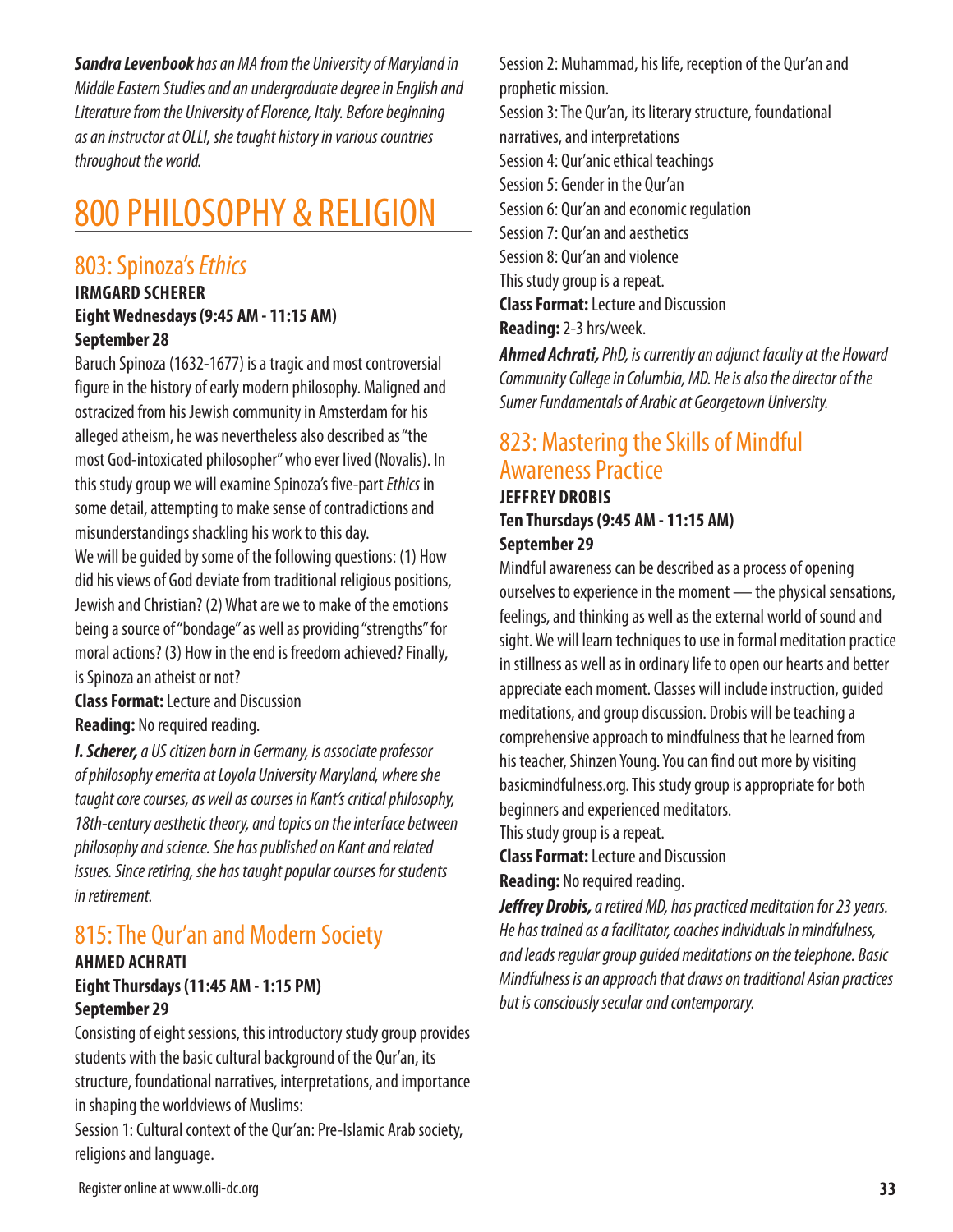## 860: A Progressive and Rationalist View of the Road to Spiritual Maturity

#### **MARGARET PLACENTRA JOHNSTON Eight Mondays (11:45 AM - 1:15 PM) September 26**

Our study group will be balanced between didactic lessons and group discussion, depending on group preference. We will consider a progressive view of spiritual development as described by five theorists, all of whose work contribute to the overall message that: 1) A unitive worldview (as opposed to divisiveness) is the highest level in spiritual maturity. 2) Greater truth is found in a metaphorical (as opposed to a literal) understanding of religious content. 3) Spiritual development theory and globalization is leading us to the recognition of all religions as localized expressions of a common human search for connection with something greater than ourselves.

This study group is a repeat with revisions.

**Class Format:** Lecture and Discussion

**Reading:** No required reading.

*Margaret Placentra Johnston, author of* Faith Beyond Belief: Stories of Good People Who Left Their Church Behind, *2013 Nautilus Book Award Gold winner in Religion/Spirituality, is confident that our society is ready for a bigger story in religion and spirituality. She works to promote that vision.*

## 863: Exploration of Eastern Thought Through Buddhism, Taoism, Jainism, and Sikhism

#### **CARL WEICHEL Nine Wednesdays (11:45 AM - 1:15 PM) September 28**

Eastern philosophies and religions embody many virtues that we in the West find alluring: introspection, gentleness, sensitivity, fortitude, and connection with mind and body. Sikhism in India; Jainism in India; Buddhism in India,Tibet and SE Asia; and Taoism in China hold these virtues, but each is quite different in its ideas, practices, and histories. We will explore the ethics, cosmology and theology that comprise their unusual religious philosophies. Background will be given on the texts, symbols, images, and practices/rituals, plus the culture, politics and sociology during the life of each founding philosopher: Lao Tzu of Taoism; Siddhartha Gautama of Buddhism; Jnatrputra of Jainism; and Guru Nanak of Sikhism.

This study group is a repeat with revisions.

**Class Format:** Reading and Discussion

**Reading:** 1-2 hrs/week.

*Since earning his BS in Marketing and Honors in Communications, Carl Weichel developed a diverse 40-year career in advertising, design, and*  *marketing. He acquired his world view towards business, culture, and politics having immigrated to Australia, South Africa, and Canada. His interest in Eastern Thought has deepened with travels to India and Asia.*

## 865: David Hume on Understanding

#### **DAVID PALMETER Ten Wednesdays (11:45 AM - 1:15 PM) September 28**

David Hume (1711-1776) is widely regarded as the greatest of the English-speaking philosophers. In the words of a recent *Atlantic* article: "To be immersed in Hume's world was sheer pleasure. Hume writes better than any other great philosopher and, unlike many great philosophers, he is funny, humane, fair, and wise." Hume argued that most of our knowledge comes not from reason but from experience — and experience never can give us certainty. He has influenced such disparate fields as psychology, economic theory, political and social history, and aesthetic theory, while his analyses of inductive reasoning and cause and effect have had a major impact on the sciences. We will read and discuss Hume's *An Enquiry Concerning Human Understanding* in which he makes his definitive statement on experience-based reasoning. This study group is a repeat.

**Class Format:** Lecture and Discussion

**Reading:** 1-2 hrs/week.

*David Palmeter, a retired lawyer, has led study groups at OLLI in philosophy, literature, and history since 2008.*

## 870: Wittgenstein's Philosophical Investigations

#### **ALBERT TARAN Ten Tuesdays (1:45 PM - 3:15 PM) September 27**

Ludwig Wittgenstein was one of the most influential philosophers in the second half of the 20th century. He made major contributions to the analytic tradition in Anglo-American philosophy. He was noted for the clarity and rigor of his thought; those seeking a guide to wisdom or the meaning of life in his writings will be disappointed. This study group will include several lectures summarizing his biography and his early works. We consider the state of philosophy during his career. The bulk of the study group will be spent on a close reading and discussion of the Philosophical Investigations, his major work. Summaries of the assigned reading will place the argument in context.

**Class Format:** Lecture and Discussion

#### **Reading:** 2 hrs/week.

*Al Taran majored in Philosophy, but earned a living in the field of Information Technology. He has maintained a lifelong interest in Philosophy, and relishes the thought of returning to the subject from the perspective of maturity. This will be his third study group for OLLI, having focused previously on science topics.*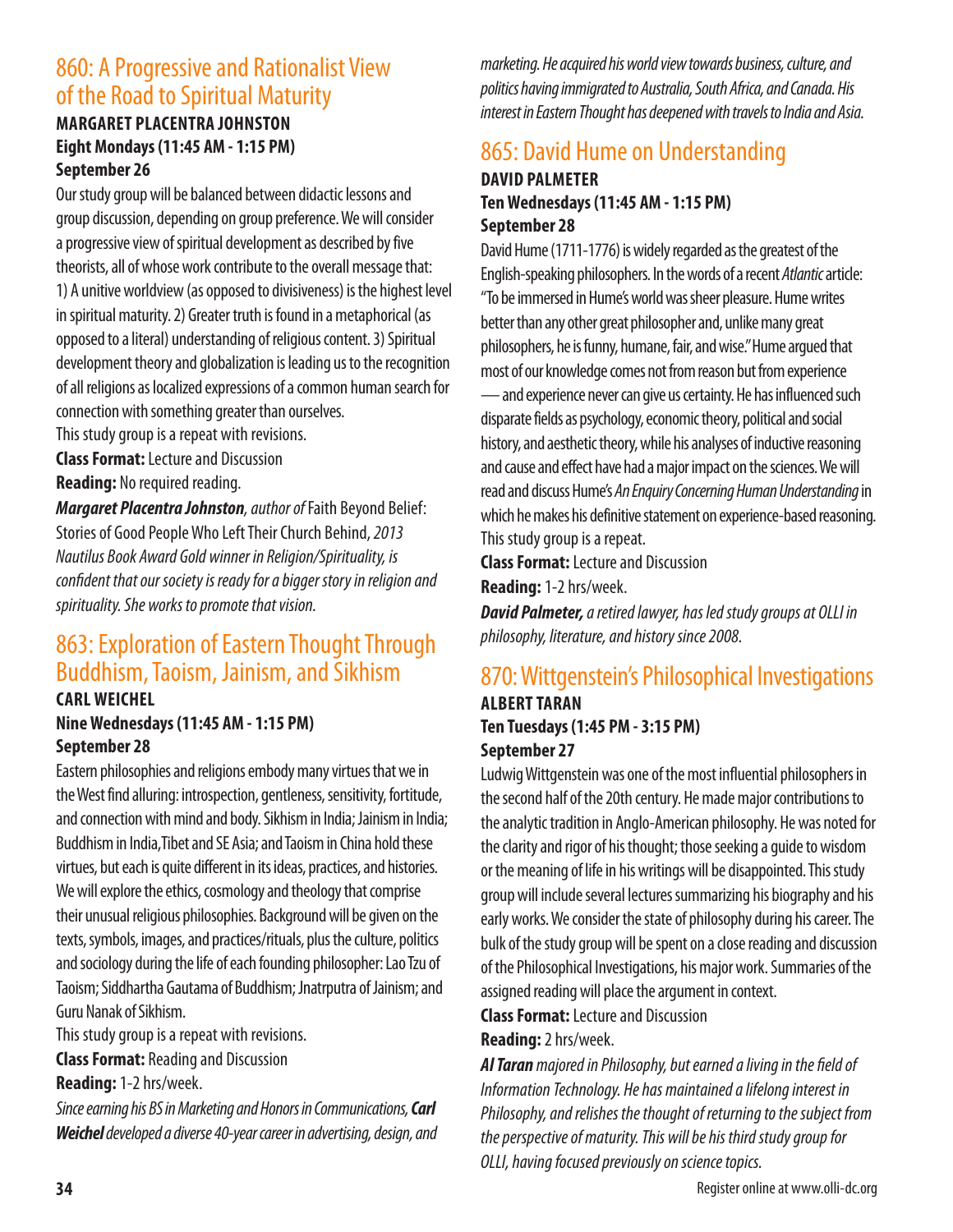| ì |   |  |
|---|---|--|
|   |   |  |
|   |   |  |
|   |   |  |
|   | 1 |  |
|   |   |  |
|   |   |  |
|   |   |  |
|   |   |  |
|   |   |  |
|   |   |  |
|   |   |  |
|   |   |  |
|   |   |  |
|   |   |  |
| ľ |   |  |
| C |   |  |
|   |   |  |
|   |   |  |
|   |   |  |
| ï |   |  |
| i |   |  |
| i |   |  |
|   |   |  |

|     | ASSIGNED BOOKS FOR FALL 2016                                       |                                                                                    |                                                                   |                |                                    |              |
|-----|--------------------------------------------------------------------|------------------------------------------------------------------------------------|-------------------------------------------------------------------|----------------|------------------------------------|--------------|
|     | <b>Study Group</b>                                                 | <b>Book Title</b>                                                                  | <b>Author</b>                                                     |                |                                    | <b>Notes</b> |
| 105 | Thinking About Public Policy Goals                                 | Policy Paradox: The Art of Political Decision Making,<br>3rd edition               | Deborah Stone                                                     |                | Norton                             | Required     |
| 113 | The LincolnDouglas Debates                                         | LincolnDouglas Debates                                                             | Lincoln and Douglas                                               |                |                                    | Required     |
|     |                                                                    | The Crisis of the House Divided                                                    | Harry Jaffa                                                       |                | University of Chicago              | Required     |
| 180 | Today's Supreme Court:                                             | The Oath: The Obama White House and the Supreme Court                              | Jeffrey Toobin                                                    | 978-0307390714 | Anchor Books, Random House         | Required     |
|     | A Course for Citizens                                              | The U.S. Supreme Court: A Very Short Introduction                                  | Linda Greenhouse                                                  | 978-0199754540 | Oxford University Press            | Required     |
| 185 | IndiaUnited States Strategic<br>Partnership                        | India and the United States in the 21st Century:<br>Reinventing Partnership        | Teresita Schaffer                                                 | 978-0892065721 | CSIS                               | Recommended  |
|     |                                                                    | The A to Z of India                                                                | Surjit Mansingh                                                   | 978-0810876378 | Rowman & Littlefield/Scarecrow     | Recommended  |
| 261 | Escape from the Situation Room                                     | Shame and Anger: The Criticism Connection                                          | <b>Brock Hansen</b>                                               | 978-0615135816 | Change for Good Press              | Recommended  |
| 265 | Ring Lardner's Baseball Stories<br>(and More)                      | Ring Around the Bases: The Complete Baseball Stories<br>of Ring Lardner            | Ed. Matthew J. Bruccoli                                           | 1570035318     | University of South Carolina Press | Required     |
| 345 | The Rise of the Robots                                             | The Rise of the Robots                                                             | Martin Ford                                                       | 978-0465059997 | Basic Books                        | Required     |
|     | Can We Adjust?                                                     | Industries of the Future                                                           | Alec Ross                                                         | 978-1476753652 | Simon & Schuster                   | Recommended  |
| 351 | Tax Policy: What's Your Fair Share?                                | Taxing Ourselves: A Citizen's Guide to the<br>Debate over Taxes                    | Joel Slemrod and<br>Jon Bakija                                    | 978-0262693639 | The MIT Press                      | Recommended  |
| 466 | The Cosmos: From Einstein to<br>Hubble and Beyond                  | A Universe from Nothing                                                            | Lawrence Krauss                                                   | 978-1451624458 | Free Press                         | Required     |
| 471 | Extremely Elementary Quantum<br><b>Mechanics</b>                   | The Quantum World                                                                  | Kenneth W. Ford                                                   | 067401832X     | Harvard University Press           | Recommended  |
| 497 | Plate Tectonics and the Geology                                    | Annals of the Former World                                                         | John McPhee                                                       |                | Farrar, Straus and Giroux          | Recommended  |
|     | of North America                                                   | The Story of Earth: The First 4.5 Billion Years,<br>From Stardust to Living Planet | Robert M. Hazen                                                   | 978-0143123644 | Penguin                            | Recommended  |
| 511 | Looking at Architecture                                            | What Style Is It? A Guide to American Architecture                                 | S. Allen Chambers Jr,<br>John C. Poppeliers,<br>S. Allen Chambers | 978-0471250364 | Wiley                              | Recommended  |
| 603 | Poetry Craftshop: The Poets' Guild<br>of Akhmatova, Mandelstam and | Dark Elderberry Branch: Poems of<br>Marina Tsvetaeva                               | Ilya Kaminsky and<br>Jean Valentine                               | 978-1882295944 | Alice James Books                  | Required     |
|     | <b>Isvetaeva</b>                                                   | Hope Against Hope                                                                  | Nadezhda Mandelstam                                               | 0375753168     | The Modern Library                 | Recommended  |
|     |                                                                    | Poems of Akhmatova                                                                 | Stanley Kunitz with<br>Max Howard                                 | 978-0395860038 | Houghton Mifflin Co.               | Required     |
| 35  |                                                                    |                                                                                    |                                                                   |                |                                    |              |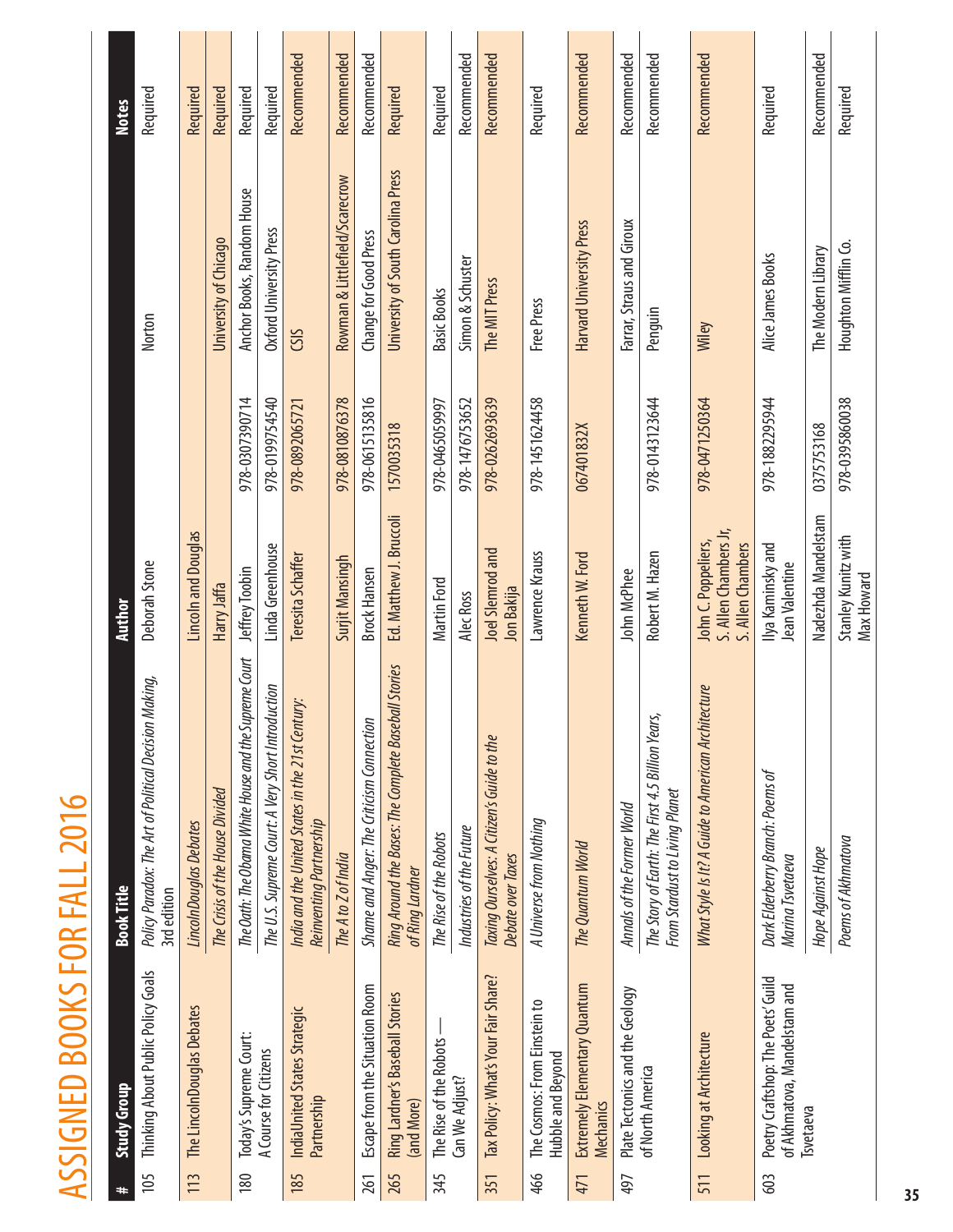|     | <b>Study Group</b>                                                              | <b>Book Title</b>                                                           | <b>Author</b>                                    | $\mathbf{r}$   | <b>Notes</b>                                     | <b>Notes</b>    |
|-----|---------------------------------------------------------------------------------|-----------------------------------------------------------------------------|--------------------------------------------------|----------------|--------------------------------------------------|-----------------|
| 604 | Poetry Craftshop: The Poets' Guild<br>of Akhmatova, Mandelstam and<br>Tsvetaeva | Dark Elderberry Branch: Poems of<br>Marina Tsvetaeva                        | Ilya Kaminsky and<br>Jean Valentine              | 978-1882295944 | Alice James Books                                | Required        |
|     |                                                                                 | Hope Against Hope                                                           | Nadezhda Mandelstam                              | 0375753168     | The Modem Library                                | Recommended     |
|     |                                                                                 | Poems of Akhmatova                                                          | Stanley Kunitz with<br>Max Howard                | 978-0395860038 | Houghton Mifflin Co.                             | Required        |
| 615 | Wie ist Ihr Deutsch?                                                            | German Grammar Drills, 2nd ed.                                              | Ed Swick                                         | 978-0071789455 | McGrawHill                                       | Required        |
|     | Wollen Sie es auffrischen?                                                      | Communicating in German, Advanced Leve<br>Schaum's Foreign Language Series: | Conrad J. Schmitt<br>Lois Fuerle and             | 007056941X     | McGrawHill                                       | Required        |
| 618 | Basic Spanish I                                                                 | 5 Minute Spanish                                                            | Berlitz                                          | 978-9812684561 | Berlitz                                          | <b>Required</b> |
| 619 | <b>Back to the Basics</b><br>French-                                            | Learn French the Fast and Fun Way, 4th ed.<br>(Activity Kit with MP3 CD)    | Elisabeth Bourquin Leete<br>and Theodore Kendris | 978-1438074948 | Barron's Educational Series                      | Required        |
| 620 | French Literature Study Group                                                   | Dora Bruder                                                                 | Patrick Modiano                                  |                | FolioGallimard                                   | Required        |
|     |                                                                                 | Le journal d'Helene Berr                                                    | Helene Berr                                      |                | FolioGallimard                                   | Required        |
| 631 | Understanding Families                                                          | Moon for the Misbegotten                                                    | Eugene O'Neill                                   |                |                                                  | Required        |
|     | <b>Through Plays</b>                                                            | Conversations with My Father                                                | Herb Gardner                                     |                |                                                  | Required        |
|     |                                                                                 | The Retreat from Moscow                                                     | William Nicholson                                |                |                                                  | Required        |
|     |                                                                                 | Prisoner of Second Avenue                                                   | Neil Simon                                       |                |                                                  | Required        |
| 641 | 19th Century Women of Letters                                                   | Frankenstein or The Modern Prometheus,<br>Ed. Maurice Hindle                | Mary Shelley                                     | 140433627      | Penguin                                          | Required        |
|     |                                                                                 | Mary Barton                                                                 | Elizabeth Gaskell                                | 014043464X     | Penquin                                          | Required        |
|     |                                                                                 | Scenes from Clerical Life, Ed. Macdonald Daly                               | George Eliot                                     | 0140436383     | Penquin                                          | Required        |
|     |                                                                                 | The Autobiography, Ed. Eliza Fay                                            | Margaret Oliphant                                | 1551112760     | <b>Broadview Press</b>                           | Required        |
| 646 | The David Story                                                                 | The David Story                                                             | Robert Alter                                     | 0393048039     | W.W. Norton & Co.                                | Required        |
| 657 | Vanity Fair by William Makepeace<br>Thackeray                                   | Vanity Fair                                                                 | William Makepeace<br>Thackeray                   |                | Any unabridged edition                           | Required        |
| 662 | "Death" to Dickinson, Her Circle,<br>and Ours                                   | Emily Dickinson's Poems As She Preserved Them,<br>Ed. Cristanne Miller      | Emily Dickinson                                  | 978-0674737969 | Harvard University Press<br>The Belknap Press of | Required        |
|     |                                                                                 | The Poems of Emily Dickinson                                                | Emily Dickinson                                  | 0674676246     | Harvard University Press<br>The Belknap Press of | Required        |
|     |                                                                                 | Any biography of Emily Dickinson<br>(read prior to first class)             | Various                                          |                |                                                  | Recommended     |
| 679 | Changing Image of Women in                                                      | Pride and Prejudice                                                         | Jane Austen                                      |                | Numerous                                         | Required        |
|     | <b>British Literature</b>                                                       | Middlemarch                                                                 | <b>George Eliot</b>                              |                | Numerous                                         | Required        |
|     |                                                                                 | Mrs. Dalloway                                                               | Virginia Woolf                                   |                | <b>Numerous</b>                                  | Required        |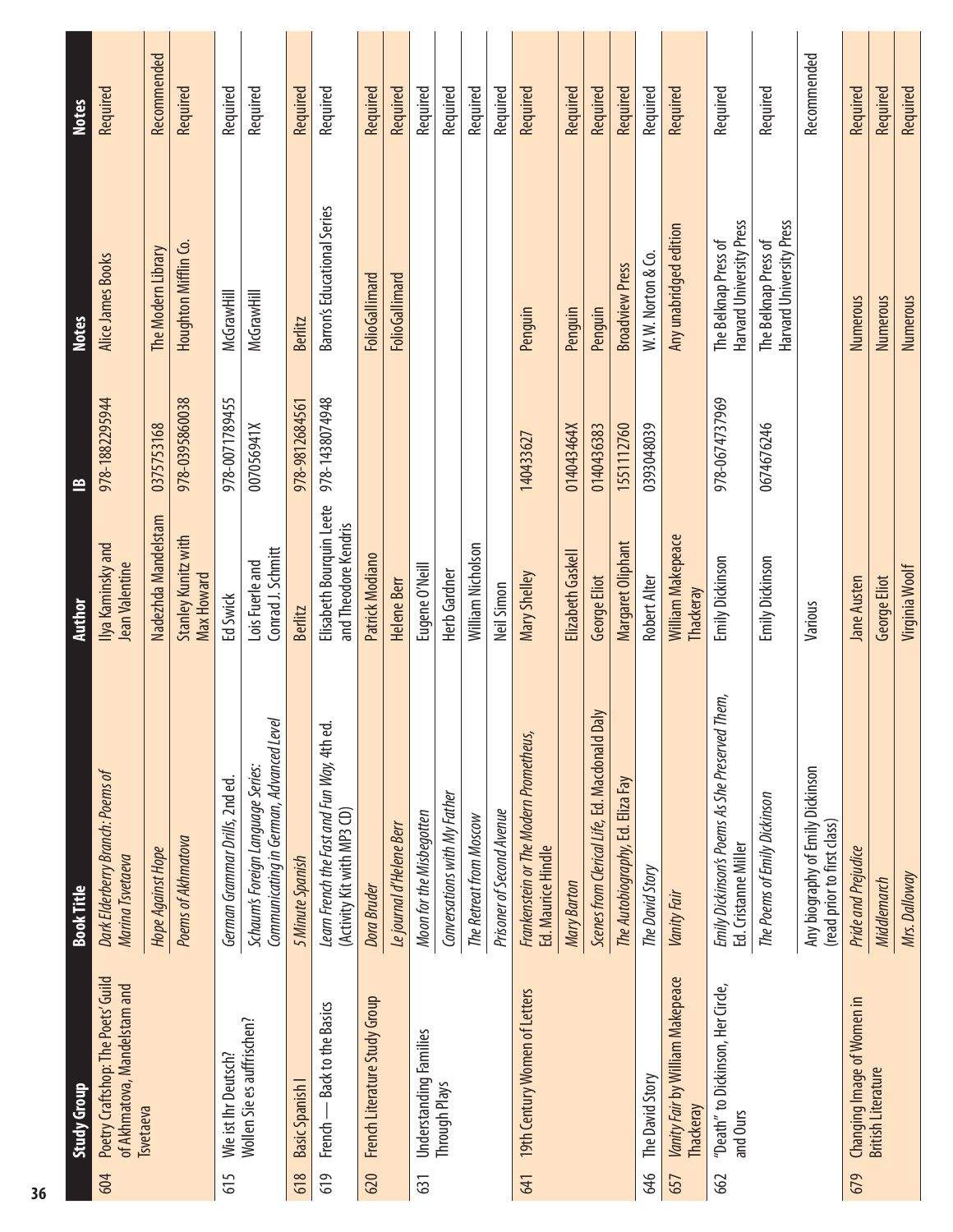| $_{\#}$ | <b>Study Group</b>                                            | <b>Book Title</b>                                                                            | Author                   | <b>ISBN</b>    | <b>Notes</b>                        | <b>Notes</b>    |
|---------|---------------------------------------------------------------|----------------------------------------------------------------------------------------------|--------------------------|----------------|-------------------------------------|-----------------|
| 687     | Writing Memoir: Getting Started                               | The YinYang Life of a Baby Boomer                                                            | Marilyn Cugel            |                |                                     | Required        |
| 695     | Fictions Rich, Strange, and Short                             | The Unquiet Grave                                                                            | Cyril Connolly           | 892550589      | Persea                              | Required        |
|         |                                                               | The Grand Inquisitor                                                                         | Fyodor Dostoievski       | 872201937      | Hackett                             | Required        |
|         |                                                               | Moscow to the End of the Line                                                                | Venedikt Erofeev         | 810112000      | Northwestern University Press       | Required        |
|         |                                                               | "The Yellow Wallpaper"                                                                       | Charlotte Perkins Gilman | 486298574      | Dover                               | Required        |
|         |                                                               | The Blind Owl                                                                                | Sadegh Hadayat           | 802144284      | Grove Press                         | Required        |
|         |                                                               | Benito Cereno                                                                                | Herman Melville          | 486264734      | Dover                               | Required        |
|         |                                                               | Animal Farm                                                                                  | George Orwell            | 451526341      | Signet                              | Required        |
|         |                                                               | "Envy, or Yiddish in America" in Jewish American<br>Stories, ed. Irving Howe                 | Cynthia Ozick            |                |                                     | Required        |
|         |                                                               | Season of Migration to the North                                                             | Tayeb Salih              | 1590173023     | New York Review of Books Classics   | Required        |
|         |                                                               | The Day of the Owl                                                                           | Leonardo Sciascia        | I59017061X     | <b>NYRP Classics</b>                | Required        |
|         |                                                               | The Blue Fox                                                                                 | Sjon                     | 374114455      | Farrar, Straus and Giroux           | Required        |
|         |                                                               | Candide                                                                                      | Voltaire                 | 143039423      | Penguin                             | Required        |
|         |                                                               | "A Madman's Diary" in The Real Story of Ah Q<br>and Other Tales of China                     | Lu Xun                   | 140455485      | Penguin                             | Required        |
| 715     | Jewish History and Life:                                      | A Short History of the Jewish People                                                         | Raymond P. Scheindlin    |                | <b>Oxford</b>                       | Required        |
|         | A Survey of 4000 Years                                        | A History of the Jews                                                                        | Paul Johnson             |                | Harper                              | Required        |
| 718     | Politics of the Gilded Age,                                   | American Politics in the Gilded Age, 18681900                                                | Robert W. Cherny         | 978-0882959337 | WileyBlackwell                      | Required        |
|         | 18701900                                                      | Samuel Tilden, and the Stolen Election of 1876<br>Fraud of the Century: Rutherford B. Hayes, | Roy Morris Jr.           | 0743223861     | Simon & Schuster                    | Recommended     |
|         |                                                               | The Making of a President, 1884<br>Rum, Romanism & Rebellion:                                | Mark Wahlgren<br>Summers | 0807848492     | University of North Carolina Press  | Recommended     |
| 721     | Franklin and Eleanor Roosevelt:<br>An Extraordinary Marriage  | Franklin and Eleanor: An Extraordinary Marriage                                              | Hazel Rowley             | 978-0312610630 | Farrar, Straus and Giroux (Picador) | Required        |
| 723     | Evolution Of Civilization in Mexico:<br>20,000 BC (?) 2016 AD | The Buried Mirror, Reflections on Spain<br>and the New World                                 | Carlos Fuentes           |                | First Mariner Books                 | Recommended     |
| 724     | Lorenzo the Magnificent and<br>Renaissance Florence           | Magnifico: The Brilliant Life and Violent Times of<br>Lorenzo de Medici                      | <b>Miles Unger</b>       | 978-0743254359 | Simon & Schuster                    | Required        |
|         |                                                               | The House of Medici: Its Rise and Fall                                                       | Christopher Hibbert      | 0688053394     | Harper Perennial                    | <b>Required</b> |
|         |                                                               | Fire in the City: Savonarola and the Struggle<br>for the Soul of Renaissance Florence        | Lauro Martines           |                |                                     | Recommended     |
|         |                                                               | <b>The Prince</b>                                                                            | Niccolo Machiavelli      |                |                                     | Recommended     |

**37**